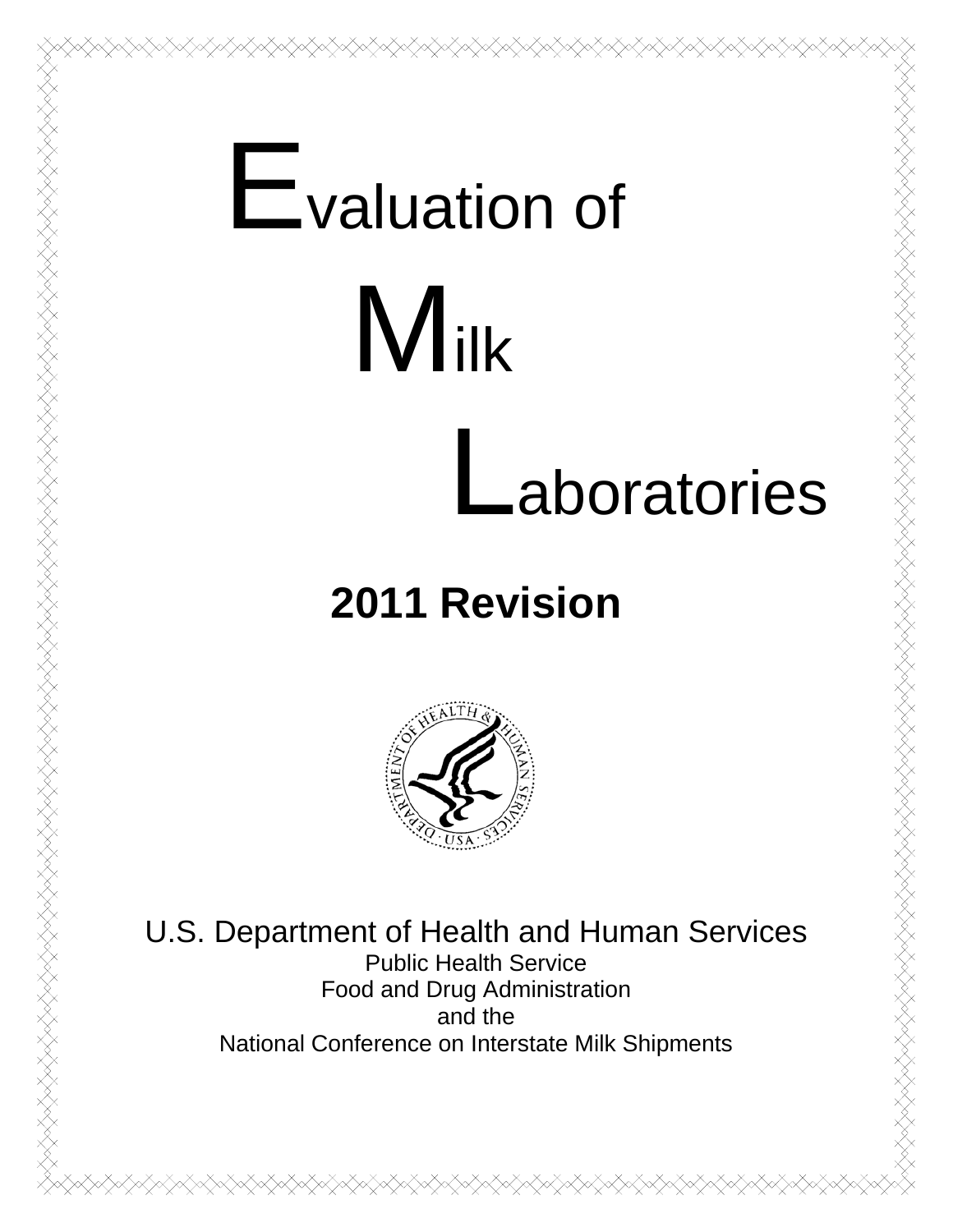#### **PREFACE**

In 1941 the United States Public Health Service began evaluations of the facilities, procedures and techniques of analysts in state and local milk laboratories doing official analysis. In 1977, the Food and Drug Administration (FDA) and 46 States had programs for measuring analyst performance in official and officially designated milk laboratories, by on-site evaluations of techniques and proficiency testing. Today all 50 States, Puerto Rico and the Virgin Islands participate in the National Conference on Interstate Milk Shipments (NCIMS) Milk Laboratory Program. These evaluations have resulted in greater uniformity, accuracy and precision of microbiological and chemical analysis.

The material in this publication provides the procedures for the evaluation of milk laboratories required to meet the sanitation standards of current in use edition of the Grade 'A' Pasteurized Milk Ordinance (PMO).

The information in this booklet was revised by the Food and Drug Administration Laboratory Proficiency Evaluation Team (FDA/LPET) in conjunction with the NCIMS and its Laboratory Committee. The basic responsibility for preparation of this revision was assumed by the Food and Drug Administration, Center for Food Safety and Applied Nutrition, Office of Food Safety, Division of Food Processing Science and Technology, Laboratory Proficiency and Evaluation Team, HFH-450, 6502 South Archer Road, Bedford Park, IL 60501, USA (Telephone (708) 728- 4114; Fax (708) 728-4179), hereafter referred to as FDA/LPET.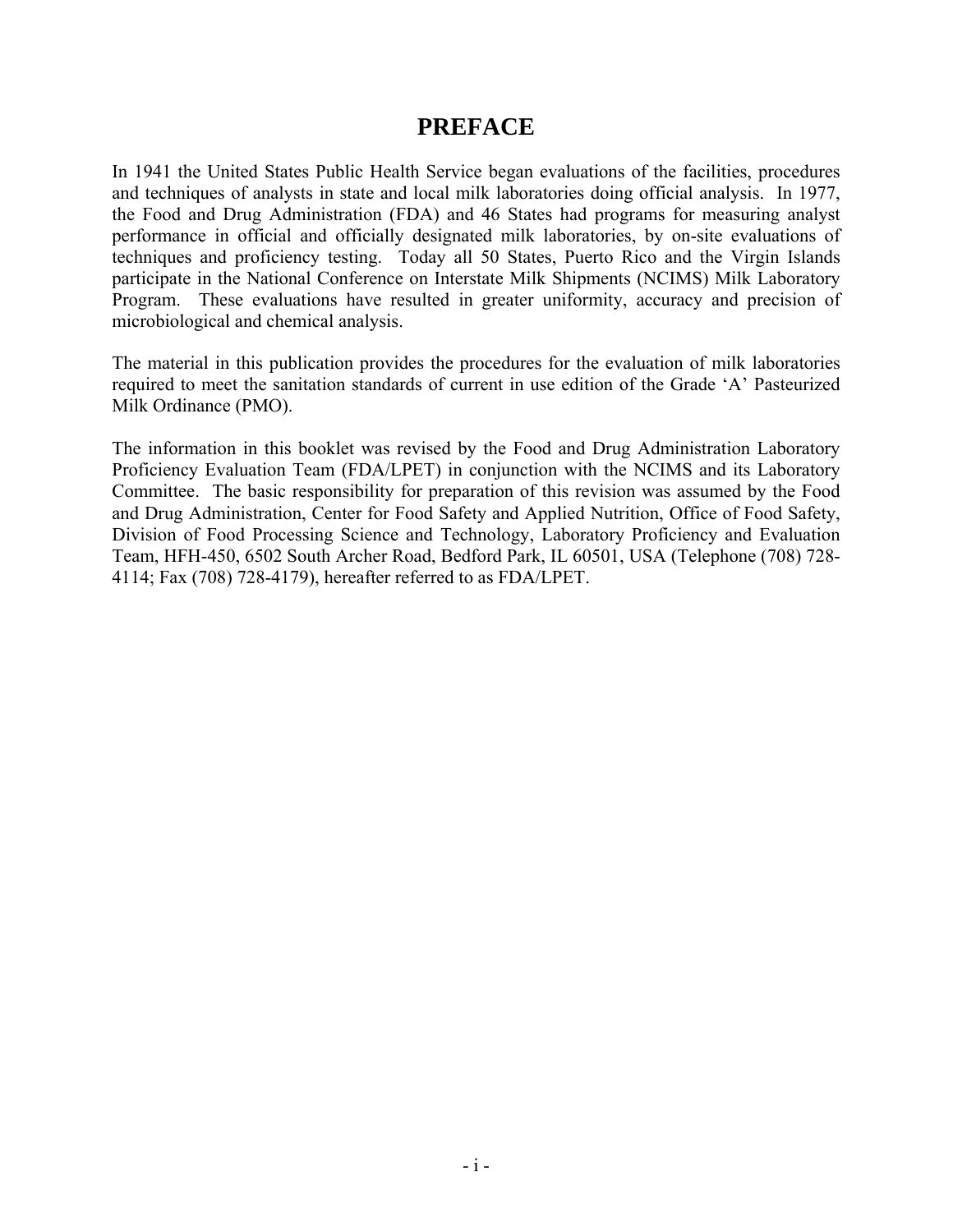### **TABLE OF CONTENTS**

|                                                                              | Page |
|------------------------------------------------------------------------------|------|
|                                                                              | 1    |
|                                                                              | 3    |
| CERTIFICATION/APPROVAL OF MILK LABORATORY ANALYSTS                           | 3    |
|                                                                              | 5    |
| APPROVAL OF INDUSTRY ANALYSTS/INDUSTRY SUPERVISORS                           | 6    |
|                                                                              | 8    |
|                                                                              | 9    |
|                                                                              | 9    |
|                                                                              | 10   |
|                                                                              | 11   |
|                                                                              | 13   |
|                                                                              | 13   |
|                                                                              | 14   |
|                                                                              | 14   |
|                                                                              | 15   |
| <b>CERTIFICATION OF LABORATORY EVALUATION OFFICERS </b><br><b>SECTION 3:</b> | 16   |
| <b>SECTION 4: EQUIPMENT AND APPARATUS OF AID TO EVALUATION</b>               | 19   |
| <b>SECTION 5: GUIDELINES FOR CONDUCTING LABORATORY EVALUATIONS</b>           | 20   |
|                                                                              | 23   |
|                                                                              | 23   |
|                                                                              | 23   |
|                                                                              | 24   |
|                                                                              | 25   |
|                                                                              | 26   |
|                                                                              | 27   |
|                                                                              | 28   |
| TABLE 3: MAXIMUM NUMBER OF UNACCEPTABLE RESULTS                              | 28   |
|                                                                              | 29   |
|                                                                              |      |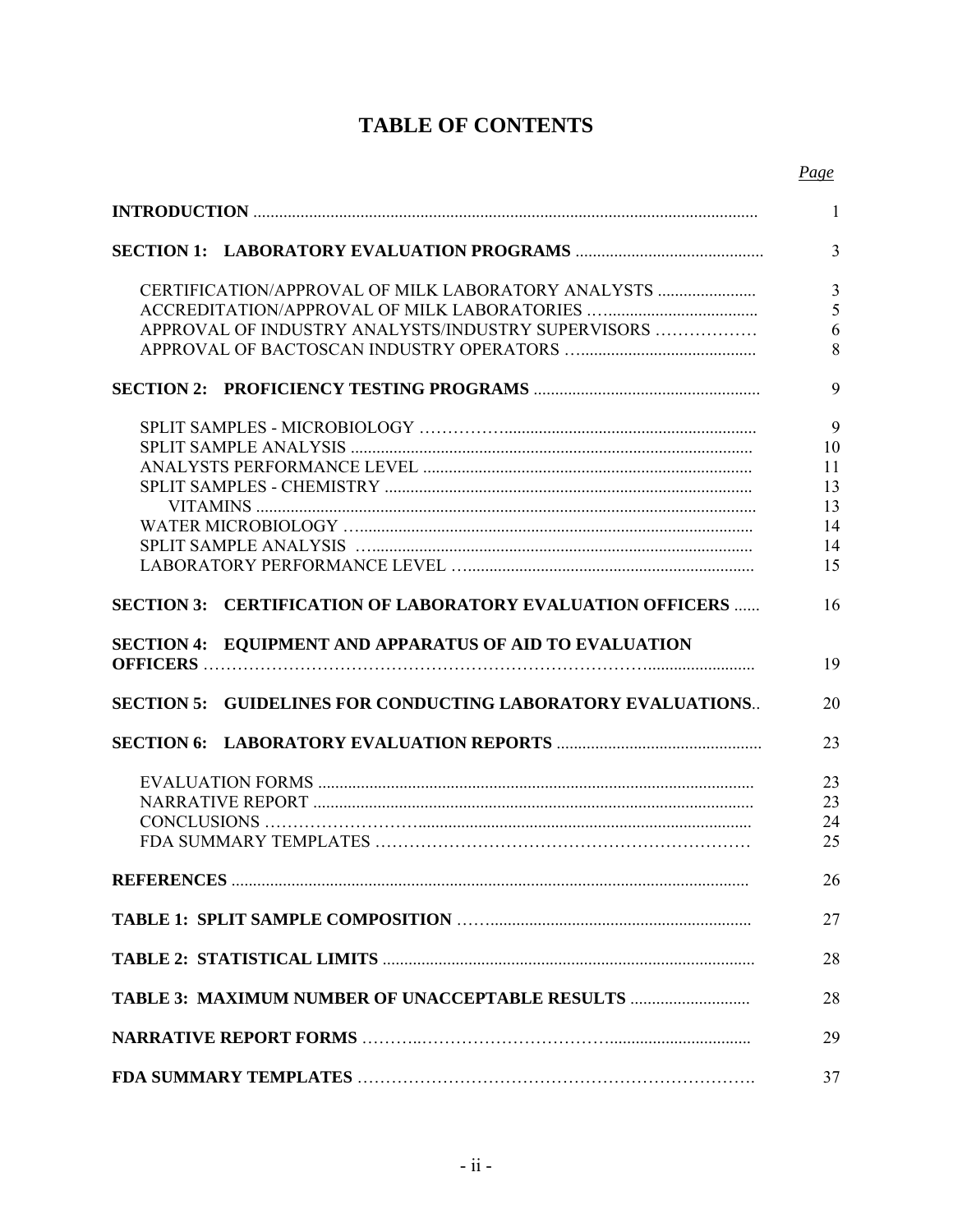## **EVALUATION OF MILK LABORATORIES 2011 Revision**

#### **INTRODUCTION**

Official accreditation of milk laboratories and Certified Industry Supervisors (CIS) requires that the appropriate Federal or State milk laboratory control agency conduct an on-site survey to determine satisfactory performance of analysis in milk laboratories and performance of analysis by CIS in facilities where the examinations, required by the *Grade 'A' Pasteurized Milk Ordinance* (PMO), are performed. In addition, satisfactory performance in the analysis of annual proficiency test samples must be demonstrated. An accredited milk laboratory may be an approved official or officially designated milk laboratory under the administrative control of a federal, state or local regulatory authority. Approval of Industry Supervisors (IS) and Industry Analysts (IA) requires verification of proficiency in performing drug residue analysis at least biennially, through on-site performance evaluation and/or analysis of split samples or by other means as noted in SECTION 1 below.

The State Laboratory Evaluation Officer (State LEO) will use the appropriate FDA-2400 Series Forms when evaluating official laboratories, officially designated laboratories, CIS, IS and IA. The Federal Laboratory Evaluation Officer (Federal LEO) will use the appropriate FDA-2400 Series Forms when evaluating State Central Milk Laboratories and State LEOs. Appropriate FDA-2400 Series Forms are those forms that have been approved by the NCIMS Laboratory Committee working cooperatively with the Food and Drug Administration (FDA) and the NCIMS Executive Board, and are effective 90 days after executive board approval. Approved forms shall be issued within 90 days of NCIMS Executive Board approval. If the FDA is unable to release the approved forms within the 90 day time frame, FDA/LPET shall issue a draft version of the 2400 series forms 90 days after NCIMS Executive Board approval.

Official Laboratory: An official laboratory is a biological, chemical or physical laboratory which is under direct supervision of the state or a local regulatory agency.

State Central Milk Laboratory: A State owned and operated Official Laboratory with analysts employed by the State working in conjunction with the State Regulatory Agency designated as the primary State laboratory for the examination of producer samples of Grade 'A' raw and commingled raw milk for pasteurization, pasteurized milk and milk products, and dairy waters, as necessary.

Officially Designated Laboratory: An officially designated laboratory is a commercial laboratory authorized to do official work by the regulatory agency, or a milk industry laboratory officially designated by the regulatory agency for the examination of producer samples of Grade 'A' raw milk for pasteurization and commingled milk tank truck samples of raw milk for drug residues.

Certified Industry Supervisor (CIS): An industry supervisor who is evaluated and listed by a State LEO as certified to conduct drug residue screening tests at industry drug residue screening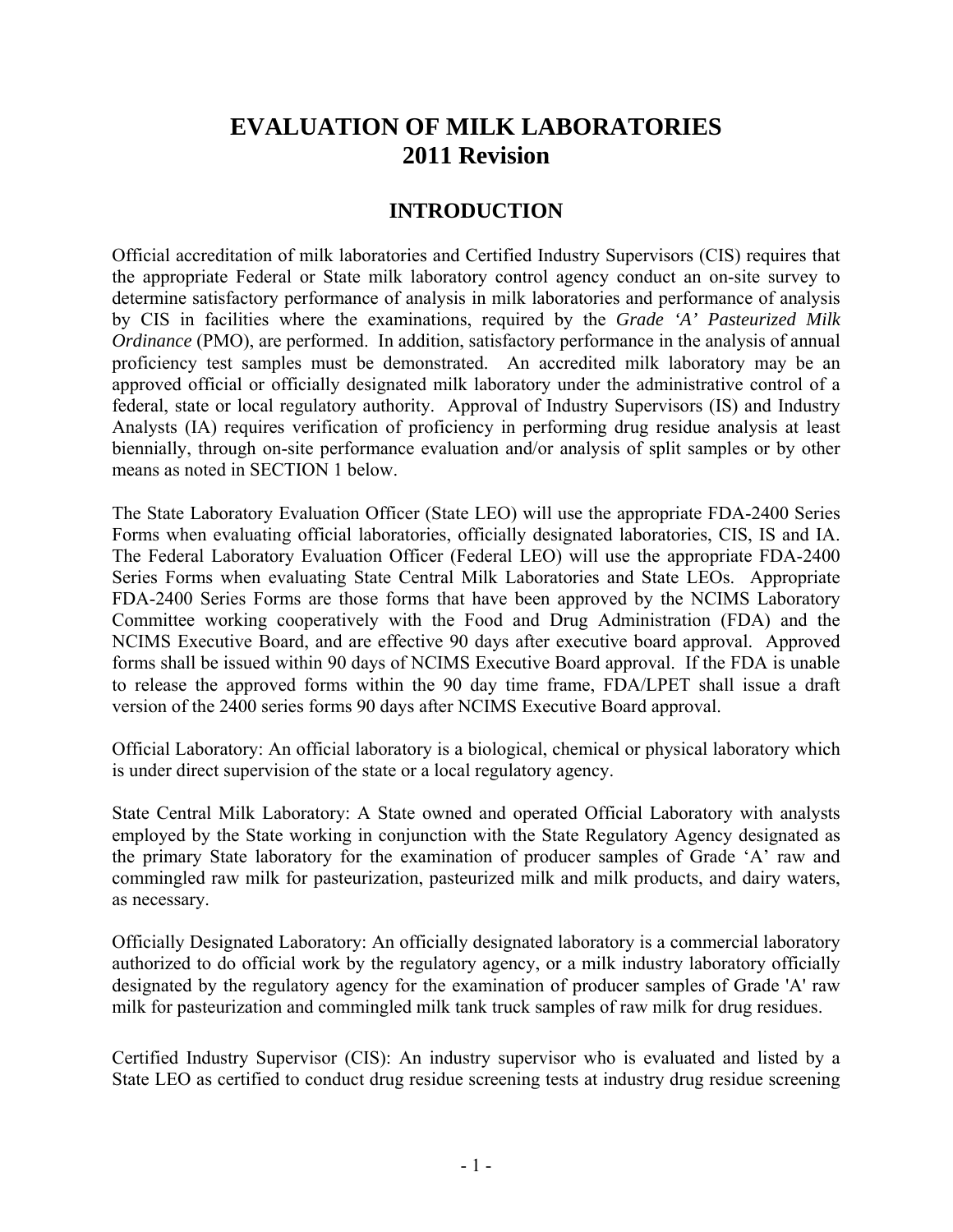sites for PMO, Appendix N regulatory actions (confirmation of tankers, producer trace back and/or permit actions).

Industry Supervisors (IS): An individual trained by the State LEO who is responsible for the supervision and training of industry analysts who test milk tank trucks for Appendix N drug residue requirements.

Industry Analyst (IA): A person under the supervision of the CIS or IS who is assigned to conduct screening of milk tank trucks for Appendix N drug residue requirements.

BactoScan Industry Operator (BIO): A person who operates a BactoScan FC under the supervision of a certified BactoScan analyst and analyzes samples for regulatory compliance.

Food and Drug Administration (FDA) laboratory accreditation procedures provide a national base for the uniform collection and examination of milk, in compliance with the sanitation standards of the PMO.

Uniform accreditation of milk laboratories is maintained by the following two functions:

- 1. FDA accreditation of state central milk laboratories and certification of analysts is based on (a) satisfactory triennial on-site evaluations of laboratory facilities, equipment, records, and analyst performance of techniques, and (b) satisfactory annual proficiency testing (the examination of split milk samples) to continuously appraise analyst performance.
- 2. FDA certification of State LEOs who (1) accredit local laboratories and certify analysts and CIS based on (a) satisfactory biennial on-site evaluations of laboratory facilities, equipment, records and analyses and (b) satisfactory annual proficiency testing which meets established national standards and (2) approve IS and IA (who only screen for drugs) based on (a) verification that each IS has been trained (by conducting required workshops for all industry supervisors) and has established a program that ensures the proficiency of the IA they supervise, (b) verification that each IS and IA has demonstrated proficiency in performing drug residue analysis at least biennially. Verification of proficiency may include an analysis of split samples and/or an on-site performance evaluation or another proficiency determination that the State LEO and the FDA/LPET agree is appropriate. (PMO, Appendix N)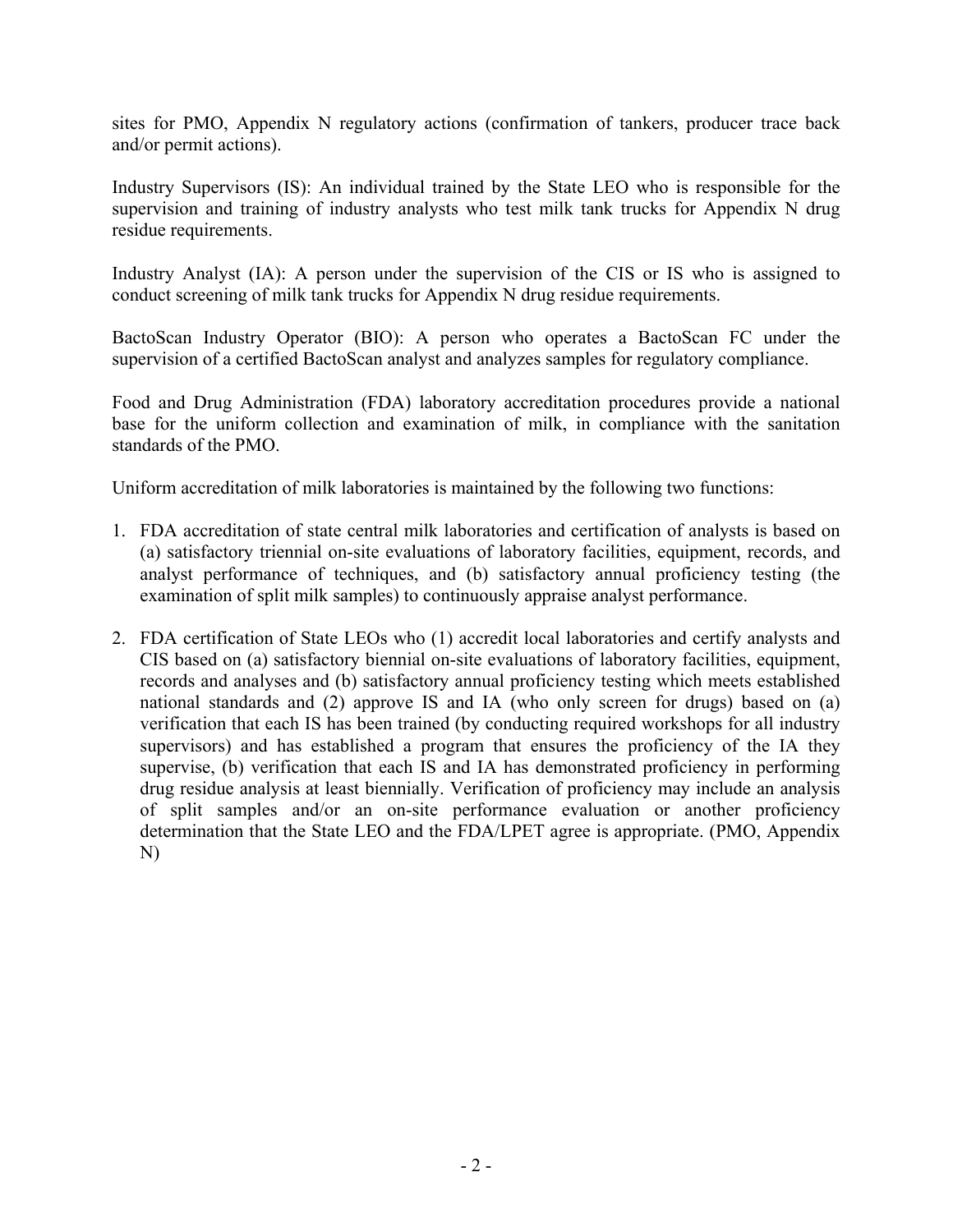#### **SECTION 1: LABORATORY EVALUATION PROGRAMS**

An evaluation of a milk laboratory must include an on-site visit to the laboratory, a review of the records, including training records of IAs, records of split sample performance, facilities, equipment, materials and procedures. The evaluation shall be made using the most recent approved Official Milk Laboratory Evaluation Forms (FDA-2400 Series Forms). The Federal or State LEO shall determine if the laboratory facilities, equipment, records and techniques of analysts are in compliance with the FDA-2400 Series Forms.

A copy of the "Grade 'A' Milk Laboratory Evaluation Request and Agreement Form" (see page 20) must be signed by a representative of the facility prior to the initiation of the survey. This document must be maintained on file by the Federal or State LEO.

A set of completed evaluation forms may accompany the narrative report which describes the degree of suitability of the laboratory facilities, equipment, records, the analysts' procedures, and a statement as to whether the results of the analyst or CIS examinations are acceptable for use in rating milk for interstate shipments. The narrative report must be sufficiently detailed to allow readers to determine what is being cited without having to refer to the FDA-2400 Series Forms.

Survey reports of on–site evaluations of Official Milk Laboratories and CISs shall be sent within 60 days of the initial, biennial/triennial anniversary or supplemental date of the laboratory evaluation to the Official Milk Laboratory/CIS, the appropriate Food and Drug Administration Regional Office and the FDA/LPET. Reports can be submitted by traditional fashion (mail, common courier) or electronically. Reports to the Official Milk Laboratories /CIS must include the narrative report and may include copies of the completed FDA-2400 Series Forms. Reports to FDA Regional Office and FDA/LPET shall be sent electronically and shall include the narrative report and appropriate, completed FDA summary template only (see page  $37 - 40$ ).

Survey reports of on-site evaluations of screening sites shall be sent to the facility within 60 days of the initial, biennial anniversary, or supplemental date of the laboratory evaluation.

#### **CERTIFICATION/APPROVAL OF MILK LABORATORY ANALYSTS**

Certification of milk laboratory analysts by the Federal or State LEO shall be based on the following criteria:

- 1. State central milk laboratories' evaluations shall be scheduled and performed by their triennial expiration date. State central milk laboratories shall submit requests, in writing, for on-site evaluation of new analyst(s) performance of techniques, new methods and/or new facilities to the FDA/LPET. The Federal LEO shall schedule a mutually agreeable date within 30 days of the request for an evaluation.
- 2. Evaluations of milk laboratories within a state shall be scheduled and performed by their biennial expiration date. Milk laboratories within a state shall submit requests, in writing, for on-site evaluation of new analyst(s) performance of techniques, new methods and/or new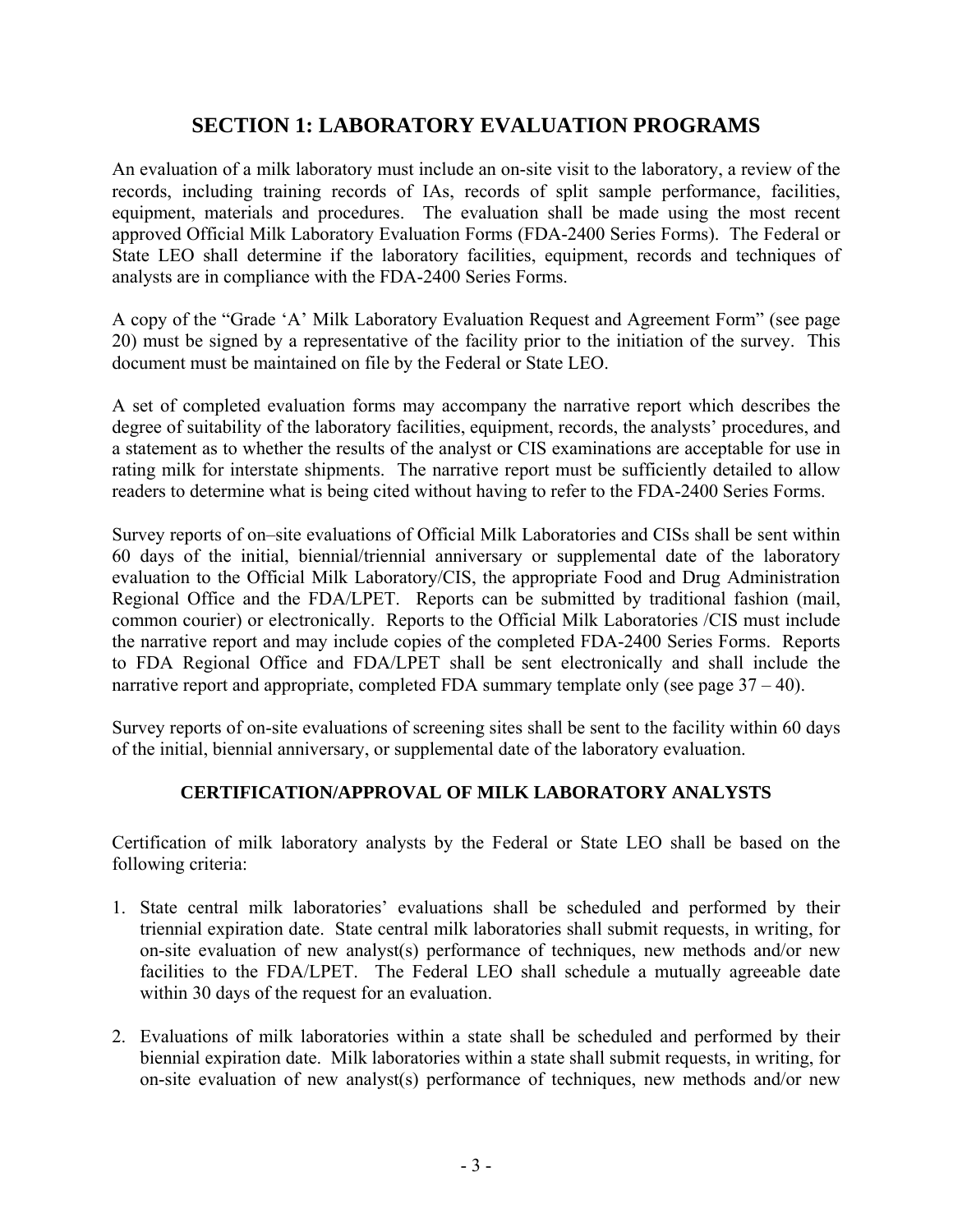facilities to the State LEO. The State LEO shall schedule a mutually agreeable date within 30 days of the receipt of the request for an evaluation.

- 3. The laboratory facilities, equipment and records shall meet the requirements stated on the FDA-2400 Series Forms, as determined by an on-site evaluation.
- 4. Analyst performance is in compliance during an on-site evaluation, with procedures required by the FDA-2400 Series Forms and the PMO.
- 5. Analysts meet the performance levels of the proficiency testing program (SECTION 2). The State LEO may issue a certificate of approval to each laboratory analyst who meets the stated criteria in numbers 3 and 4 above. The certificate, if issued, shall indicate the specific laboratory procedure(s) for which he or she is certified or approved.
- 6. Vitamin testing laboratories have submitted satisfactory quality control information, use methods acceptable to the FDA or other official methodologies which give statistically equivalent results to the FDA methods, have one or more certified analysts who have satisfactorily participated in the vitamin split sample program and have met performance levels of the proficiency testing program (SECTION 2).

Analysts seeking certification or approval who are employed in laboratories not previously approved, or laboratories that have lost accreditation or approval and are seeking Recertification, may be approved to conduct official examinations only if criteria 3 and 4 are met. When such analysts successfully complete the next official proficiency tests administered by the State LEO, a certificate of approval may be issued to such analyst. If such analyst does not successfully meet the performance levels of the proficiency testing program, the approval to conduct official examinations shall be withdrawn.

When a new analyst is assigned to an accredited laboratory between on-site evaluations, conditional approval status will be provided to the new analyst upon satisfactory completion of criteria 4 or 5. Full certification will follow after acceptable completion of both criteria 4 and 5. Conditionally approved analysts failing to meet the established applicable criteria of laboratory performance during an on-site laboratory evaluation will have their conditionally approved status revoked.

The CIS and certified analysts must participate, at least annually, in proficiency testing (the examination of milk split samples) for those specific procedures for which they are certified. Failure without cause to participate in the annual split sample evaluation or failure to meet established satisfactory performance criteria will result in the CIS or certified analyst(s) having their certification status downgraded from full to provisional. Failure of provisionally certified analyst or CIS to participate in the examination of or to meet established satisfactory performance levels on the next set of split samples will result in withdrawal of certification.

A CIS or certified analyst that loses certification for one or more tests cannot examine official samples using a test for which certification was withdrawn. Recertification procedures are shown in "SECTION 2: PROFICIENCY TESTING PROGRAMS".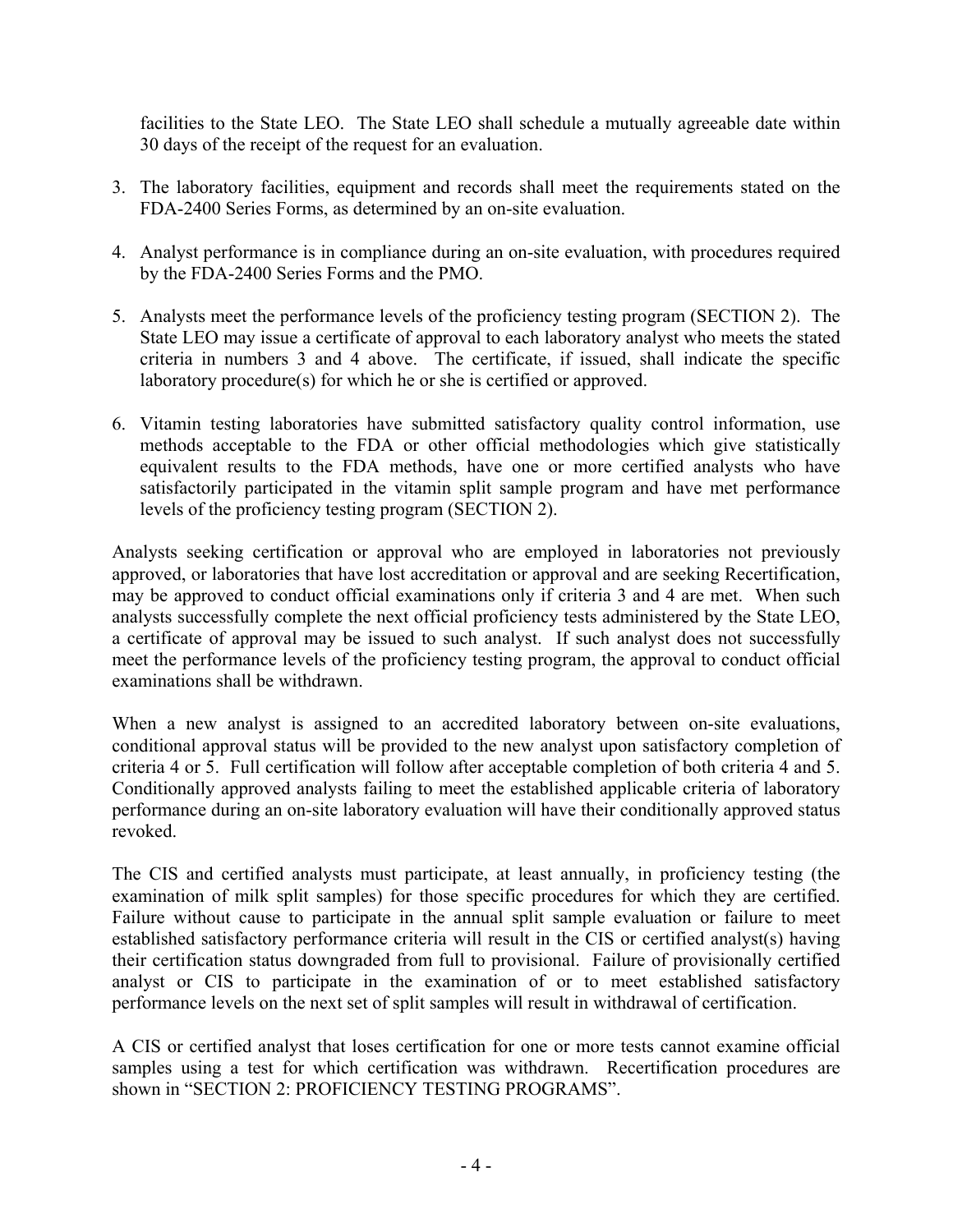Copies of notices of changes of certification or revocation of certification shall be sent to the laboratory or facility involved, the milk regulatory agency, the state milk sanitation rating agency, the appropriate FDA Regional Office and the FDA/LPET. For FDA/LPET notification, changes in certification shall be indicated on the appropriate, completed FDA summary template and shall be submitted electronically.

Upon notice of revocation, the certificate, if issued, shall be returned to the issuing State LEO within 90 days.

#### **ACCREDITATION/APPROVAL OF MILK LABORATORIES**

Accreditation or approval of milk laboratories by Federal or State milk laboratory control agencies shall be based on meeting the following requirements:

- 1. The laboratory facilities, equipment, procedures and records must meet the requirements stated on the appropriate FDA-2400 Series Forms and for CIS, appropriate Appendix N 2400 Series Forms, as determined by an on-site evaluation.
- 2. All official examinations required by the PMO must only be performed by certified analysts or CIS.
- 3. Vitamin testing laboratories have submitted satisfactory quality control information, use methods acceptable to the FDA or other official methodologies which give statistically equivalent results to the FDA methods, have one or more certified analysts who have satisfactorily participated in the vitamin split sample program and have met performance levels of the proficiency testing program (SECTION 2).

The State LEO may issue a certificate of accreditation or approval to each official, commercial, and industry laboratory meeting criteria 1 and 2 above. The certificate shall be valid for 2 years unless revoked.

When an accredited laboratory changes location or undergoes substantial remodeling, an evaluation of the new laboratory or screening facility is required within 3 months. No evaluation of personnel or procedures is required at this time.

For initial accreditation, milk laboratories shall have a minimum of 15 days of required records available at the time of the on-site evaluation. The laboratory has records to show that all necessary quality control requirements have been performed and are satisfactory, and that there are 15 days of records to demonstrate that critical equipment is functional.

When a certified analyst or CIS leaves an accredited laboratory, the laboratory/facility manager must notify the Federal or State LEO immediately since the loss of a certified analyst may result in the loss of certification for one or more procedures, or may result in the loss of the laboratory's accreditation. For example, a laboratory having only one certified analyst will lose accreditation. Official examinations cannot be conducted at non-accredited laboratories. When a laboratory or CIS facility loses its accreditation because of lack of certified analysts, or for some other reason,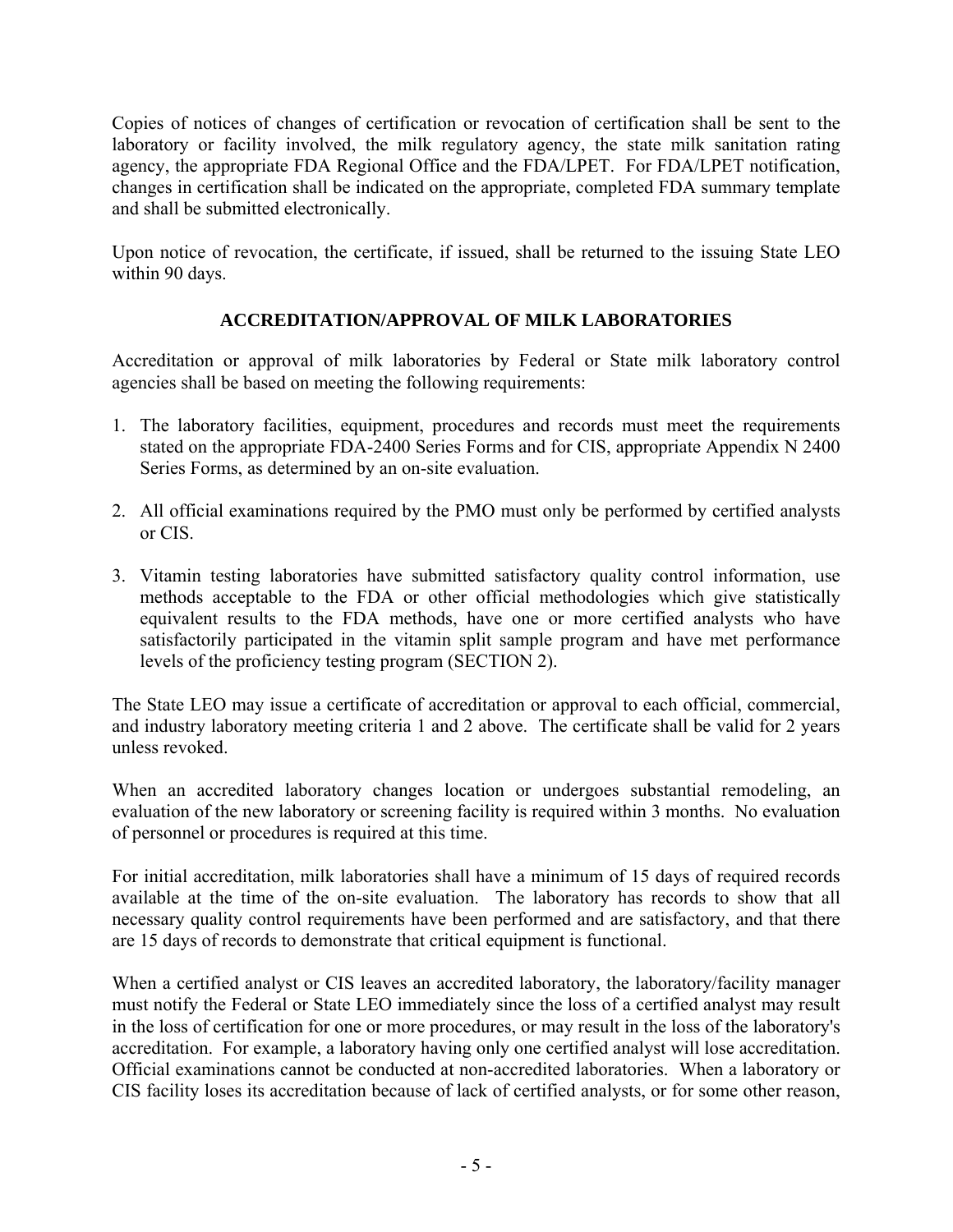the Federal or State LEO shall immediately notify the milk laboratory involved, the state milk regulatory agency, the state milk sanitation rating agency, any out-of-state milk regulatory agencies where known customers are located, the appropriate FDA Regional Office and the FDA/LPET, by a letter of notification to be dated within five (5) working days of the loss of accreditation. For FDA/LPET notification, changes in accreditation shall be indicated on the appropriate, completed FDA summary template and shall be submitted electronically.

Laboratories requesting withdrawal of accreditation shall notify the State LEO in writing. Upon receipt of the written request, the State LEO shall immediately notify the state milk regulatory agency, the state milk sanitation rating agency, any out-of-state milk regulatory agencies where known customers are located, the appropriate FDA Regional Office and the FDA/LPET by a letter of notification to be dated within five (5) working days of receipt of the written request. Upon notice of withdrawal of accreditation, the certificate, if issued, shall be returned to the issuing State LEO within 90 days. For FDA/LPET notification, changes in accreditation shall be indicated on the appropriate, completed FDA summary template and shall be submitted electronically.

State Central Milk Laboratories requesting withdrawal of accreditation shall notify the FDA/LPET in writing and shall notify the appropriate FDA Regional Office in writing within 5 working days of FDA/LPET's receipt of the written request.

Additionally, the laboratory shall notify its customers in writing, that it has withdrawn or been decertified and shall not represent itself as an official laboratory or officially designated laboratory, for those decertified or unapproved procedures under the agreements of the NCIMS. A copy of the generic notification must be sent to the State LEO. Decertification will remain in effect until measures are taken by the laboratory to attain compliance and another survey is completed successfully.

#### **APPROVAL OF INDUSTRY ANALYSTS/INDUSTRY SUPERVISORS**

Approval of Industry Supervisors (IS) and Industry Analysts (IA) by the State LEOs shall be based on meeting all of the following requirements:

- 1. The laboratory facilities, equipment, procedures and records meet the requirements stated on the approved 2400 Series Forms associated with the Appendix N program.
- 2. All screening tests required by the PMO, Appendix N must only be performed by approved IS, IA or by a certified entity.
- 3. Analyst performance is in compliance with procedures required by the approved FDA-2400 Series Forms associated with the Appendix N program.
- 4. The analyst meets the performance levels of the proficiency testing program (the examination of milk split samples).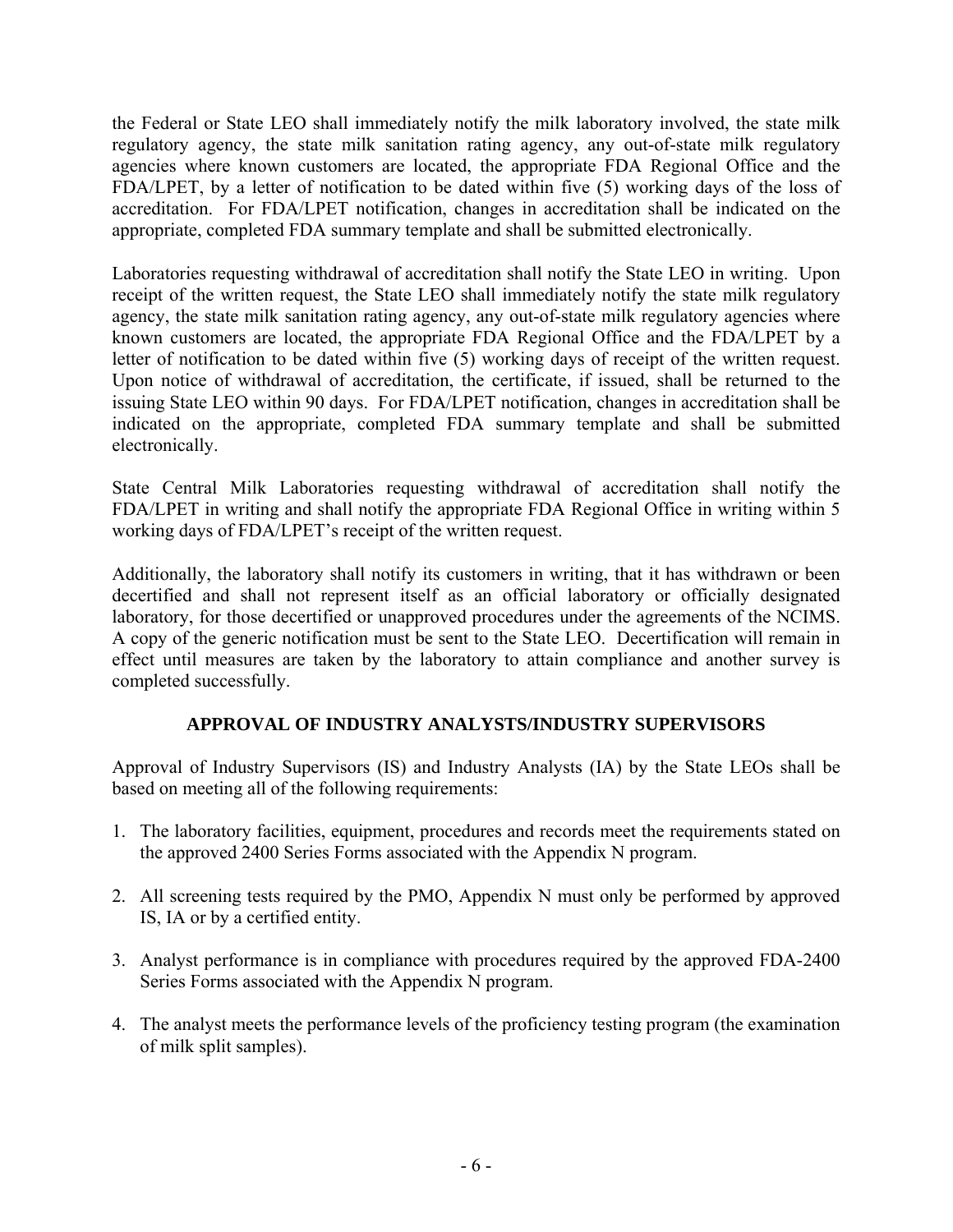- 5. Approval of IS and IA require verification of proficiency in performing drug residue analyses at least biennially, through on site performance evaluation and/or analysis of split samples, or another proficiency determination that the State LEO and the FDA/LPET agree is appropriate. (PMO, Appendix N)
- 6. The IS has attended and received training by the State LEO. This training must be documented.

The IS shall report to the State LEO the result of all competency evaluations performed by IA. The name of each IS and IA (as well as their training and evaluation status) shall be maintained by the State LEO and updated as replacement, additions and/or removals occur. The State LEO shall verify (document) that each IS has established a program that ensures the proficiency of the IA they supervise. The State LEO shall also verify that each IS and IA has demonstrated proficiency in performing drug residue analysis at least biennially. Verification may include an analysis of split samples and/or an on-site performance evaluation or another proficiency determination that the State LEO and the FDA/LPET agree is appropriate.

When a new analyst is assigned to an approved laboratory, conditional approval status will be provided to the new analyst upon satisfactory demonstration of competency to the IS. Full approval status will follow after verification of proficiency (see criteria #5, above). Conditionally approved analysts failing to meet the established applicable criteria of laboratory performance during an on-site laboratory evaluation or analysis of split samples will have their conditionally approved status revoked.

Fully approved analysts failing to meet the established applicable criteria of laboratory performance during an on-site laboratory evaluation or analysis of split samples will have their fully approved status downgraded to "provisional". Provisionally approved analysts failing to meet the established applicable criteria of laboratory performance during an on-site laboratory evaluation or analysis of split samples will have their provisionally approved status revoked.

Failure by the IS or the IA to demonstrate adequate proficiency to the State LEO shall lead to their removal from the State LEO list of IS/IA. Re-instatement of their testing status shall only be possible by completing retraining and/or successfully analyzing split samples and/or passing an on-site evaluation or otherwise demonstrating proficiency to the State LEO. Analysts not on the State LEO list of Approved IS/IA are not approved to test bulk milk in the Appendix N program.

When a screening facility loses its approval because of lack of approved IS or IA, or for some other reason, the State LEO shall immediately notify the screening facility involved, the state milk regulatory agency, the state milk sanitation rating agency, any out-of-state milk regulatory agencies where known customers are located, the appropriate FDA Regional Office and the FDA/LPET, by a letter of notification to be dated within five (5) working days of receipt of the loss of approval. For FDA/LPET notification, changes in approval shall be indicated on the appropriate, completed FDA summary template and shall be submitted by email.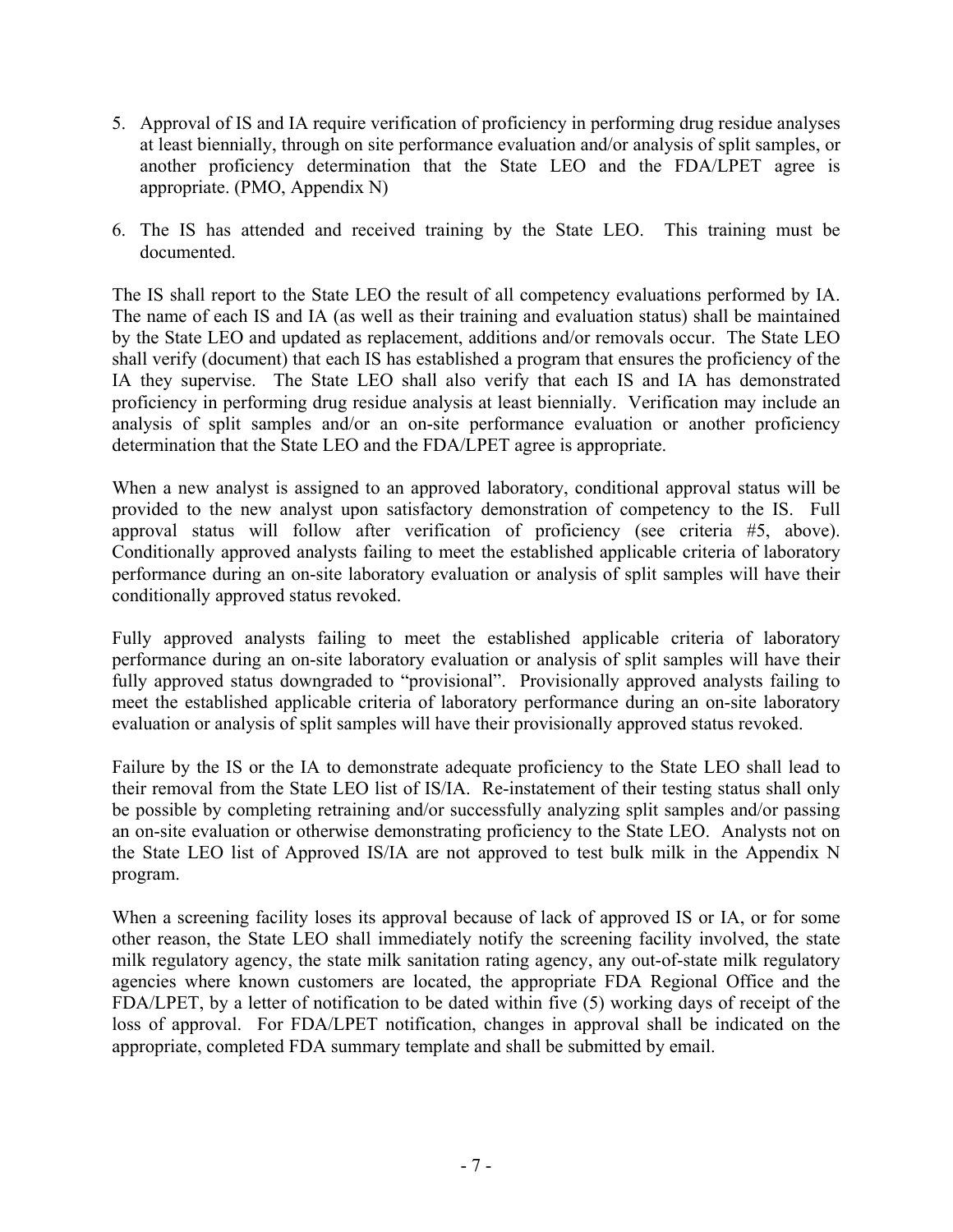Screening facilities requesting withdrawal of approval shall notify the State LEO in writing. Upon receipt of the written request, the State LEO shall immediately notify the state milk regulatory agency, the state milk sanitation rating agency, any out-of-state milk regulatory agencies where known customers are located, the appropriate FDA Regional Office and the FDA/LPET by a letter of notification to be dated within five (5) working days of receipt of the written request. For FDA/LPET notification, changes in approval shall be indicated on the appropriate, completed FDA summary template and shall be submitted by email.

Additionally, the screening facility shall notify its customers in writing that it has been withdrawn or has lost its approval and shall not represent itself as an approved screening facility under the agreements of the NCIMS. A copy of the generic notification must be sent to the State LEO. Loss of approval will remain in effect until measures are taken by the screening facility to attain compliance and another survey is completed successfully.

#### **APPROVAL OF BACTOSCAN INDUSTRY OPERATORS**

Approval of BactoScan Industry Operators (BIO) shall be based on meeting the following requirements:

- 1. The industry operator must complete the BIO operating protocols, training and oversight specified in the training procedure document.
- 2. The laboratory must maintain one certified BactoScan analyst (see current FDA 2400 series form) for training and ongoing oversight of the BIO.
- 3. Refer to the BIO approved training procedures at the end of the BactoScan FDA 2400 series form.
- 4. The BIO meets the performance levels of the proficiency testing program (the examination of milk split samples)
- 5. Records are to be maintained for BIO oversight.

NOTE: A BIO can analyze samples for regulatory compliance.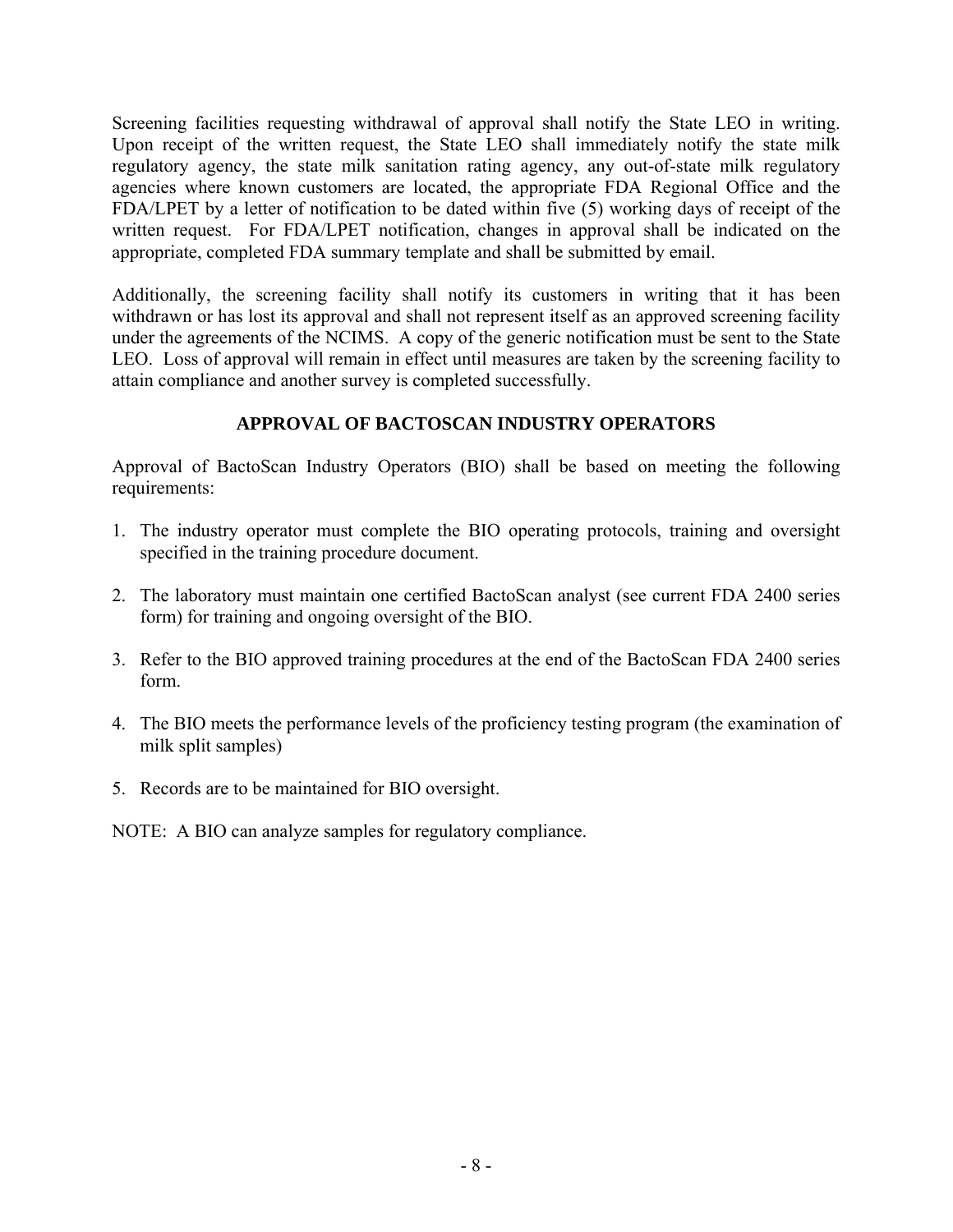#### **SECTION 2: PROFICIENCY TESTING PROGRAMS**

#### **SPLIT SAMPLES - MICROBIOLOGY**

The Food and Drug Administration shall split samples annually with all federally certified analysts of each State/Territory (hereafter noted as State) central accredited milk laboratory. State milk laboratory control agencies shall split samples at least annually with all state certified analysts of each official, officially designated accredited milk laboratory, and all CIS. State milk laboratory control agencies shall verify that each IS and IA has demonstrated proficiency in performing drug residue analysis at least biennially through on-site performance evaluation and/or analysis of split samples, or another proficiency determination that the State LEO and the FDA/LPET agree is appropriate.

State milk laboratory control agencies having less than 10 analysts (total) in their milk laboratory program are to develop joint state proficiency testing programs with other states which can meet the criteria for certification of analysts and accreditation of laboratories. In cases where a minimum number of analysts ( $\geq 10$ ) are not available, evaluation of proficiency will be made by a determination that the State LEO and the FDA/LPET agree is appropriate.

An acceptable annual proficiency testing program shall meet the following applicable criteria:

- 1. When an analyst examines both raw milk for pasteurization and pasteurized milk and milk products, a minimum of twenty-two (22) samples shall be examined by the analyst using those procedures for which the analyst has been approved unless excused for due cause. The laboratory tests, categories, types and recommended duplicates of milk products are shown in Table 1, page 27.
- 2. When an analyst examines only raw milk for pasteurization, a minimum of fourteen (14) samples shall be examined by the analyst using those procedures for which the analyst has been approved unless excused for due cause. The laboratory tests and recommended duplicates of samples are shown in Table 1, page 27.
- 3. When an analyst examines only pasteurized milk and milk products, a minimum of sixteen (16) samples shall be examined by the analyst using those procedures for which the analyst has been approved unless excused for due cause. The laboratory tests and recommended duplicates of samples are shown in Table 1, page 27.
- 4. When a CIS examines bulk milk tanker milk or its equivalent for Appendix N purposes, a minimum of eight (8) samples shall be analyzed utilizing the test kit(s) for which that CIS is certified or approved, or for which the CIS is seeking certification. In general, the milk samples shall consist of the members of the beta-lactam family, at the safe/tolerance levels, which the test kit(s) is designed to detect as well as milk samples containing no animal drug residues. The CIS may misidentify one of the samples and maintain and/or gain certification. If more than one sample is misidentified, the CIS falls one level of certification. If this occurs twice consecutively, the CIS is no longer certified or approved (rules for Recertification of laboratories apply).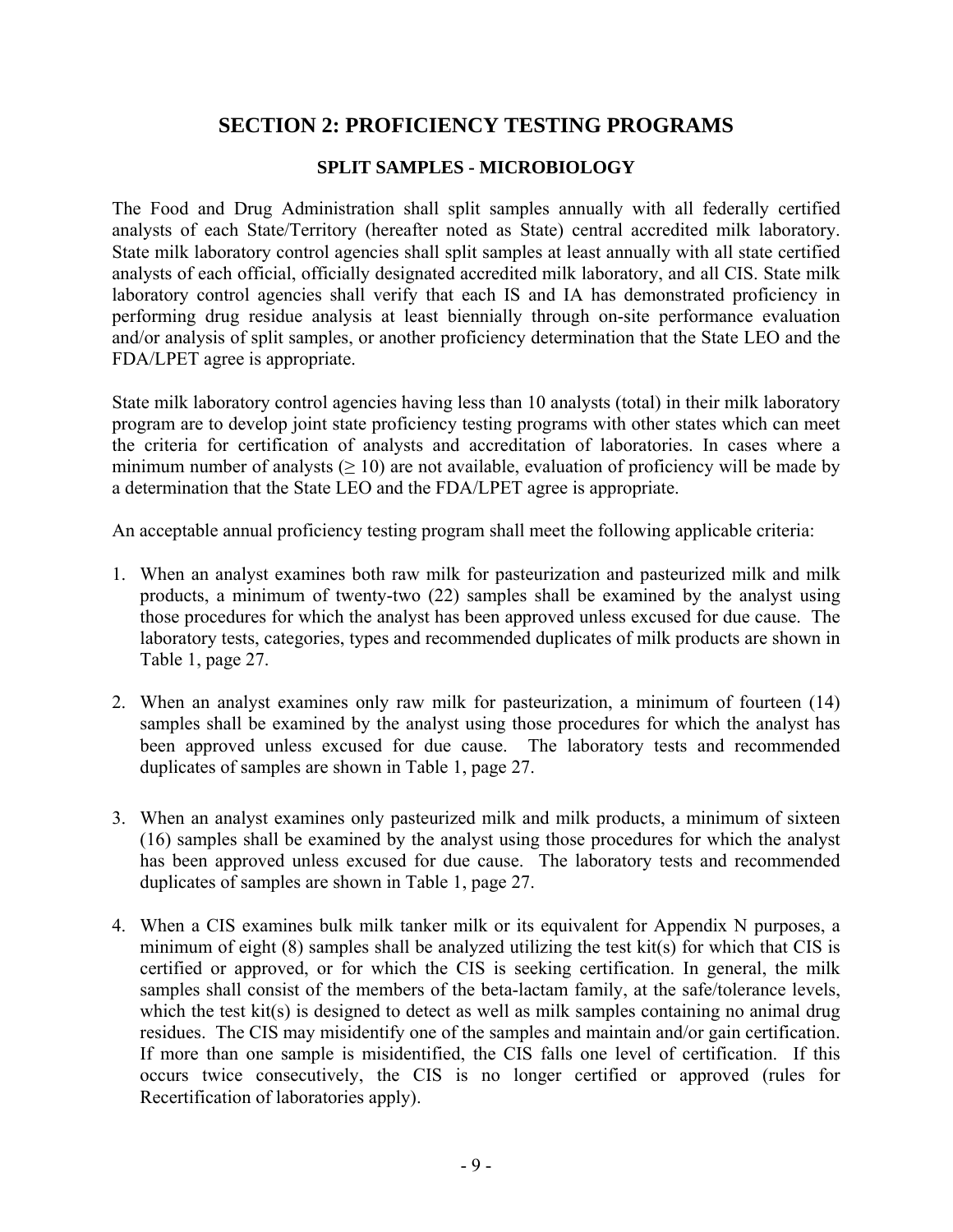- 5. When an IS or an IA examines bulk milk tanker milk or its equivalent for Appendix N purposes, a minimum of eight (8) samples shall be analyzed utilizing the test kits for which that IS or IA is approved or for which the IS or IA is seeking approval. In general, the milk samples shall consist of members of beta-lactam family, at the safe/tolerance levels, which the test kits are designed to detect as well as milk samples containing no animal drug residues. The IS or IA may misidentify one of the samples and maintain and/or gain approval. If more than one sample is misidentified, the IS or IA falls one level of approval. If this occurs twice consecutively, the IS or IA is no longer approved. Re-instatement of their testing status shall only be possible by completing retraining and/or successfully analyzing split samples and/or passing an on-site evaluation or otherwise demonstrating proficiency to the State LEO.
- 6. Each analyst certified to perform visual drug residue tests will participate in annual proficiency tests to demonstrate ability to detect the beta-lactams at safe/tolerance level per kit label claim (Penicillin G, Cloxacillin, Ceftiofur, and Cephapirin) using blind samples with duplicate negatives. A minimum of six (6) samples may be used. However, with six (6) samples ALL results must be correct. If eight (8) samples are used, an analyst/CIS may miss one (1) and still pass the proficiency test.
- 7. An acceptable annual proficiency testing program for the BactoScan FC (all NCIMS approved models), shall meet the following applicable criteria.
	- (a) The BactoScan FC (all NCIMS approved models) shall be used to examine a minimum of fourteen (14) samples and be operated by a certified analyst or an approved BIO using the procedures approved to operate the BactoScan FC and for which the analyst or BIO has been certified/approved, respectively.
	- (b) Split samples (minimum of 14) shall be made up using BactoScan FC Blank solution and BactoScan FC Bacteria Control Samples.
	- (c) Value ranges (count ranges) and dilutions shall be made to achieve the levels as set by the FDA. Recommended duplicates of samples are shown in Table 1, page 27.

#### **SPLIT SAMPLE ANALYSIS**

The Standard Plate Count (SPC), Petrifilm Aerobic Count (PAC), Plate Loop Count (PLC), BactoScan FC Count (BSC), Spiral Plate Count Method (SPLC), Direct Microscopic Somatic Cell Count (DMSCC), Electronic Somatic Cell Count (ESCC), Electronic Phosphatase Count and Vitamin A and  $D_3$  result of each certified analyst shall fall within the limits shown in Table 2, page 28.

The steps for statistical analysis of split sample results are as follows:

- 1. A minimum of ten (10) results per sample per test is required for statistical analysis.
- 2. Calculate the logarithmic mean for the Standard Plate Count, Petrifilm Aerobic Count, Plate Loop Count, BactoScan FC Count (BSC), Spiral Plate Count Method (SPLC), Direct Microscopic Somatic Cell Count, Electronic Somatic Cell Count, Electronic Phosphatase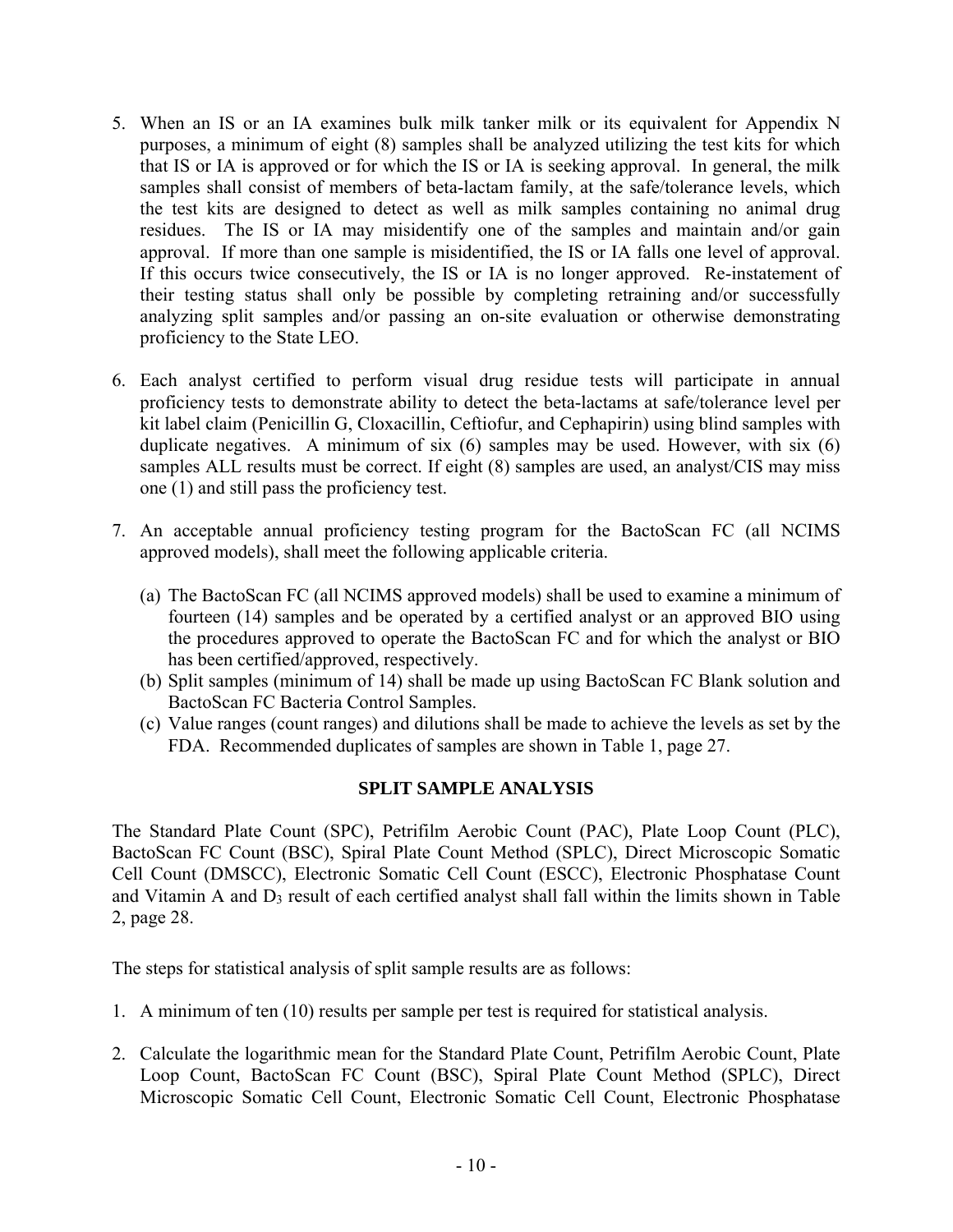Count and Vitamin A and  $D_3$  results of each test sample; using a table of common logarithms, list the logarithms of all analyst counts for a given sample. Calculate the mean of the logarithms for the sample.

- 3. Determine for each sample for each test whether there are results outside of the Rejection Limit  $(L_1)$ . Rejection results are identified by applying to each analyst's result the limit (sample mean  $\pm$  L<sub>1</sub>). Results falling outside the limit are classified as outliers and are unacceptable. Note by sample and test, the analysts who have results outside of the limits.
- 4. Determine for each sample for each test whether there are analyst results outside of the Rejection Limit  $(L_2)$ . Remove unacceptable analyst result and re-compute the mean of each sample if results have been rejected in accordance with 3 above. If there are none, use the same means calculated in 2 or 3 above. Rejection results are identified by applying to each analyst's result the limit (sample mean  $\pm$  L<sub>2</sub>). Results falling outside the limit are classified as "out of limits" and are unacceptable. Note by sample and test, the analysts who have results outside of these limits.
- 5. Using Table 3, page 26, list all analysts who have more than the maximum number of sample results per test classified as unacceptable by either the  $L_1$  or  $L_2$  or both limits.
- 6. Analysts certified for vitamin analysis shall meet the acceptance limits  $(L_1 \text{ and } L_2)$  and performance levels shown in Tables 2 and 3, page 28.
- 7. An acceptable annual proficiency testing program for the BactoScan FC Count (all NCIMS approved models), shall meet the following applicable criteria.
	- (a) The BactoScan FC Count (all NCIMS approved models) shall be used to examine a minimum of fourteen (14) samples and be operated by a certified analyst or an approved BIO using the procedures approved to operate the BactoScan FC Count and for which the analyst or BIO has been certified/approved, respectively.
	- (b) Split samples (minimum of 14) shall be made up using BactoScan FC Blank solution and BactoScan FC Count Bacteria Control Samples.
	- (c) Value ranges (count ranges) and dilutions shall be made to achieve the levels as set by the FDA. Recommended duplicates of samples are shown in Table 1 page 27.

#### **ANALYST PERFORMANCE LEVEL**

Analysts certified to perform the examinations required by the "Grade 'A' PMO" shall meet the following performance levels on an annual basis.

1. Analysts certified to perform the Standard Plate Count, Petrifilm Aerobic Count, Plate Loop Count, BactoScan FC, Spiral Plate Count Method, Direct Microscopic Somatic Cell Count, Electronic Somatic Cell Count, Electronic Phosphatase Count and Vitamin A and D3 analysis, and BIOs approved to operate a BactoScan FC shall meet the acceptance limits and performance levels shown in Tables 2 and 3, page 28.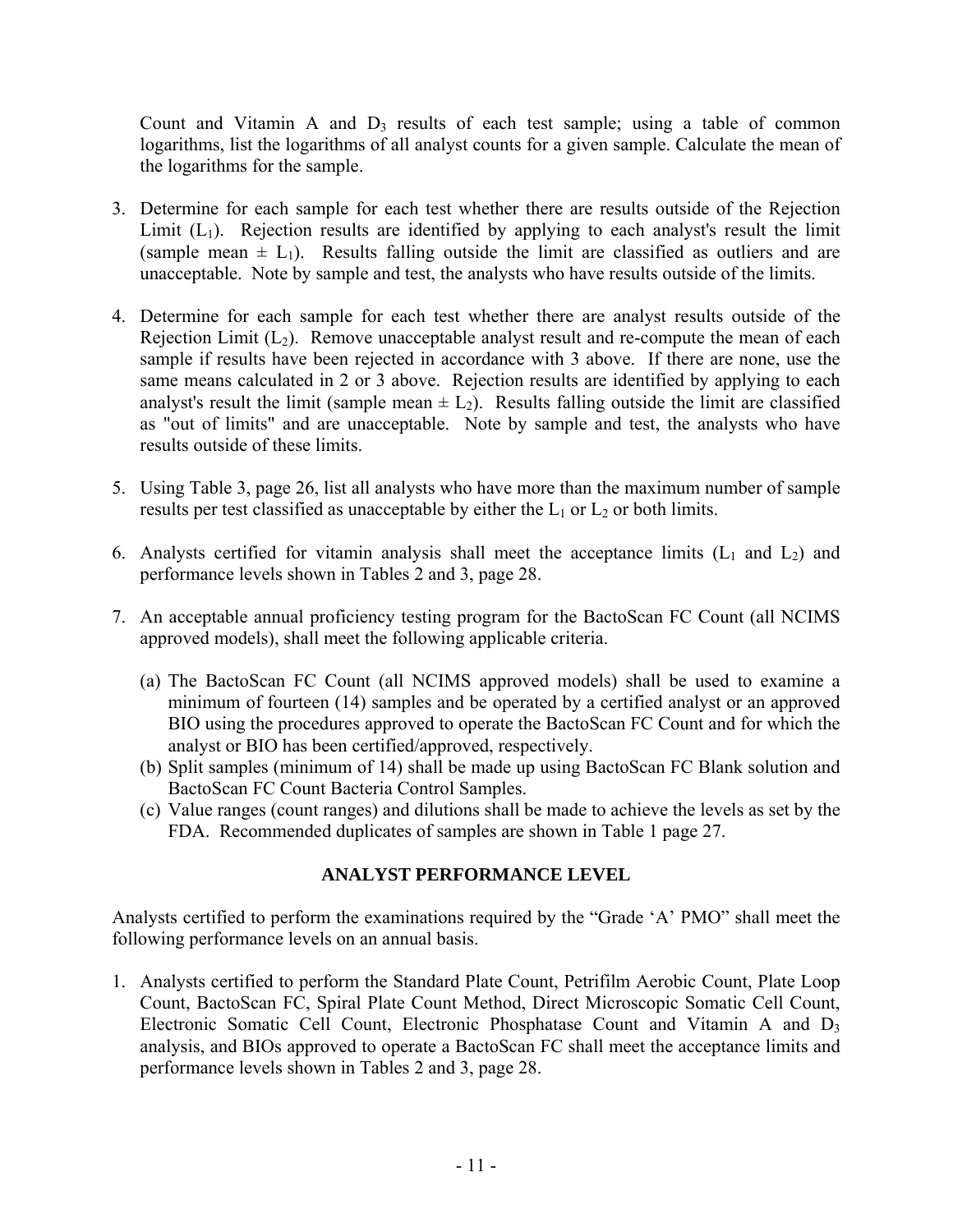- 2. Analysts certified to perform inhibitor tests shall detect samples that contain beta-lactam or other animal drug residues detectable by the appropriate official test for the drug and product. If using drug other than beta-lactam, samples must be spiked in duplicate. See Table 3, page 28.
- 3. Analysts certified to perform phosphatase tests shall detect samples that contain residual phosphatase detectable by appropriate official test methods. Analysts certified for Electronic Phosphatase Count methods shall detect samples that contain between 100 and 2,500 mU (the majority of values at the action level of 350 mU) within the specified limits in Table 2, page 28.
- 4. Analysts certified for the coliform procedure shall qualitatively detect and verify coliform organisms in samples containing at least five (5) but not greater than ten (10) coliform organisms per milliliter or gram of product. See Table 3, page 28.
- 5. Certified Industry Supervisors certified to perform Appendix N test(s) for beta-lactam drugs shall detect members of the beta-lactam family, at the safe/tolerance levels, which the test kit(s) is designed to detect. See Table 3, page 28.

Fully certified analysts not meeting the described performance levels shall be provisionally certified for the test procedure(s) in which they exceed the maximum number of unacceptable results on samples. Provisionally certified analysts can regain full certification status by meeting satisfactory performance levels on the next set of split samples. If a provisionally certified analyst does not meet satisfactory performance levels on the next set of split samples, certification to perform the specific test(s) will be withdrawn. An analyst who has lost certification may be required to participate in a training program acceptable to the milk laboratory certifying authority before requesting recertification. Recertification after training shall be based on the analyst meeting the certification criteria described in SECTION 1: LABORATORY EVALUATION PROGRAMS. A certified analyst may only become conditionally approved again by the route by which he/she lost certification, i.e. if the analyst lost certification due to failure on milk split samples then he/she can only become conditionally certified by passing the next set of milk split samples. If the analyst failed an on-site evaluation that leads to his/her loss of certification then he/she must pass the next on-site certification to become conditionally certified.

BactoScan Industry Operators performance levels shall follow the performance procedures indicated above for fully certified analysts.

Copies of the proficiency testing report, including tabulation of analyst results, shall be sent within four (4) months of the split sample examination date to the participating laboratory, the appropriate FDA Regional Office, and the FDA/LPET.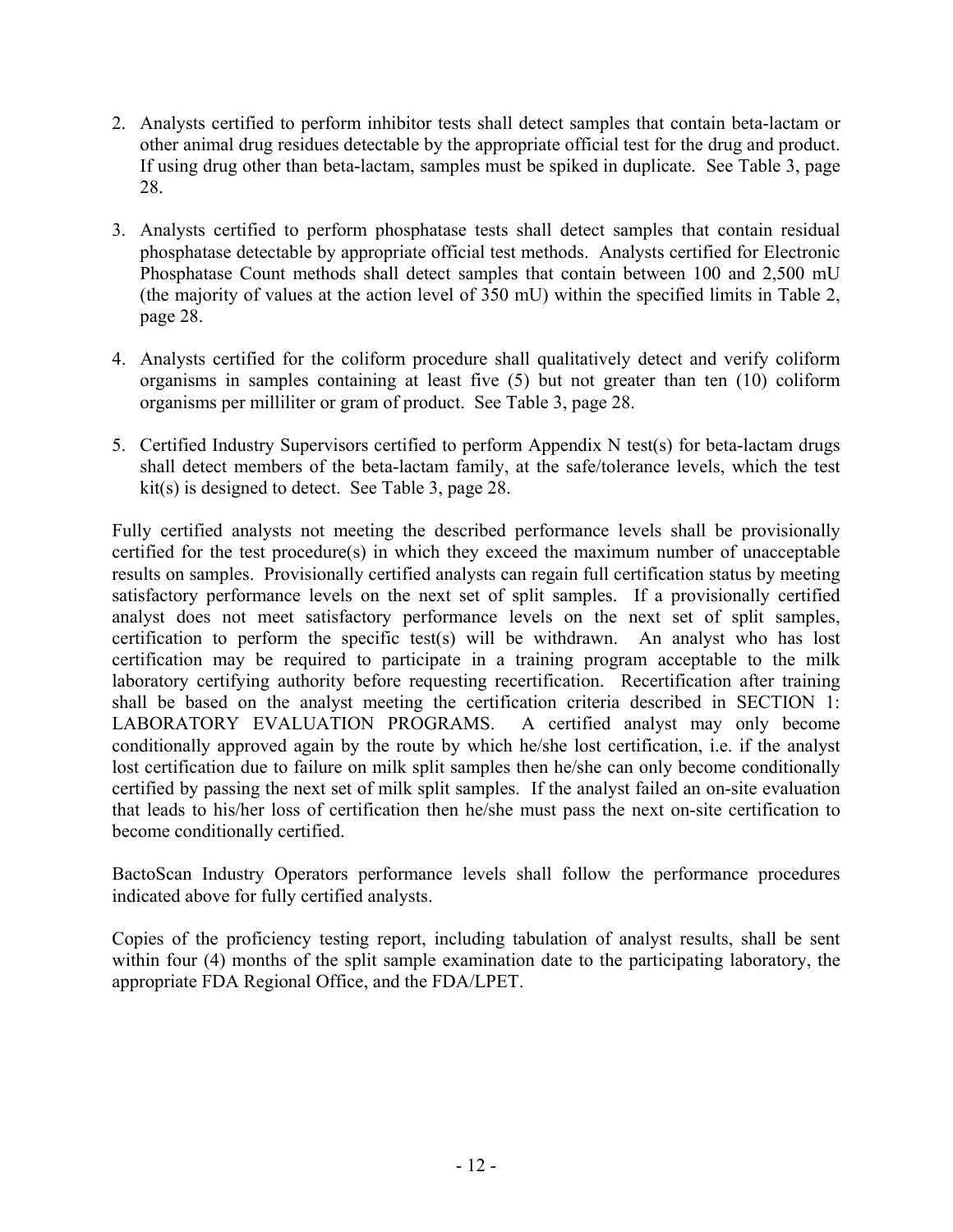#### **SPLIT SAMPLES – CHEMISTRY**

#### **VITAMINS**

The Vitamin Proficiency Test Program is operated by the FDA/LPET. In order to be accredited and be listed, laboratories must have analysts who have satisfactorily participated in at least two consecutive split sample analyses and must have submitted satisfactory method validation and quality control/quality assurance (QC/QA) information. Participation in proficiency testing alone does not satisfy the criteria for analyst certification and laboratory accreditation.

The Grade A Vitamin Proficiency Testing Program involves the analysis of sets of four samples sent to participating laboratories every four (4) months, i.e., three times a year with a total of twelve (12) samples. Certification status is based in part on the ability of analysts to analyze samples and have their results fall within limits  $(L_1=0.300$  and  $L_2=0.200$ , based on the statistical parameters set at the 1995 NCIMS Conference in St. Louis, MO). Conditional certification is granted to an analyst (not to a laboratory) when the analyst has satisfactorily analyzed two sets of samples (eight (8) samples in two consecutive shipments). Analysts may have one (1) unsatisfactory result, i.e., miss (out of limits) one sample, and still be considered as having satisfactory performance. After analyzing the next consecutive set of samples the analyst is considered fully certified if no more than 2 samples have been missed over the course of a one year period (twelve (12) consecutive samples analyzed).

Once fully certified, analysts maintain certification by satisfactorily analyzing all three (3) sets of split samples each year. During the course of the year full certification is maintained if no more than two samples (of 12) are missed. Failure without cause to analyze all twelve (12) samples during the course of the year will result in the down grading of an analyst's status. It is imperative that laboratory schedules be set up to allow for the analysis of these samples. If a fully certified analyst misses more than two samples (of 12) then that analyst will be down graded to provisional certification. Full certification will be regained if that analyst misses no more than one sample of the next eight (8) that he/she analyzes. Provisionally or conditionally certified analysts that miss more than one (1) sample in the next eight samples analyzed after receiving the respective status will have certification/approval removed.

Once certification/approval is removed an analyst may only regain conditional certification by satisfactory performance on the next eight samples, i.e., miss no more than one (1) sample. Full certification requires that the analyst meet the criteria described above.

For split sample purposes each analyst must independently analyze the samples. Routine analysis may be performed by multiple analysts working together or by partitioning duties. Certified analysts are responsible for conducting official analysis. Non certified analysts may assist in analysis but may not solely perform official analyses or report official results.

Re-entry of laboratories that have voluntarily withdrawn or laboratories that have had their accreditation removed is subject to meeting all requirements needed from a new laboratory, including all quality control (QC) information. It is the responsibility of the laboratory to inform the FDA/LPET when a certified analyst is no longer employed at that laboratory. A laboratory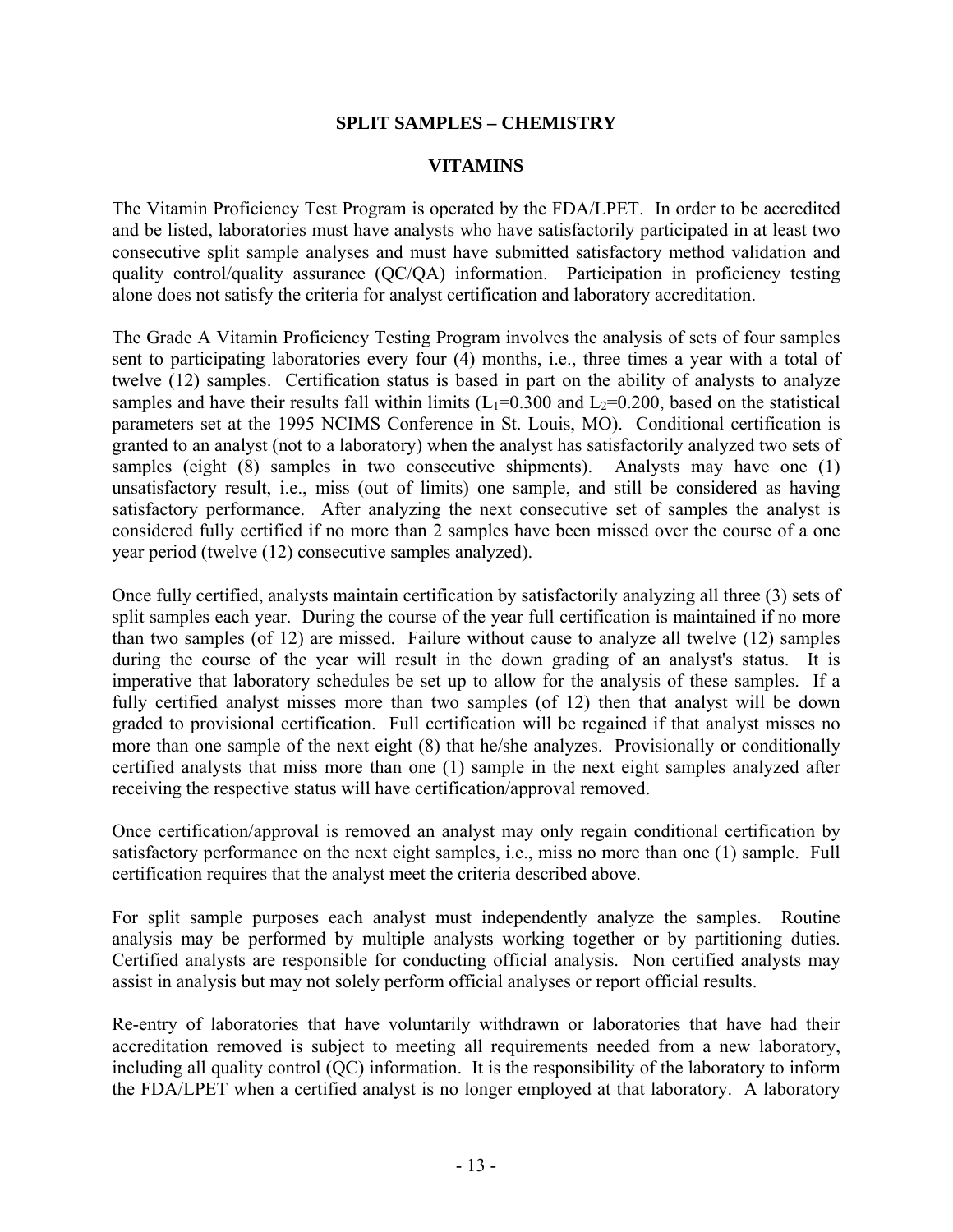that loses all of their certified analysts is no longer accredited to do official work and must seek new laboratory entry prior to resuming official analysis.

An acceptable annual proficiency testing program shall consist of the analyst examining pasteurized milk and milk products for Vitamins A and  $D_3$ , a minimum of four (4) samples three (3) times a year for a total of twelve (12) samples annually using the methods developed by the FDA, or methods that give statistically equivalent results to the FDA methods, for which the analyst has been approved, unless excused for due cause. The laboratory tests and recommended duplicates of samples are shown in Table 1, page 27.

#### **WATER MICROBIOLOGY**

Laboratories using EPA or State administrated programs for water analysis are not required to meet the intentions of this Section. State administered programs include central, official, officially designated and other water testing laboratories sanctioned by the state and participation in a split sample program is voluntary.

Each State central accredited milk laboratory, and all State official, officially designated accredited milk laboratories not participating in an EPA or State administered program for water analysis shall participate annually in a microbiological proficiency testing program for each water analysis methodology for which the laboratory is certified. The proficiency testing samples are to be provided by State programs or through private providers.

An acceptable annual proficiency testing program shall meet the following applicable criteria:

1. When a laboratory examines dairy water for the presence of coliforms, a minimum of eight (8) samples shall be examined by the laboratory using those procedures for which the laboratory has been approved unless excused for due cause. The laboratory tests, categories, types and recommended duplicates are shown in Table 1, page 27.

#### **SPLIT SAMPLE ANALYSIS**

The multiple tube fermentation (Lauryl Tryptose Broth or Chromogenic substrate), membrane filtration and heterotrophic plate count result of each laboratory shall fall within the limits shown in Table 2, page 28.

The steps for statistical analysis of split sample results are as follows:

- 1. A minimum of ten (10) results per sample per test is required for statistical analysis.
- 2. Calculate the logarithmic mean for the multiple tube fermentation, membrane filtration and heterotrophic plate count for each test sample; using a table of common logarithms, list the logarithms of all counts for a given sample. Calculate the mean of the logarithms for the sample.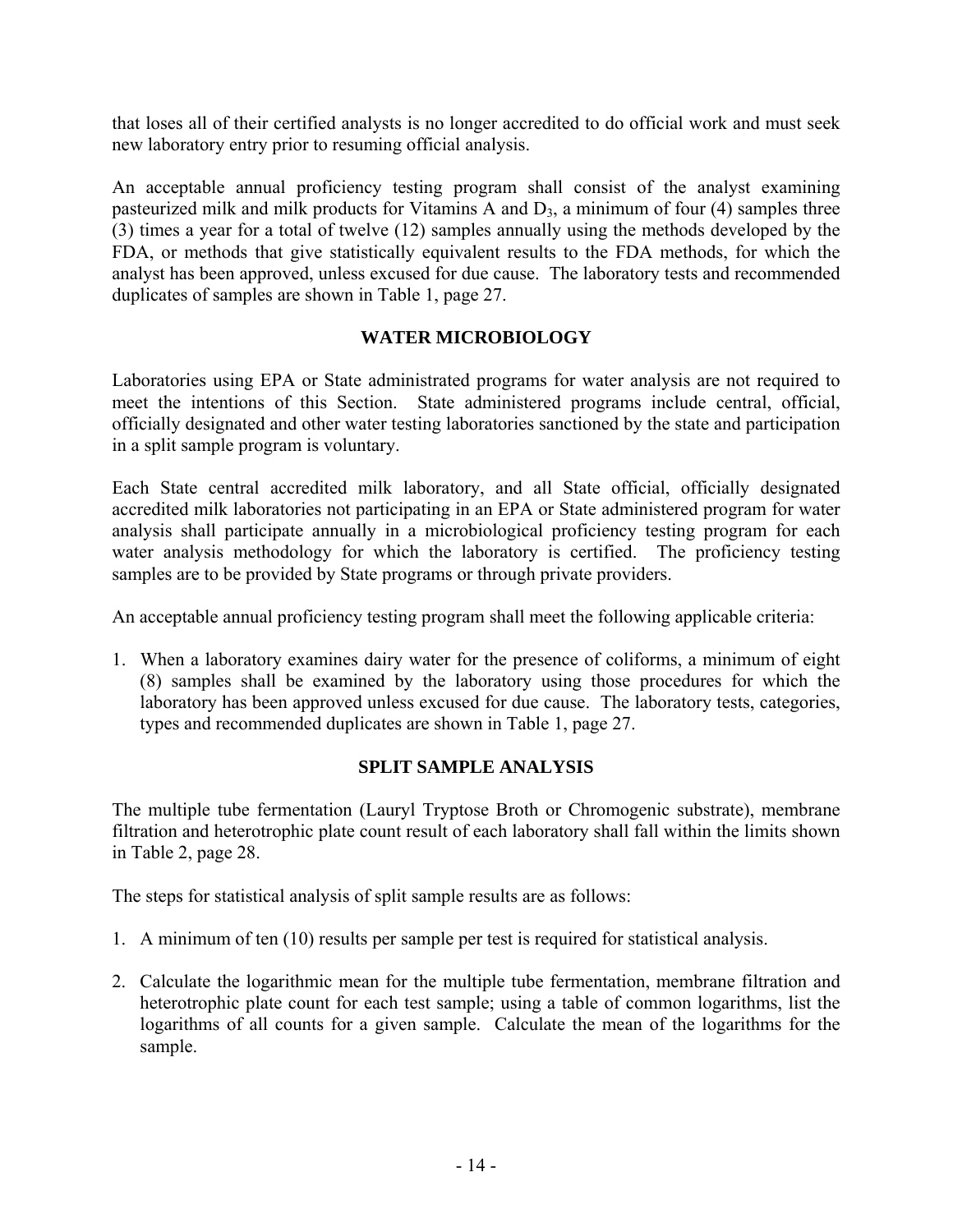- 3. Determine for each sample for each test whether there are results outside of the Rejection Limit  $(L_1)$ . Rejection results are identified by applying to each laboratory's result the limit (sample mean  $\pm$  L<sub>1</sub>). Results falling outside the limit are classified as outliers and are unacceptable. (Note by sample and test, the laboratories that have results outside of the limits.)
- 4. Determine for each sample for each test whether there are laboratory results outside of the Rejection Limit  $(L_2)$ . Remove unacceptable laboratory results and re-compute the mean of each sample if results have been rejected in accordance with 3 above. If there are none, use the same means calculated in 2 or 3 above. Rejection results are identified by applying to each laboratory's result the limit (sample mean  $\pm L_2$ ). Results falling outside the limit are classified as "out of limits" and are unacceptable. (Note by sample and test, the laboratories that have results outside of these limits.)
- 5. Using Table 3, page 26, list all laboratories that have more than the maximum number of sample results per test classified as unacceptable by either the  $L_1$  or  $L_2$  or both limits.
- 6. Laboratories accredited for dairy water analysis shall meet the acceptance limits  $(L_1 \text{ and } L_2)$ and performance levels shown in Tables 2 and 3, page 28.

#### **LABORATORY PERFORMANCE LEVEL**

Laboratories accredited to perform the examinations of dairy water for coliforms required by the PMO shall meet the following performance levels on an annual basis.

- 1. Laboratories accredited to perform the multiple tube fermentation, membrane filtration, heterotrophic plate count and chromogenic substrate analysis shall meet the acceptance limits and performance levels shown in Tables 2 and 3, page 28.
- 2. Laboratories accredited for presence-absence procedures shall qualitatively detect and verify coliform organisms in samples containing coliform organisms.

Fully accredited laboratories not meeting the described performance levels shall be provisionally accredited for the test procedure(s) in which they exceed the maximum number of unacceptable results on samples. Provisionally accredited laboratories can regain full accreditation status by meeting satisfactory performance levels on the next set of split samples. If a provisionally accredited laboratory does not meet satisfactory performance levels on the next set of split samples, accreditation to perform the specific test(s) will be withdrawn. A laboratory that has lost accreditation must participate in a training program acceptable to the milk laboratory certifying authority before requesting reaccreditation. Re-accreditation after training shall be based on the laboratory meeting the accreditation criteria described in SECTION 1: LABORATORY EVALUATION PROGRAMS.

Copies of the proficiency testing report, including tabulation of laboratory results, shall be sent within four (4) months of the split sample examination date to the participating laboratory, the appropriate Food and Drug Administration Regional Office, and the FDA/LPET.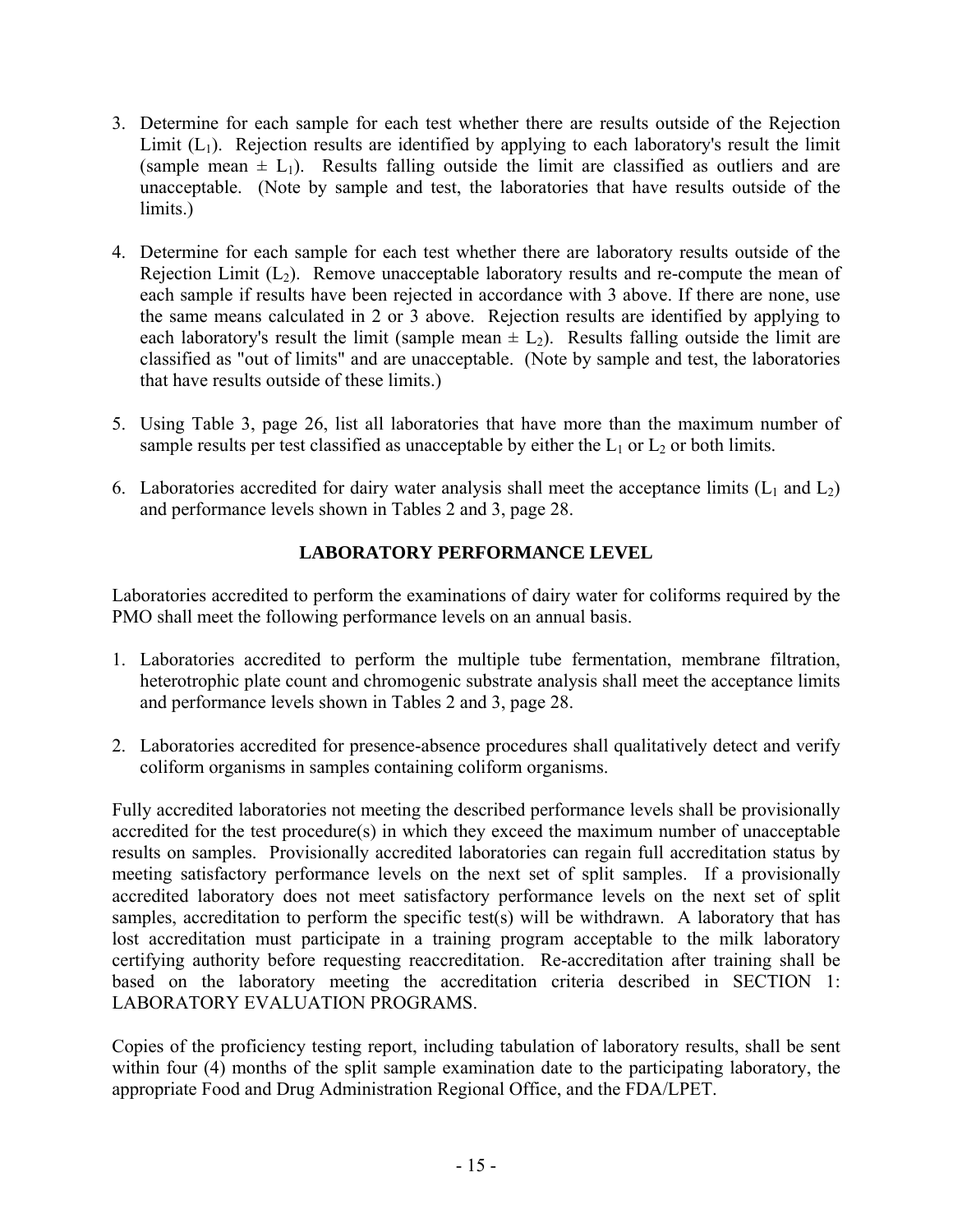#### **SECTION 3: CERTIFICATION OF LABORATORY EVALUATION OFFICERS**

Initial certification of a State LEO shall be based on meeting the following criteria:

- 1. The individual must be a State government employee and demonstrate competence in evaluating milk testing laboratories and analysts' performance of milk laboratory test methods or Appendix N procedures as stated on the FDA-2400 Series Forms when accompanied by a representative of the FDA/-LPET on an initial check laboratory survey. The Federal LEO shall accompany the State LEO to not more than two laboratories/facilities during an initial check survey for initial certification purposes. Initial check surveys (for certification) should not be conducted at sites that have been evaluated within the past 90 days.
- 2. The individual must submit an acceptable written report of the milk laboratory initial check survey to the FDA/LPET within 60 days of the evaluation. Reports to FDA Regional Office and FDA/LPET shall be sent by email and shall include the narrative report and appropriate, completed FDA summary template only (see page 37 – 40).
- 3. The individual must attend the Milk Laboratory Evaluation Officers Workshop (FDA Course #373) conducted by the FDA/LPET in conjunction with the Food and Drug Administration, State Training Team. If the individual does not have experience in the examination of dairy products, they must attend Course FD374 "Laboratory Examination of Dairy Products" prior to or within the year of attending the Milk Laboratory Evaluation Officers Workshop.

 NOTE: It is recommended that the individual attend the Milk Laboratory Evaluation Officers Workshop prior to step 1 above.

Laboratory evaluations conducted by conditionally approved State LEOs will be considered official.

Conditional certification of a State LEO can occur following the initial check survey described above. Full certification will be granted after the State LEO attends the next scheduled Milk Laboratory Evaluation Officers Workshop. Failure of a conditionally certified State LEO to attend the next scheduled Workshop, unless excused with cause by FDA/LPET, will require that the State LEO must restart the process. The State LEO candidate would then be required to participate in another check survey with a representative of the FDA/LPET, and then attend the next scheduled Workshop.

Recertification of the State LEO will occur triennially, and will be based on satisfactorily meeting the following criteria:

1. The individual must be a State government employee and demonstrate continued competence in evaluating milk testing laboratories and analysts' performance of milk laboratory test methods or Appendix N procedures as stated on the FDA-2400 Series Forms when accompanied by a representative of the FDA/LPET on a check laboratory survey. The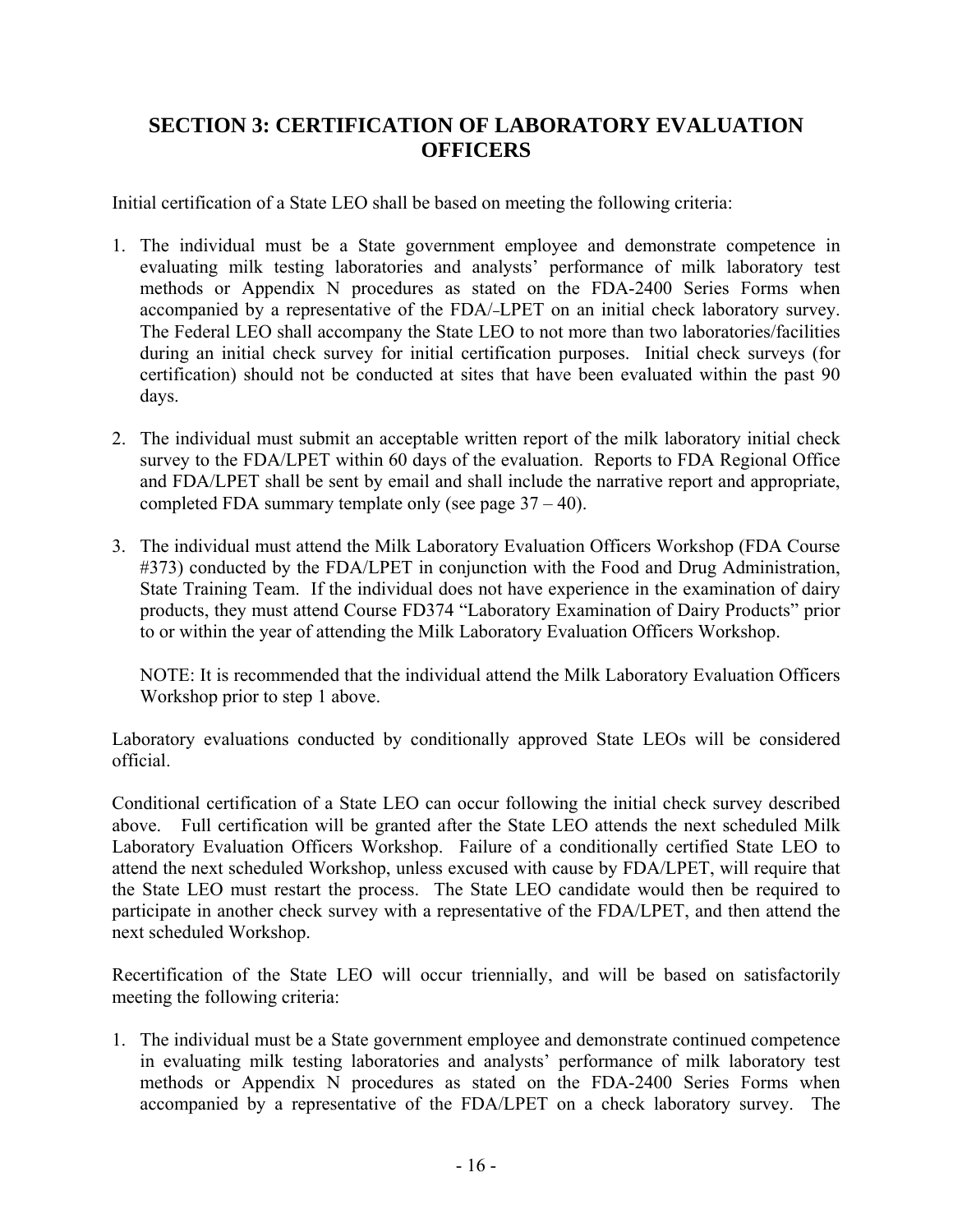Federal LEO shall accompany the State LEO to not more than two laboratories/facilities during a check survey for recertification purposes.

- 2. The individual must submit an acceptable written report of the milk laboratory check survey to the FDA/LPET within 60 days of the evaluation. Reports to FDA Regional Office and FDA/LPET shall be sent by email and shall include the narrative report and appropriate, completed FDA summary template only (see page  $37 - 40$ ).
- 3. The individual must have all laboratory evaluations, proficiency test examinations, and reports current (in particular biennial surveys must be performed within the month of their anniversary date).
- 4. The individual must have prepared and transmitted, at least annually, a summary list of certified and approved analysts and procedures by laboratory to the state milk sanitation rating agency and the FDA/LPET.
- 5. The individual has met the responsibilities for the training of Industry Supervisors.
- 6. The individual must attend the Milk Laboratory Evaluation Officers Workshop once every three (3) years.
- 7. The individual must not fail, without cause, to attend an FDA Regional Milk Seminar. If a region holds a FDA Regional Milk Seminar, then State LEOs in that region are obligated to attend. If another region holds their milk seminar in the same year the State LEO may opt to attend that seminar in lieu of attending the seminar held in their region and still meet the requirement.

Once an individual has become a State LEO and is therefore considered fully certified, if he/she fails to submit acceptable written reports of milk laboratory evaluations within 60 days to the FDA/LPET or fails to comply with item 2 above for Recertification (or continued certification), the State LEO will have their certification status downgraded from full to provisional. In addition, an action plan will be established that is mutually agreeable to the FDA/LPET and the state. The State LEO would have to meet the action plan criteria in addition to continuing to meet all the criteria specified in items 1-7 above, to maintain provisional certification status.

Laboratory evaluations conducted by provisionally approved State LEOs will be considered official.

Should a provisionally certified State LEO meet the criteria specified by their action plan and EML, SECTION 3, their certification will be returned to full certification once they have successfully undergone their next check evaluation with the FDA/LPET.

Should a provisionally certified State LEO fail to meet the criteria specified in EML, SECTION 3 and/or follow the action plan, then their certification would be revoked.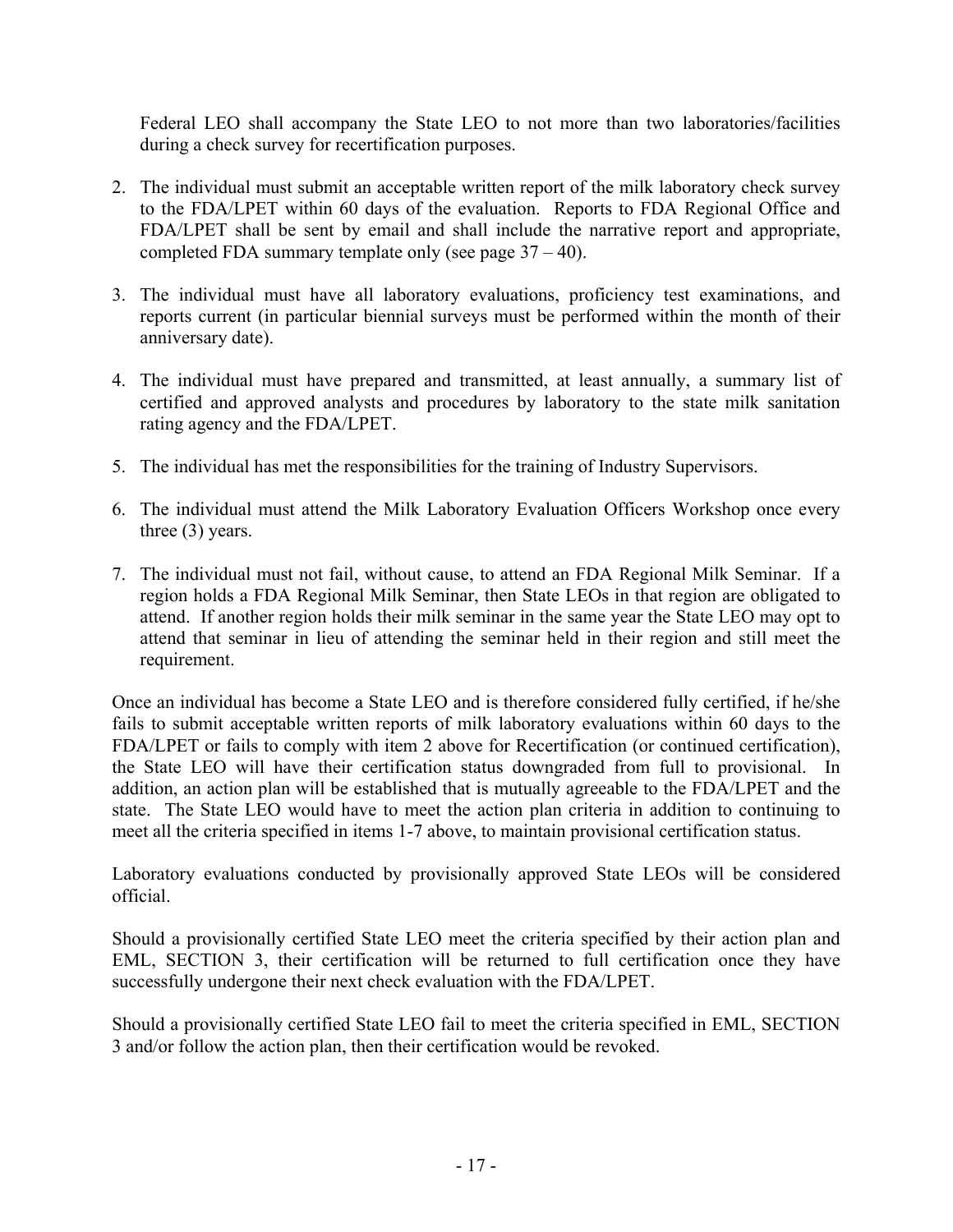The procedures for revocation must follow SECTION V. QUALIFICATIONS AND CERTIFICATIONS, Part H. of the *Procedures* Document.

State LEOs who lose certification cannot be re-certified for a period of 60 days from the date of loss of certification. Recertification will require meeting the requirements for initial Recertification will require meeting the requirements for initial certification.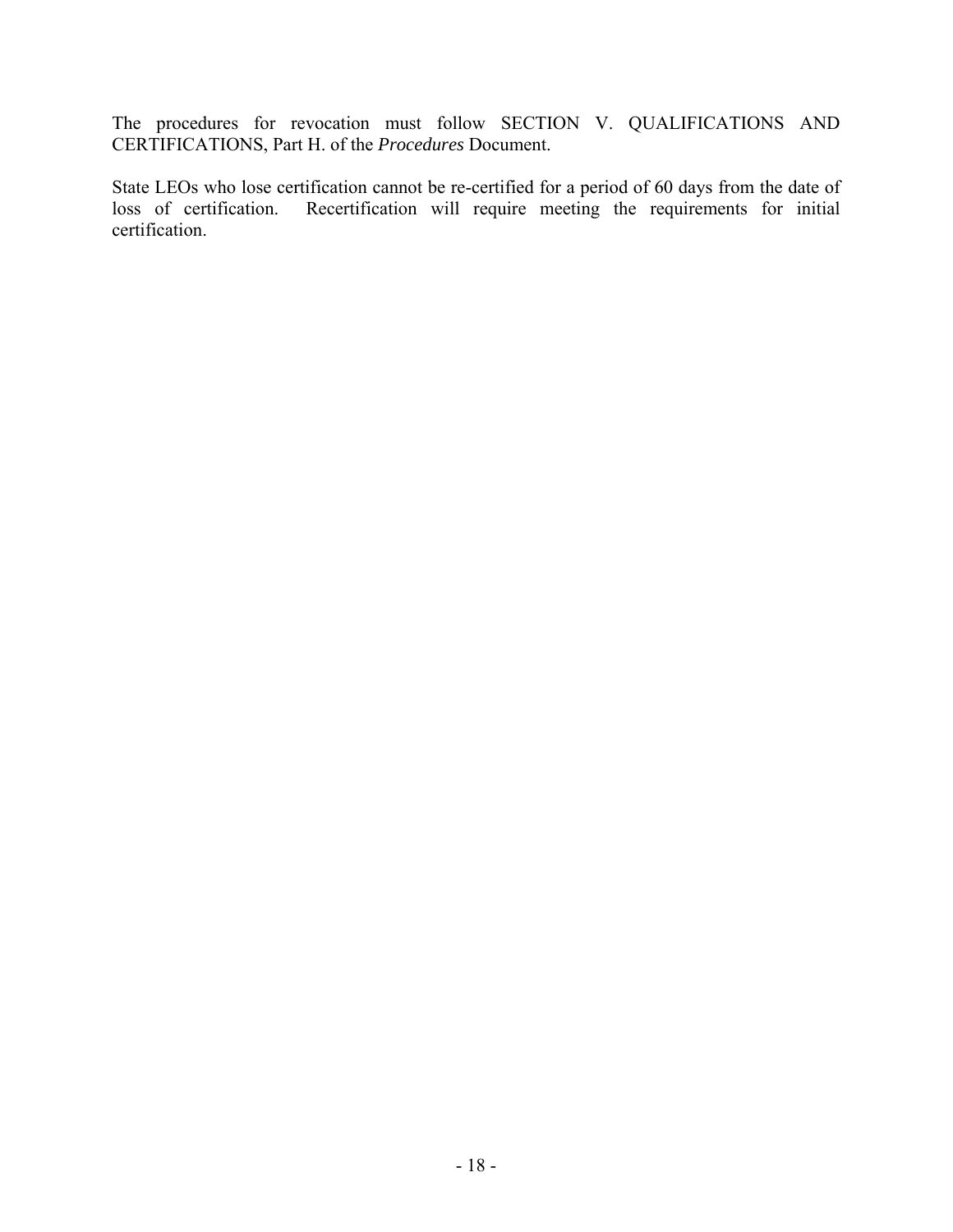#### **SECTION 4: EQUIPMENT AND APPARATUS OF AID TO EVALUATION OFFICERS**

While conducting laboratory evaluations, the Federal or State LEO may find it extremely useful to have in his/her possession different types of equipment which will enable them to examine the apparatus in use and judge the proficiency of laboratory procedures in use for the examination of milk products. Some evaluation officers currently use a large percentage of the equipment and apparatus listed below. Equipment should be maintained in proper working conditions to assure accuracy.

- 1. Brom thymol blue solution.
- 2. Chlorine test kit (chloramine or free chlorine).
- 3. Conductivity meter.
- 4. Anemometer.
- 5. Level (or cross test level).
- 6. Light meter (in foot-candles).
- 7. Maximum registering thermometer (MRT) for autoclaves.
- 8. Reference books (e.g., AOAC Official Methods of Analysis, Standard Methods for the Examination of Water and Wastewater).
- 9. Ruler, pocket metric.
- 10. Special measuring flask (calibrated at 97-99-101-ml).
- 11. Taper gauge or drill bits for PLC loops.
- 12. Thermometer(s).
- 13. Weights accurate (S/S1 or ASTM 1, 2 or 3).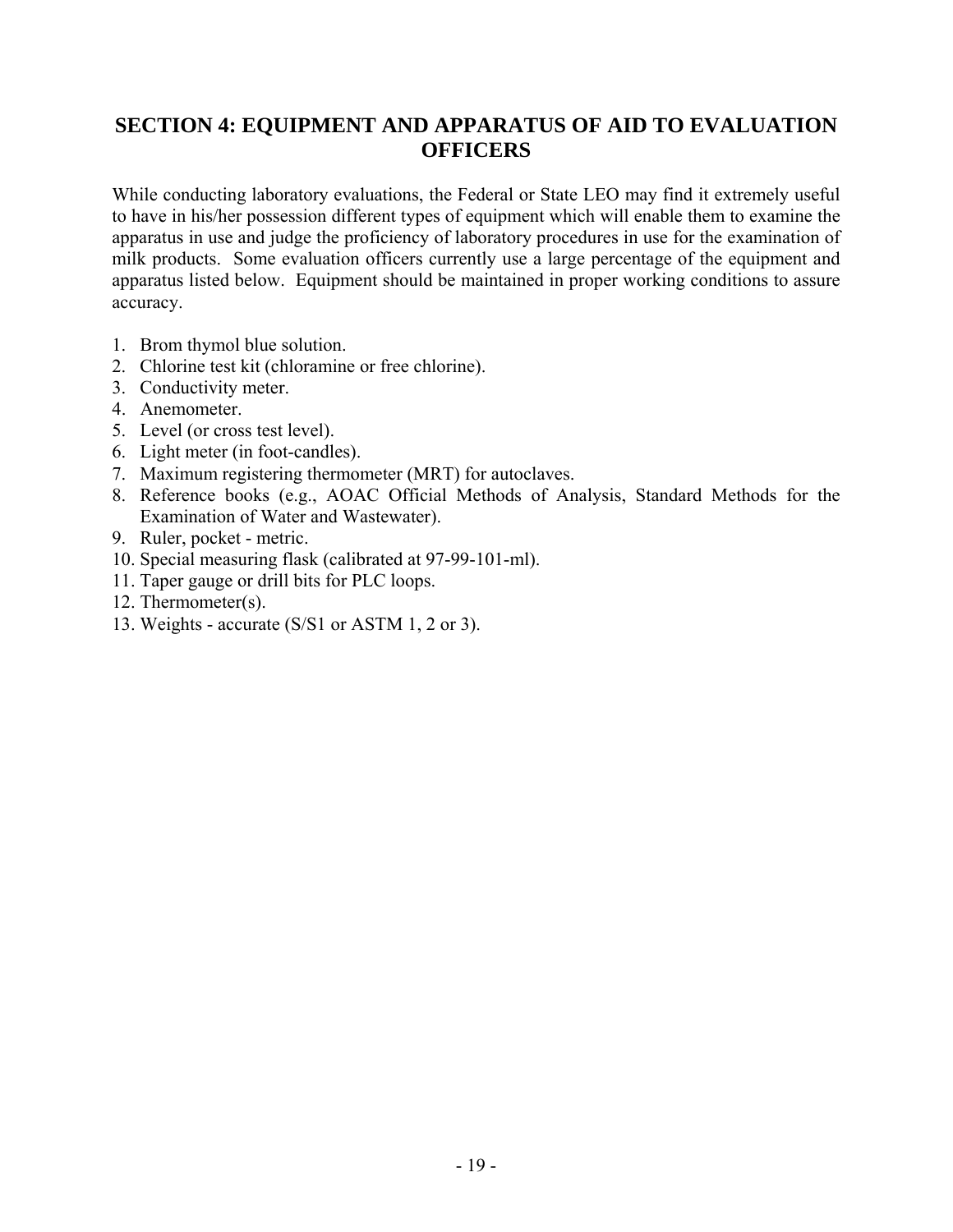#### **SECTION 5: GUIDELINES FOR CONDUCTING LABORATORY EVALUATIONS**

The evaluations of laboratories by a Federal or State LEO should be systematic. These guidelines are recommended to enable complete evaluation of the laboratory facilities, equipment and records and of analyst technique.

Upon initial evaluation and/or renewal, the laboratory, must make application for an evaluation upon a form provided by the Federal or State LEO. The application will include the statement:

#### **"I AGREE TO THE PROVISIONS OF THE NCIMS AND THE PROCEDURES FOR THE EVALUATION OF MILK LABORATORIES."**

In preparation for the laboratory evaluation, normally the laboratory director or supervisor should be notified in advance to insure the presence of analysts and the availability of samples for laboratory examination. In arranging for an initial evaluation, laboratory officials should be told that all tests must be set up and that during the evaluation the work of all analysts, who may perform any official methods must be observed. If laboratory evaluations are conducted on days when procedures, e.g. the SPC, are not normally performed, advance arrangements should be made to have samples on hand in order to observe the SPC procedure and the laboratory personnel should be requested to save countable plates from the previous day. Where the latter is not feasible, previously prepared and incubated plates may be brought to the laboratory by the Federal or State LEO to permit observations of counting procedures.

On the designated laboratory evaluation day, delay arrival at the laboratory/facility until 10 - 15 minutes after the opening of the laboratory, to allow all personnel to start their day's activities normally. A visit to the laboratory director and/or supervisor's office should be made prior to entering the laboratory. At this time the purpose of the evaluation should be reviewed, and arrangements made to discuss the completed laboratory evaluation informally with the laboratory director and/or supervisors on completion of the evaluation. Assure that the "Grade 'A' Milk Laboratory Evaluation Request and Agreement Form" has been signed by a representative of the facility.

After entering the laboratory, the Federal or State LEO should note the names of all analysts in laboratory as/or after they are introduced and record procedures performed by each.

Before beginning the survey, the Federal or State LEO should discuss the "ground rules" for the survey. Rules should be established for procedural evaluations (e.g. whether an analyst can restart a procedure if the analyst notices that he/she make an error, how many times may an analyst restart...).

During an evaluation of a large laboratory, various analysts may be performing different examinations which may make a comprehensive evaluation difficult, particularly since all analysts are to be observed for each bacteriological and chemical procedure for which certification is requested. It is recommended that the officer establish a schedule so as to be in a position to evaluate apparatus and procedures used in the laboratory without disrupting, as far as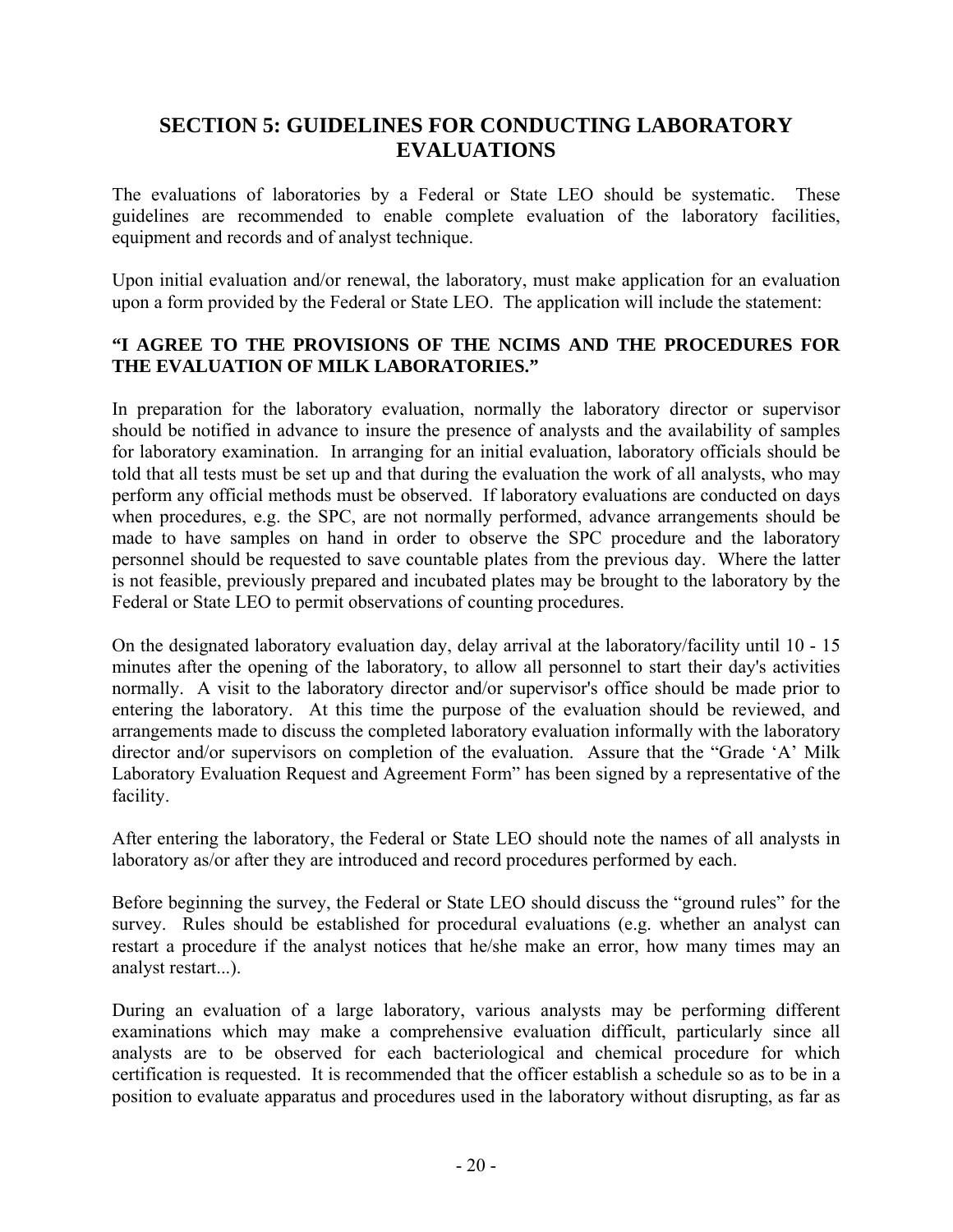possible, the routine examination of samples. Since it is expected that various portions of the evaluation forms will be used at separate times, it is advisable to note observed items of the various procedures on the left hand margins of the evaluation forms. By frequent referral to the noted items, the Federal or State LEO will be reminded to observe all laboratory procedures in use and avoid misuse of the phrase "undetermined" (U) when procedures were actually in use but were not observed.

While observations of procedures are being made and the evaluation forms completed, certain precautions should be taken by the Federal or State LEO:

- 1. Do not ask leading questions, e.g., do not ask analysts if plating media and dilution blanks are autoclaved at 120±1C for 15 minutes; simply ask how media and water blanks are autoclaved;
- 2. Try to keep the evaluation on an informal basis and to minimize nervousness on the part of analysts, e.g., do not over emphasize the evaluation of procedures by unusually close physical observation; and
- 3. Stay alert during the observation of procedures so as to avoid necessary requests to repeat a technique overlooked during a procedure.

During the laboratory evaluation it is probable that some items pertinent to receiving samples will not be observed. However, the Federal or State LEO should determine from consultation with the laboratory supervisor the procedures used in receiving samples from the sample collectors:

- 1. Do the samples arrive at the laboratory as specified in the appropriate FDA-2400 Series Forms?
- 2. Are the samples suitably identified as to date, temperature and time of pickup, identification of sampler (e.g. name or initials) and sample identification or this information is readily available?
- 3. Is an extra sample or pilot container of appropriate size provided as a temperature control  $(TC)?$
- 4. Are the raw milk sample containers no more than three-quarters (3/4) full?
- 5. Are samples ever rejected because they are outside of the acceptable temperature range at the time of pick-up from a sample storage depot or arrival at the laboratory, are samples ever rejected because they are too full or not properly identified?
- 6. How many hours pass (from initial time of collection of samples) before samples are plated?

Deviations are to be discussed with the analysts at some time after it has been observed and properly recorded. This discussion should include the nature of the deviation, any effect on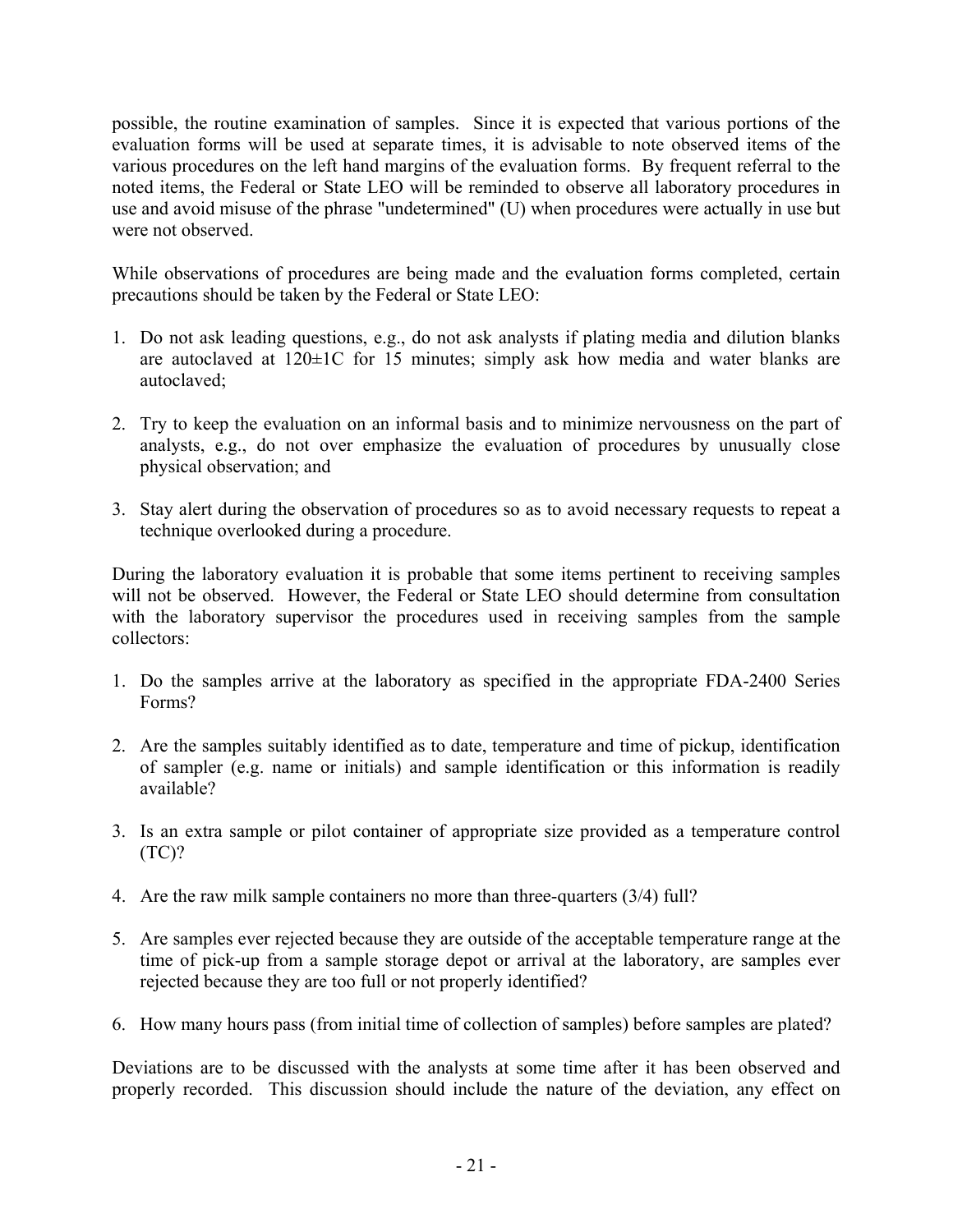validity of results, remedial action suggested and reasons justifying the change. All interested personnel should have an opportunity to look over the completed evaluation form and each major deviation should be discussed by the officer with interested staff. At that time comments should be invited from the staff concerning the evaluation. The Federal or State LEO should make suggestions concerning any needed improvement of laboratory techniques. Following the discussion of procedures and competence of analysts, past split sample results of the laboratory should be discussed, suggestions made for improvement, and/or commendations made for superior performance.

In addition to a regularly scheduled visit, some Federal or State LEOs find that an occasional unannounced visit to an accredited laboratory provides them with supporting information concerning laboratory practices. Information generated on all surveys (unannounced, scheduled, check surveys) must be evaluated by the Federal or State LEO and used to determine compliance with the NCIMS Milk Laboratory Program.

If at any time during a survey there is interference with or willful refusal to permit the survey, the Federal or State LEO will serve notice that the laboratory will not be certified or will be decertified until such time as the laboratory agrees to abide by the voluntary certification program. The laboratory may make reapplication by completing the application form and stipulating that future interference or refusals will result in non-certification or decertification for thirty days (30). Or, if at any time before or during any survey the Federal or State LEO feels their safety is in jeopardy or determines extensive non-compliance, they may terminate the survey. The Federal or State LEO must indicate to the laboratory management why the survey was terminated and must indicate what steps must be taken before a resurvey will be scheduled. The laboratory may make reapplication by addressing the concerns that led to the termination of the survey and by completing the application form stipulating that the safety concerns and/or non compliance issues have been addressed.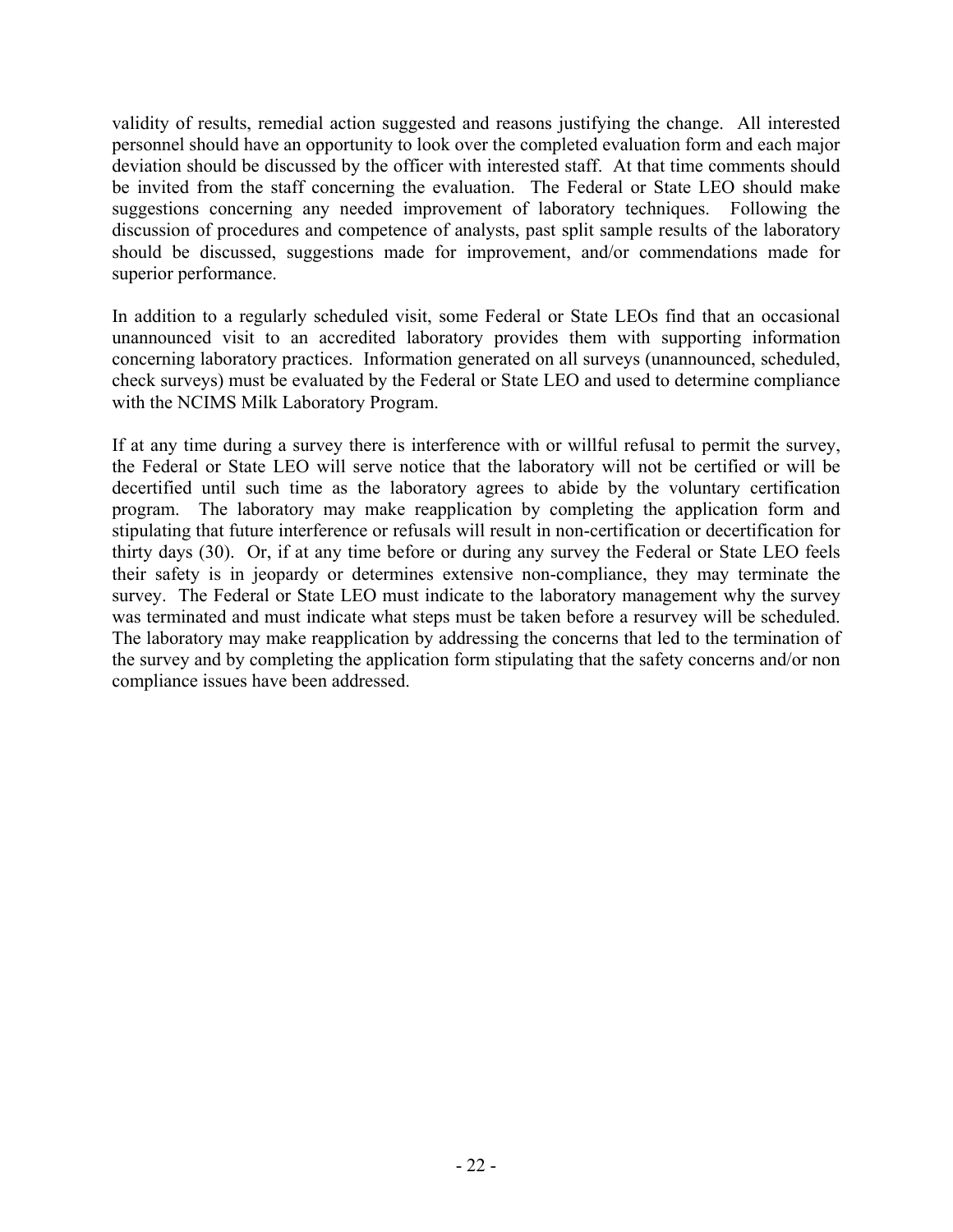#### **SECTION 6: LABORATORY EVALUATION REPORTS**

#### **EVALUATION FORMS**

FDA-2400 Series Forms shall be completely identified with the name of the laboratory, the laboratory number, its location, date and the name of the individual making the evaluation when the option to send them with the narrative report is used. Forms pertaining to procedures not used should not be returned with the report.

Copies of the survey forms may be prepared for the laboratory evaluated. The Federal or State LEO must maintain a complete copy of the survey report, including forms. The laboratory/facility and Federal or State LEO must maintain, at minimum, copies of the last two biennial/triennial surveys, subject to verification by the State LEO and the FDA/LPET. In marking the official copies of the completed survey forms, leave items in compliance blank. When typing copies for transmittal to others, do not include check marks in the margin which were made at the time of the actual survey for the convenience of the evaluating official.

#### **NARRATIVE REPORT**

The set of completed survey forms for the laboratory may accompany the narrative report which states the conclusions of the Federal or State LEO as to whether or not the laboratory is doing acceptable work. If the completed evaluation forms do not accompany the narrative report, the report must be sufficiently detailed to allow readers to determine what is being cited without having to refer to the FDA-2400 Series Forms. Each form used shall have the revision date noted. Additional narrative reports, without FDA-2400 Series Forms, are to be sent to others that need to be informed as to the outcome of the laboratory survey. The copy of the narrative report submitted by email to FDA/LPET must be accompanied by the appropriate, completed FDA summary template, both attached to the same email. The State LEO must receive verification of receipt by return email and must maintain a copy of the verification in their records. The narrative report must identify the laboratory, give the laboratory number, show the date of the survey, who made the survey, list the prior status, list the date of the last on-site survey, indicate the present status, what recommendations were made to correct any deviations, what test(s) were approved, and who was certified to do them.

Formats suitable for narrative reports appear on pages 29 - 36.

If choosing the option to send the narrative only via electronic submission, it will be necessary to summarize what each item is. Grouped under the title of each method observed (e.g., Standard Plate Count), list each major and/or minor deviation or omission numbered identically with the item number on the evaluation form and the corrective action necessary for compliance with standard procedures or good laboratory practices.

A paragraph headed "Remarks" or "Recommendations" may be included if the officer wishes to comment on an item, e.g., one which could be improved by a change in procedure or by new equipment, or for any comment which is not appropriately covered in other Sections of the report.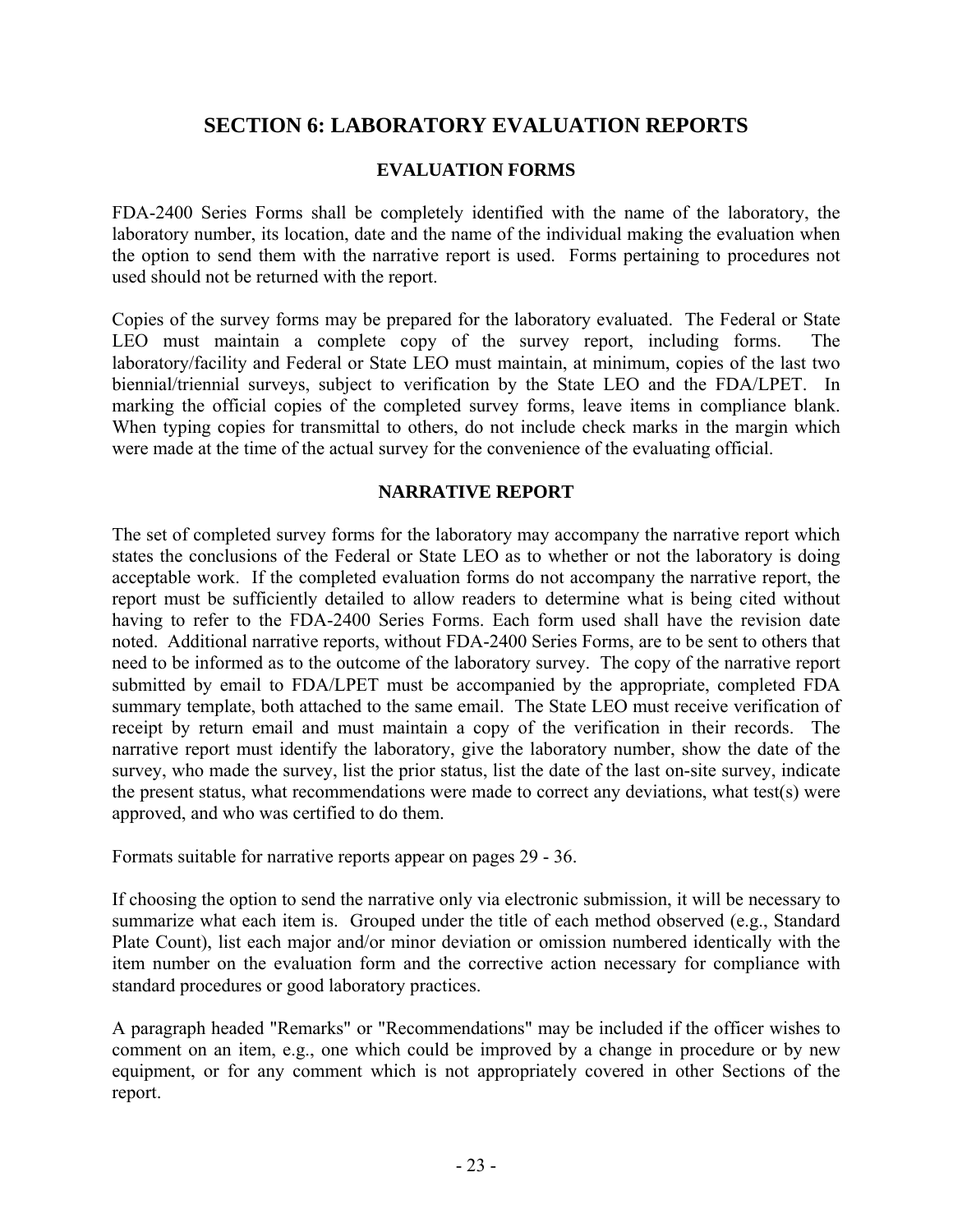After "Personnel and Procedures Certified" list the full name of all laboratory personnel qualified to make each individual test for which certification or approval is given. Include information on the analysts' last split sample performance. Also include a statement requiring participation in the Proficiency Testing Program to maintain certification (e.g., "To maintain certification, analysts must successfully participate in the Annual Proficiency Testing Program for all procedures for which certification has been granted").

Demonstrated proficiency or outstanding ability of individuals for one or more procedures which deserve special commendation may be given after the side heading "Commendations". If no commendation is warranted, delete this side heading from the narrative report. Such commendations should be used for outstanding performance.

Under "Conclusion" give a descriptive statement of the degree of acceptability or rejection of the procedures used by the laboratory, including recommendations for approval or rejection of the results of the laboratory. Some typical conclusions are given in the following text, and except in special circumstances, one of the conclusions listed must be used to indicate whether the results are (or are not) acceptable to State authorities for use in rating milk for interstate shipment, where this is the purpose of the evaluation.

#### **CONCLUSIONS**

1. This laboratory is accredited/approved as the procedures, records, facilities and equipment in use at the time of the survey were in compliance with the requirements of the *Grade 'A' PMO.* 

Explanation: Unqualified acceptance of the laboratory.

2. Although the procedures, records, facilities and/or equipment in use at the time of the evaluation were in substantial compliance with the requirements of the *Grade 'A' PMO* the analyst/facility/equipment/records deviations noted must be corrected. This laboratory is accredited/approved for 30 - 60 days pending correction of the deviations and receipt of a letter by the evaluation officer detailing the corrections made. Upon receipt of such letter, full accreditation/approval will be given.

 Explanation: A qualified acceptance where the Federal or State LEO believes that the deviations noted do not seriously affect the analytical results and that a letter explaining the corrective actions taken will be sufficient to ensure compliance.

3. Although the procedures, records, facilities and/or equipment in use at the time of the evaluation did not substantially comply with the requirements of the *Grade 'A' PMO*, the analyst/facility/equipment/records deviations noted are readily correctable. This laboratory is accredited/approved for (\_\_\_) days pending correction of the deviations. Corrections must be made and detailed in writing to the evaluation officer during this period. A new survey will be scheduled upon receipt of the letter to assure full compliance.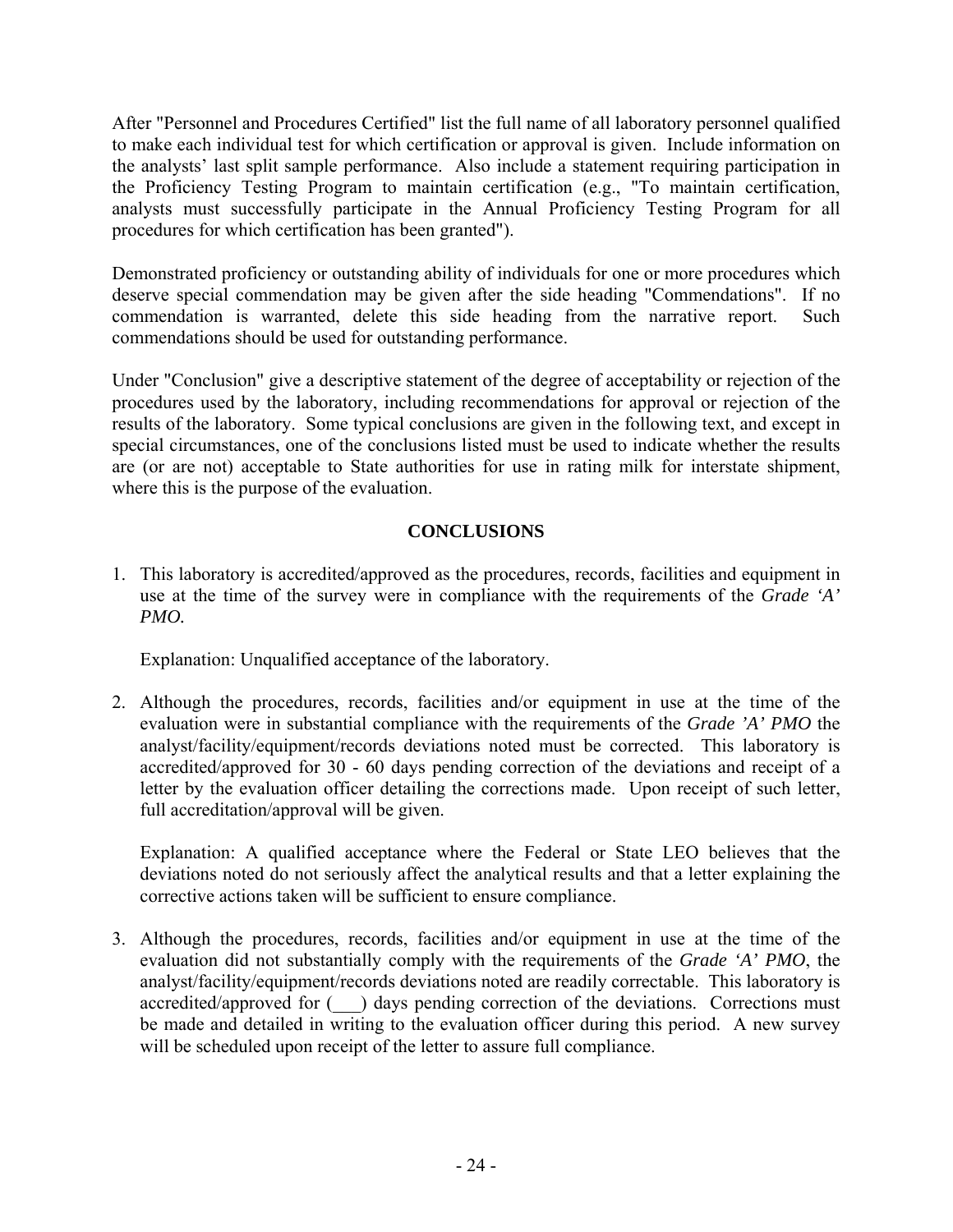Explanation: A qualified acceptance where procedural or technical errors or facilities which could have an effect on analytical results are noted but which are readily correctable by the analysts or management. Depending on the judgment of the State LEO, a period of no more than 60 days usually is given to make the required adjustments before another survey is made or specified criteria are met, record, new equipment, etc. (some things may not require a return visit) to fully accredit (or approve) the laboratory.

4. This laboratory is not accredited/approved as the procedures, records, facilities and/or equipment in use at the time of the survey did not comply with the requirements of the *Grade 'A' PMO".* 

 Explanation: Severe deficiencies in facilities, records, staff and/or procedural techniques exist which would result in unacceptable results. A new on-site survey shall be made when the Federal or State LEO has reason to believe that a rating would result in an acceptable rating. A new on-site survey would not be required for certified milk laboratories, CIS facility or screening facilities if the withdrawal was for facility deficiencies only. The laboratory, CIS facility or screening facility would be required to submit pictures, invoices, etc. to show compliance with the facility requirements noted in the last on-site evaluation.

#### **FDA SUMMARY TEMPLATES**

The narrative report sent to FDA/LPET must be accompanied by the appropriate, completed FDA summary template for the laboratory, specifically representing the information required for verifying and updating the IMS List of accredited laboratories and CISs along with other useful information to be used by FDA/LPET. Only the current revision of the FDA summary templates, authored by FDA/LPET, may be used. There are two FDA summary templates: one for full service laboratories and one for Appendix N Screening Only facilities (CIS and IS). The information captured on the FDA summary template must match the information provided in the narrative report (i.e., IMS number, facility identification, accreditation and certification status, dates, procedures, conclusion, etc.). The information captured may also lend itself to analyst/laboratory tracking and filing by the State LEO.

The appropriate FDA summary template form must also be used for the notification of changes in accreditation and certification status, and must be submitted by email to FDA/LPET.

Directions for completing the FDA summary template, authored by LPET, will be updated with each revision of the FDA summary template, as necessary, and provided to the LEOs by email.

An example of a completed FDA summary template for each application appears on pages 37- 40.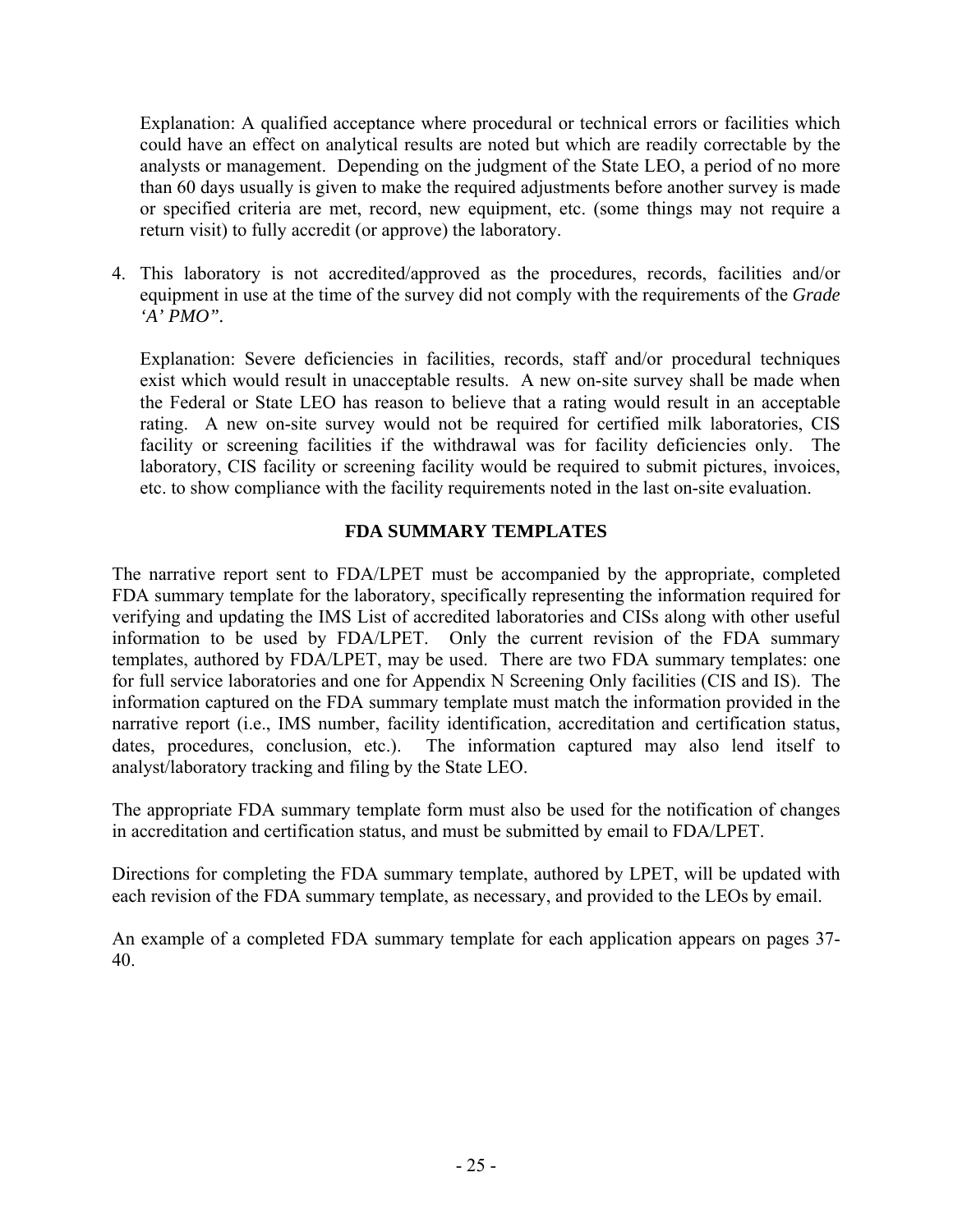#### **REFERENCES**

1. Copies of the FDA-2400 Series Forms can be obtained from Federal or State LEO(s).

 A list of Federal and State LEOs can be found at the website: http://www.fda.gov/Food/FoodSafety/Product-SpecificInformation/MilkSafety/FederalStatePrograms/InterstateMilkShippersList/default.ht m.

Once at that website:

 For Federal LEOs click on the link FDA CFSAN Personnel and scroll down to the Laboratory Proficiency and Evaluation Team.

 For State LEOs click on the link State Grade A Milk Regulatory, Rating and Laboratory Personnel and then click on your state. The table is organized by listing Regulatory personnel first, then Rating personnel, and finally Laboratory personnel. Scroll down to the laboratory section to find the contact information for your state's LEO(s).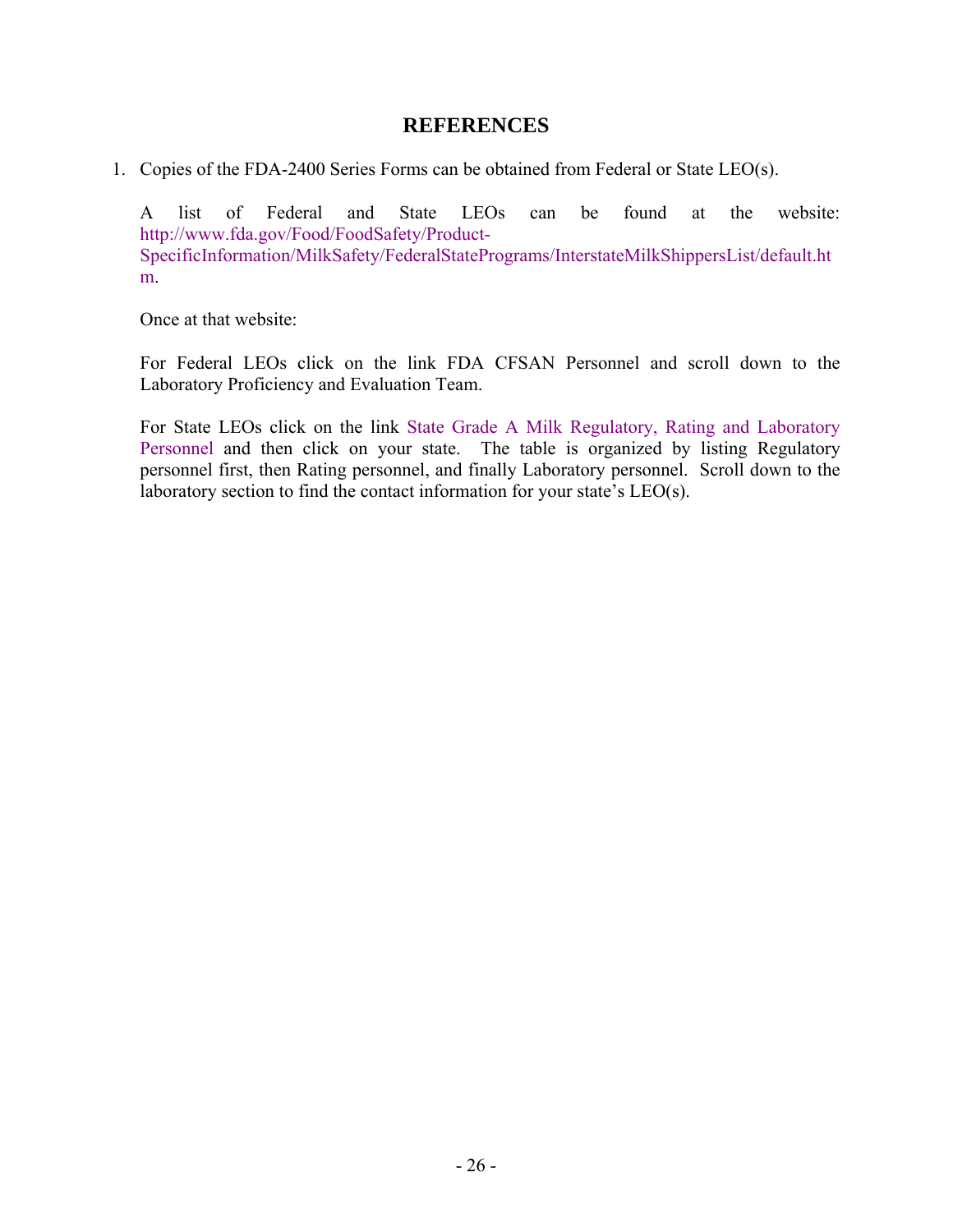| <b>PRODUCTS</b>       | <b>NUMBER OF</b><br><b>SAMPLES</b> | <b>DUPLICATES</b> | <b>ANALYSIS</b>          | <b>NUMBER OF</b><br><b>PRODUCT</b><br><b>SAMPLES</b> |
|-----------------------|------------------------------------|-------------------|--------------------------|------------------------------------------------------|
|                       |                                    |                   |                          | <b>ANALYZED</b>                                      |
| $HVD$ , or $2\%$ , or | 3                                  | 1                 | Plate Count              | 3                                                    |
| Skim                  |                                    |                   | /Coliforms               |                                                      |
|                       |                                    |                   | Phosphatase              | 1                                                    |
|                       |                                    |                   | Vitamins                 | 3                                                    |
| Cream, heavy          | $\overline{2}$                     | $\mathbf{1}$      | <b>Plate Count</b>       | $\overline{2}$                                       |
|                       |                                    |                   | /Coliforms               |                                                      |
|                       |                                    |                   | Phosphatase              | $\overline{2}$                                       |
|                       |                                    |                   | Vitamins                 | $\overline{2}$                                       |
| Cream, light          | $2^{\mathrm{a}}$                   | $0$ or $1$        | <b>Plate Count</b>       | 1                                                    |
|                       |                                    |                   | /Coliforms               |                                                      |
|                       |                                    |                   | Phosphatase              | $2^{b}$                                              |
|                       |                                    |                   | Vitamins                 | 1                                                    |
| Chocolate             | $\overline{2}$                     | $\mathbf{1}$      | Plate Count              | $\overline{2}$                                       |
|                       |                                    |                   | /Coliforms               |                                                      |
|                       |                                    |                   | Phosphatase              | 1                                                    |
|                       |                                    |                   | Vitamins                 | $\overline{2}$                                       |
| Raw                   | 6                                  | 3                 | Plate Count              | 6                                                    |
| Raw                   | 8                                  | $\overline{4}$    | Inhibitors               | 8                                                    |
|                       |                                    |                   | Somatic Cells            | 8                                                    |
|                       |                                    |                   | Added Water <sup>c</sup> | 8                                                    |
| Dairy Water           | 8                                  | $\overline{4}$    | Coliforms                | $8\,$                                                |
|                       |                                    |                   | Heterotrophic            | 8                                                    |
|                       |                                    |                   | Plate Count              |                                                      |
| Milk Totals           | 23 <sup>a</sup>                    | 10 or 11          | Plate Count              | 14                                                   |
|                       |                                    |                   | Coliforms                | 8                                                    |
|                       |                                    |                   | Phosphatase              | 6                                                    |
|                       |                                    |                   | Vitamins                 | 8                                                    |
|                       |                                    |                   | Inhibitors               | 8                                                    |
|                       |                                    |                   | Somatic Cells            | 8                                                    |
|                       |                                    |                   | Added Water <sup>c</sup> | 8                                                    |
| Dairy Water           | 8                                  | $\overline{4}$    | Coliforms                | 8                                                    |
| Total                 |                                    |                   | Heterotrophic            | 8                                                    |
|                       |                                    |                   | Plate Count              |                                                      |

### **TABLE 1: SPLIT SAMPLE COMPOSITION**

a - One of these samples serves as the temperature control (TC).

b - These two (2) samples are tested for both residual and reactivated phosphatase

c - This analysis is optional.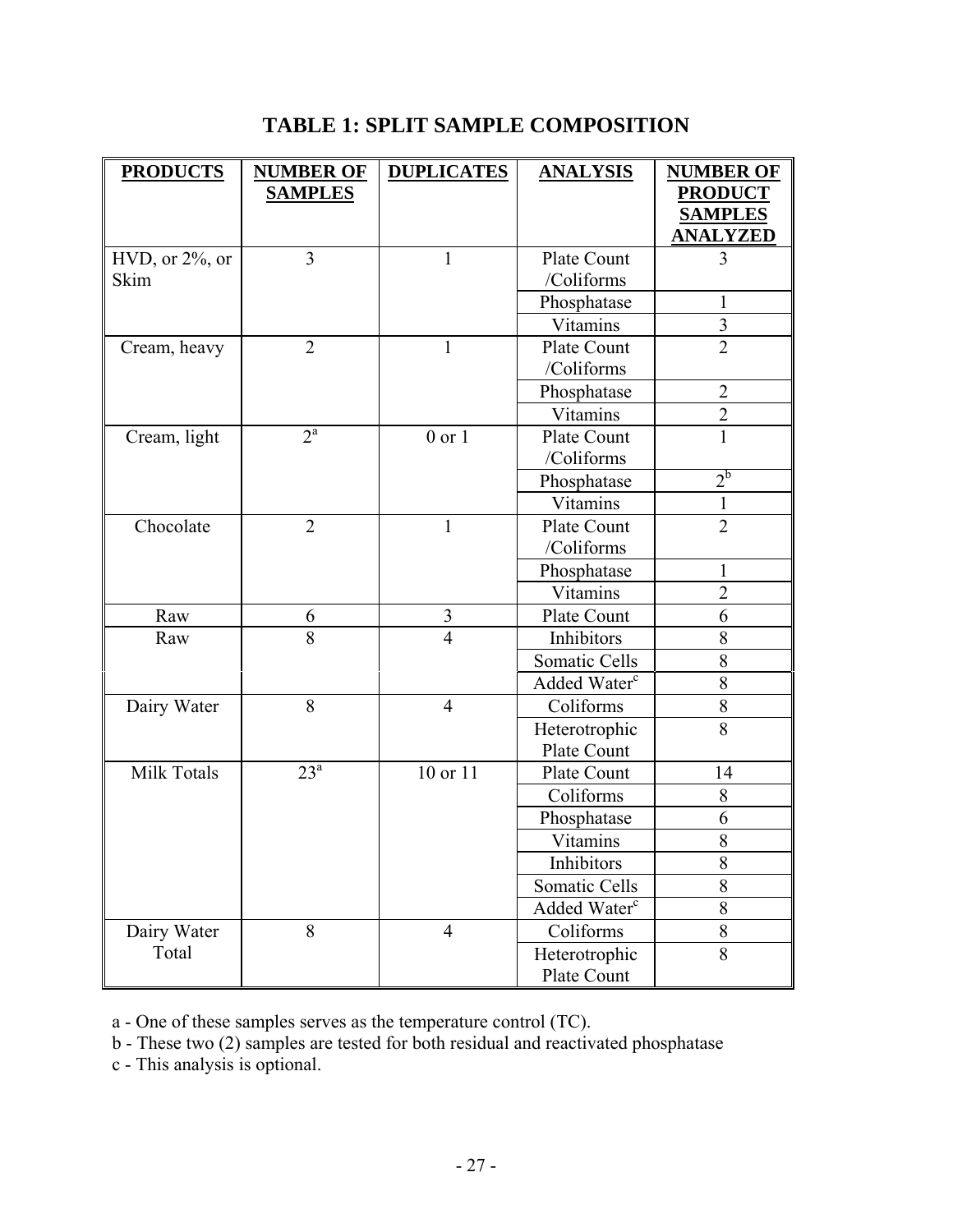| <b>TEST</b>                   | <b>REJECTION LIMIT 1</b><br>$(L_1)^*$ | <b>REJECTION LIMIT 2</b><br>$(L_2)^*$ |
|-------------------------------|---------------------------------------|---------------------------------------|
|                               |                                       |                                       |
| <b>Plate Counts</b>           | 0.268                                 | 0.179                                 |
| Direct Somatic Cell Count     | 0.300                                 | 0.200                                 |
| Electronic Somatic Cell Count | 0.212                                 | 0.143                                 |
| Vitamins                      | 0.300                                 | 0.200                                 |
| Electronic Phosphatase Count  | 0.300                                 | 0.200                                 |
| Dairy water MPN               | 0.949                                 | 0.632                                 |
| Heterotrophic Plate Count     | 0.300                                 | 0.200                                 |

#### **TABLE 2: STATISTICAL LIMITS**

\* To be used with logarithmic mean.

#### **TABLE 3: MAXIMUM NUMBER OF UNACCEPTABLE RESULTS**

| <b>NUMBER OF RESULTS PER TEST</b> | <b>MAXIMUM NUMBER OF</b><br><b>UNACCEPTABLE RESULTS PER</b><br><b>TEST FOR APPROVAL</b> |
|-----------------------------------|-----------------------------------------------------------------------------------------|
|                                   |                                                                                         |
| $5 - 10$                          |                                                                                         |
| $11 - 20$                         |                                                                                         |
| $21 - 30$                         |                                                                                         |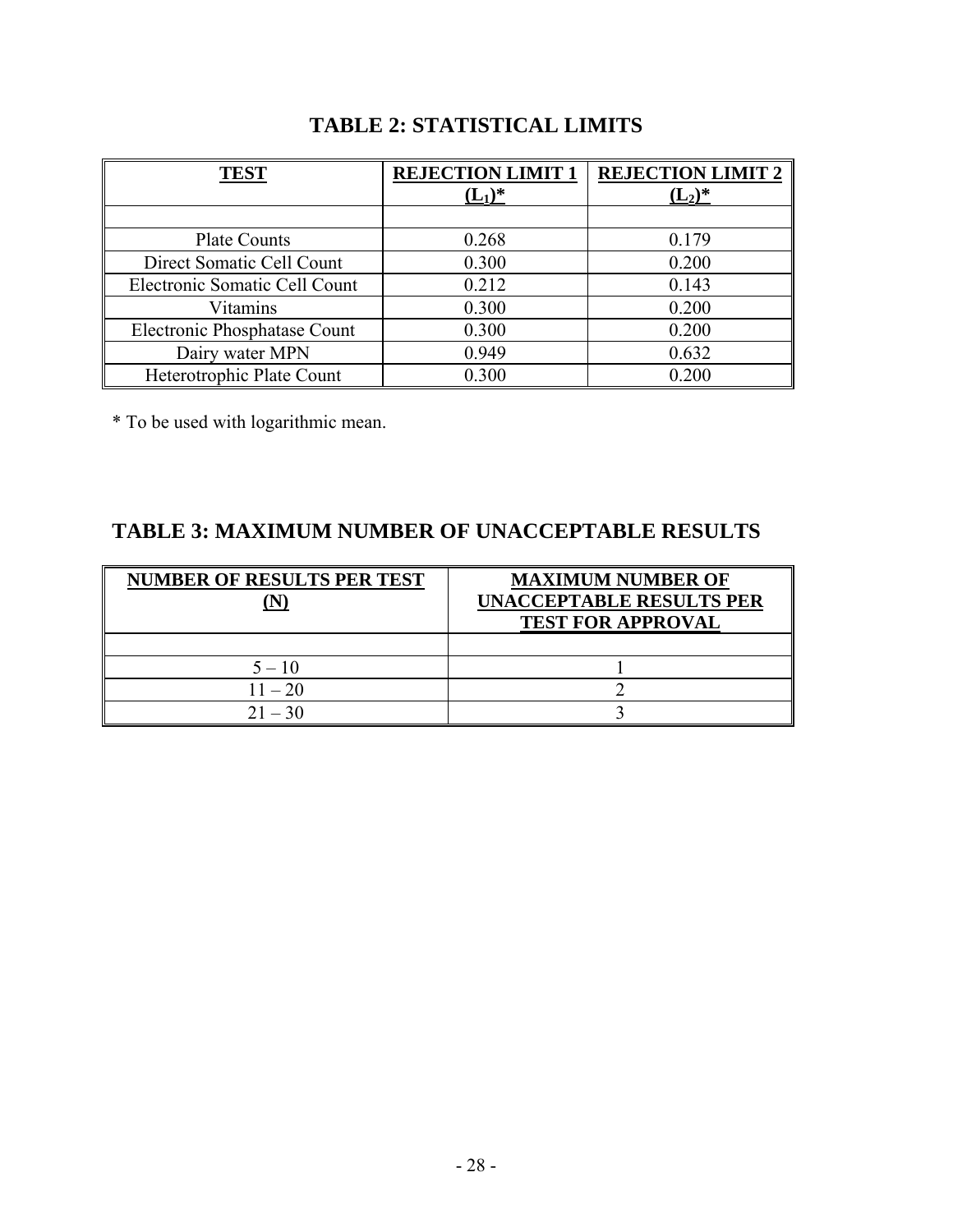#### **EXAMPLE REPORT #1**

Report of a Biennial On-Site Evaluation

of

City Health Department Milk Laboratory

Accredited Laboratory NCIMS LAB #####

100 South Main Street City, State 78000

On

March 1, 2010

By

LEO Name Laboratory Evaluation Officer State Department of [Health, Agriculture} 100 Healthy Way City, State 78000

Last Full Evaluation Date: March 19, 2008 Next Evaluation Due By: March 31, 2012

A copy of the "Grade 'A' Milk Laboratory Evaluation Request and Agreement Form" is signed and is on file.

Previous Laboratory Status: Fully certified for [5, 9C13, 9C14, 9D3, 12, 20, 22, 24, 28]

Present Laboratory Status: Fully certified for [5, 9C13, 9D3, 12, 16, 20 22, 24, 28] pending receipt within 60 days of correction of deviations resulting from on - site evaluation of March 1, 2010.

Other changes that need to be made to IMS list, etc: Update Anniversary Date, drop procedure 9C14, add procedure 16.

The following is a summary of the recent evaluation of your milk laboratory in accordance with the requirements of the Grade 'A' PMO. If forms accompany the narrative then deviated items are marked with an "X" on the evaluation forms. Items marked "U" are undetermined because of local conditions at the time of the evaluation. Laboratory procedures and/or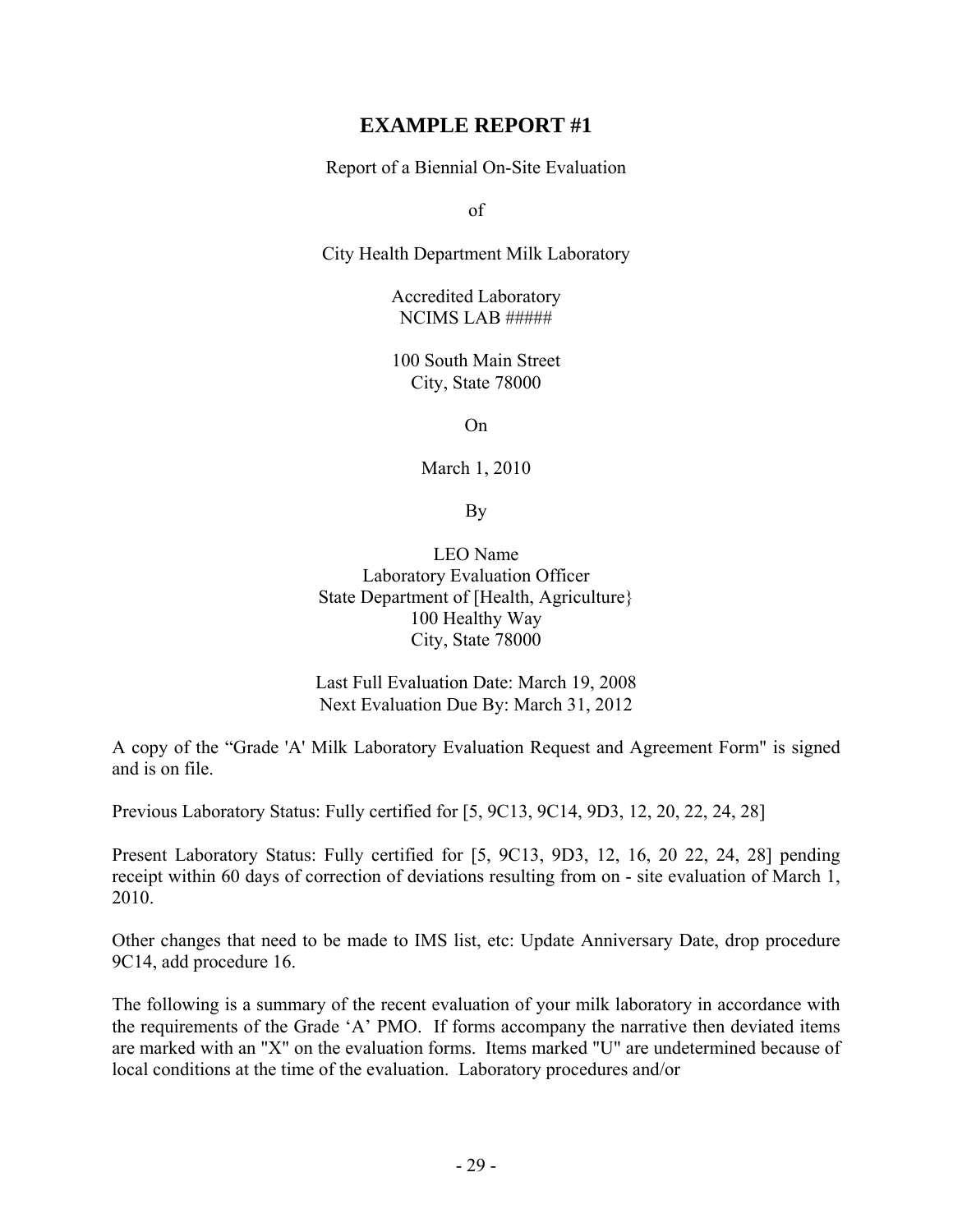Page 2 / ##### 3/1/2010

procedures equipment marked "O" are not used. Items marked "NA" are optional procedural techniques and/or equipment not applicable to designated laboratory procedures. Repeat deviations are marked by an asterisk "\*". Noted items are not considered deviations. The phrase "Note" as used in these narrative reports is to suggest or remark upon items which would improve laboratory functions. These are usually considered to be good laboratory practices but are not listed in the FDA-2400 Series Forms and are not debitable items.

#### **DEVIATIONS AND CORRECTIVE ACTIONS**

#### **ITEM METHOD**

#### **CULTURAL PROCEDURES - GENERAL REQUIREMENTS (rev. 2/10)**

#### **2. Records**

*2e Corrections to all records follow appropriate requirements* 

During the review of the autoclave records it was noticed that there were a number a items written over.

 Analysts are to be reminded of the proper protocol for correcting mistakes. Cross out the error with one line, initial, date and write the correct information next to it. Send copies of the March and April autoclave records.

#### **3. Thermometers**

#### *3a NIST Thermometer*

 #NOTE: The graduations on the lower end of the NIST thermometer are so worn that it is difficult to read. It is suggested that a new thermometer be purchased.

 The other option is to use the new NIST traceable unit that is available for use in the rest of the laboratory.

*3c3 No tag was found on the freezer thermometer* 

Although the accuracy check was documented the unit was not tagged.

 Tag the thermometer with the following: identification/location, date of check, temperature checked and the correction factor.

Send a copy of the tag.

#### **5. Freezer**

#### *5b Maintains -15C or below*

 Over the past four months at least 50% of the days noted with the unit out of temperature range with no corrective action noted.

 This is a serious violation and no controls or samples may be kept in the unit until it is proven that that the unit holds the proper temperature.

 Send copies of the freezer temperature records for the next 4 months. If the unit cannot be maintained then a new one will need to be purchased.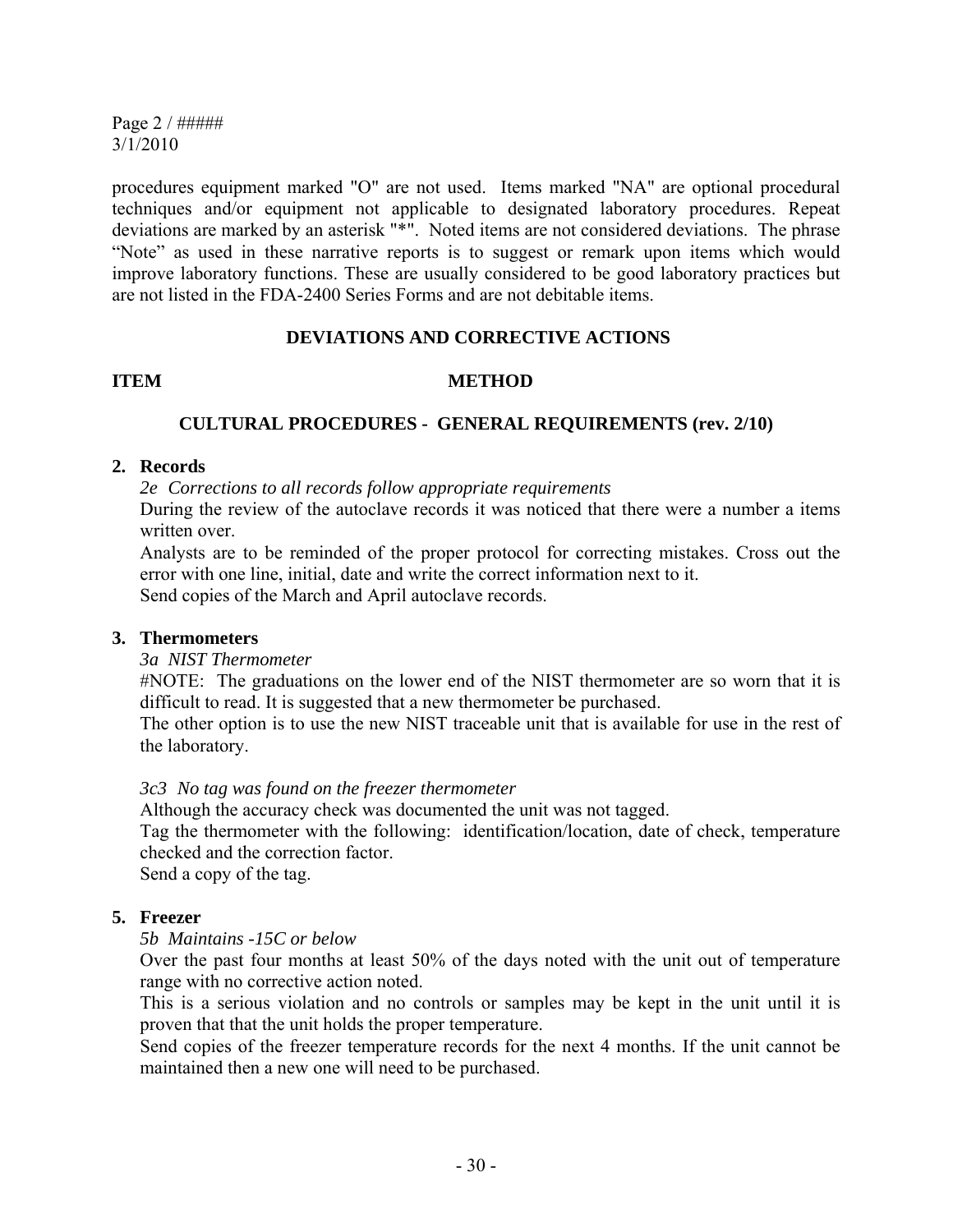Page 3 / ##### 3/1/2010

#### **13. Autoclave**

*13i Performance check*

 There were no thermometers for the incubation units for the spore check. There must be a way to check the appropriate temperature range for the test.

 Please purchase thermometers for these units and send a copy of the purchase order, the temperature calibrations when received and the temperature records for the two months following.

#### **TECHNIQUES**

#### **PETRIFILM AEROBIC AND COLIFORM COUNTS (IMS# 5,20 rev. 1/09)**

No deviations noted. The analysts showed marked improvement over the last biennial on-site.

#### **PASTEURIZED MILK CONTAINERS (IMS# 22 rev. 1/09)**

#### **10. Collection of Surface Rinse Samples**

 *10b2 While adding the rinse solution to the container, do not touch the bottle of rinse solution to the container.* 

 One analyst held the bottle against the container while adding the rinse solution. Use aseptic technique when adding the rinse solution.

#### **DELVOTEST P 5 PACK (IMS# 9D3 rev. 2/10)**

No deviations noted.

#### **DMSCC (IMS# 12 rev. 2/10)**

#### **21. Sample Measurement**

 *21e Touch the slide with the tip and expel the test portion.*  One analyst held the syringe above the slide and dripped the milk. Take the syringe and hold it vertically against the slide, depress the plunger slowly allowing the milk to be expelled. Then touch off to a dry spot.

#### **ESCC – BENTLEY 150 (IMS# 16 rev. 10/07)**

No deviations noted.

#### **FLUOROPHOS ALP (IMS# 28 rev. 6/05)**

#### **15. Instrument and Reagent Checks**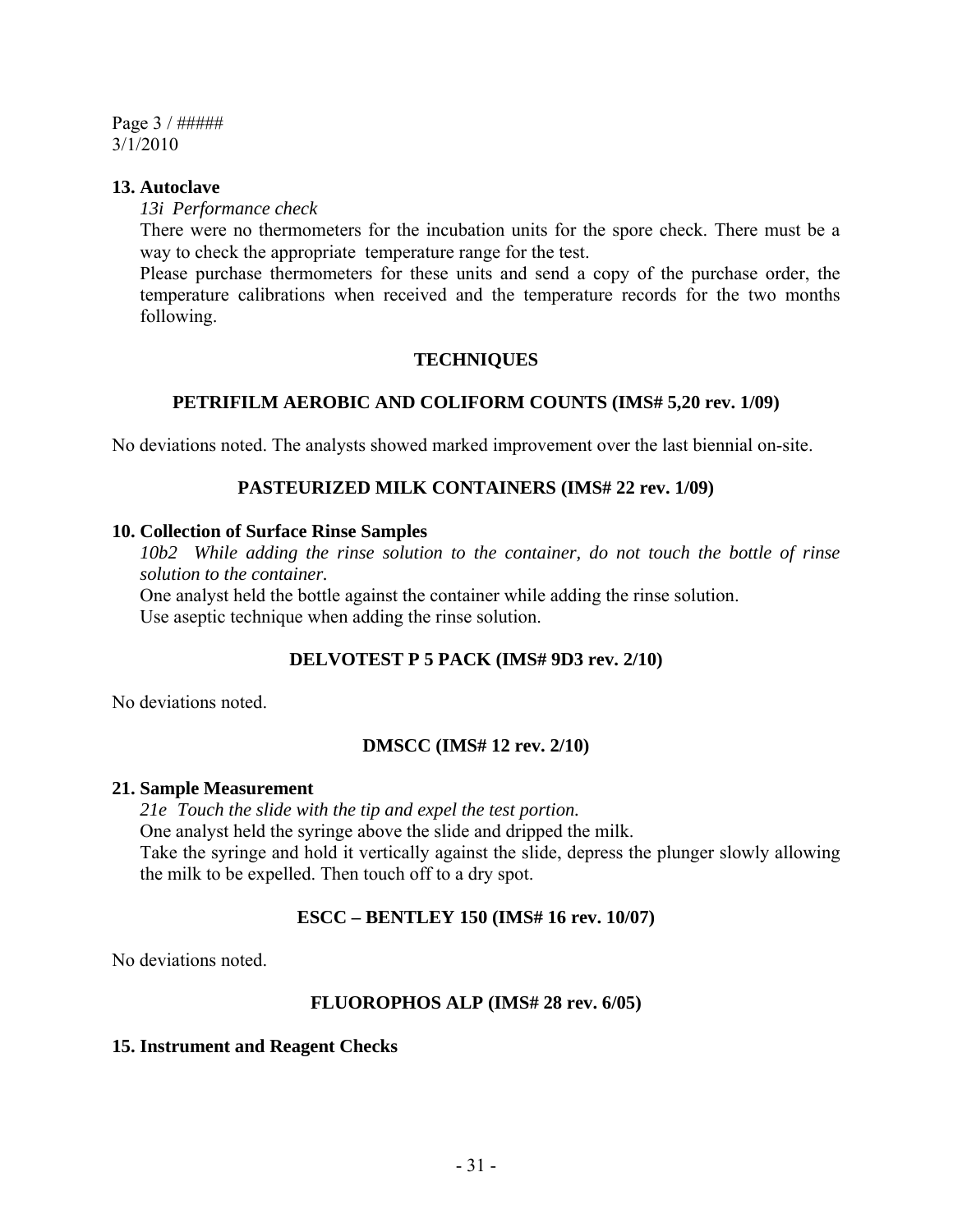Page 4 / ##### 3/1/2010

> *15g2b Reconstituted Substrate / Buffer Stability Check A/D Value Recorded*  The A/D value for this check was missing on several days of testing records during the period evaluated. While this may be from having to reconstitute a new bottle of substrate because the A/D value was greater than 1200, the corrective action must be noted with both the old *AND* new values recorded.

#### **DAIRY WATERS (IMS# 24 rev. 1/09)**

No deviations noted.

#### **CHARM SL BETA LACTAM (IMS# 9C13 rev. 1/10)**

No deviations noted.

| <b>Analyst</b> |                           | <b>9C13</b> | 9D3            | 12     | 16                      | 20                        | 22                      | 24                | 28               | <b>ON-SITE</b>  | <b>SPLITS</b> |
|----------------|---------------------------|-------------|----------------|--------|-------------------------|---------------------------|-------------------------|-------------------|------------------|-----------------|---------------|
|                |                           |             |                |        |                         |                           |                         |                   |                  | Last 2          | Last 2        |
| Analyst 1      | v<br>$\Lambda$            | X           | $\mathbf{v}$   | v<br>л |                         | $\mathbf{v}$<br>$\Lambda$ |                         | Λ                 | Х                | 3/10, 3/08      | 10/09, 10/08  |
| Analyst 2      | $\tau$<br>л               |             | v<br>Λ         | v<br>л |                         | $\mathbf{v}$<br>Λ         |                         | $\mathbf{v}$<br>л | $\mathbf v$<br>л | 3/10, 3/08      | 10/09, 10/08  |
| Analyst 3      | $\mathbf{v}$<br>$\Lambda$ |             | v<br>л         | v<br>л |                         | v<br>Λ                    |                         |                   | Х                | 3/10, 3/08      | 10/09, 10/08  |
| Analyst 4      | $\mathbf{v}$<br>$\Lambda$ | Х           | v<br>$\Lambda$ | Х      |                         | X                         | $\mathbf{v}$            | Х                 | Х                | 3/10            | 10/09         |
| Analyst 5*     | $\mathbf{v}$<br>л         | $\mathbf v$ | $\mathbf{v}$   | $\tau$ | $\overline{\mathbf{r}}$ | v                         | $\overline{\mathbf{r}}$ | v                 | $\mathbf v$      | $3/08$ , $3/06$ | 10/09, 10/08  |

#### **PERSONNEL & PROCEDURES OBSERVED**

 $X =$  Fully Certified

\* = Analyst excused – on medical leave.

5 = Petrifilm Aerobic Count

9C13 = Charm SL Beta Lactam

9D3 = Delvotest 5 Pack

 $12 =$ DMSCC

 $16 =$  ESCC (Bentley 150)

20 = Petrifilm Coliform Count

22 = Pasteurized Milk Containers

 $24$  = Dairy Waters

28 = Advanced Fluorometer

#### **CONCLUSION**

Although the procedures, records, facilities and equipment in use at the time of the evaluation were in substantial compliance with the requirements of the *Grade 'A' PMO* the analyst, equipment and record deviations noted must be corrected. This laboratory is accredited until May 1, 2010 pending correction of the deviations and receipt of a letter by the evaluation officer detailing the corrections made. Upon receipt of such letter, full accreditation will be given.

Sincerely, LEO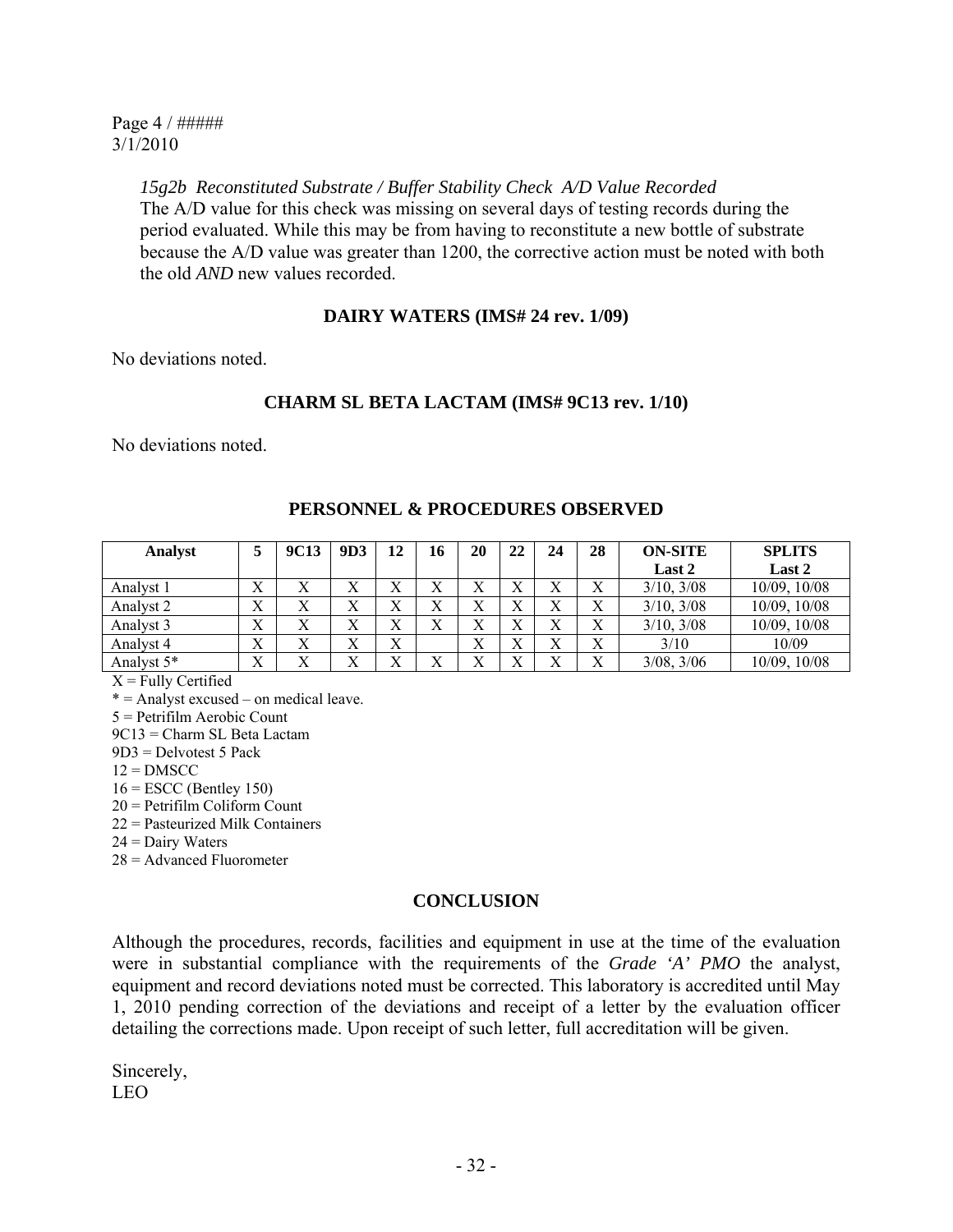#### **EXAMPLE REPORT #2**

REPORT Of an Biennial On-Site/ Supplemental (analyst, procedure, walk-through)/ Unofficial/Check

> Certified Laboratory NCIMS Lab #####

Certified Industry Supervisor CIS #####

Appendix N Screening Site

NAME OF SITE **Address** Date of Evaluation By LEO's name

Previous Laboratory Status: Fully/provisionally/conditionally Certified until [date] Previous Procedures: X, X, X

Present Laboratory Status: Fully/provisionally/conditionally Certified until [date], pending acceptable response to this report Procedures evaluated: X, X

A copy of the "Grade 'A' Milk Laboratory Evaluation Request and Agreement Form" is signed and is on file with LEO.

Other changes that need to be made to IMS list, etc: None or addition of analysts, change in procedures, etc.

The following is a summary of the recent evaluation of your milk laboratory in accordance with the requirements of the Grade 'A' PMO. If forms accompany the narrative then deviated items are marked with an "X" on the evaluation forms. Items marked "U" are undetermined because of local conditions at the time of the evaluation. Laboratory procedures and/or equipment marked "O" are not used. Items marked "NA" are optional procedural techniques and/or equipment not applicable to designated laboratory procedures. Repeat deviations are marked by an asterisk "\*". Noted items are not considered deviations. The phrase "Note" as used in these narrative reports is to suggest or remark upon items which would improve laboratory functions. These are usually considered to be good laboratory practices but are not listed in the FDA-2400 Series Forms and are not debitable items.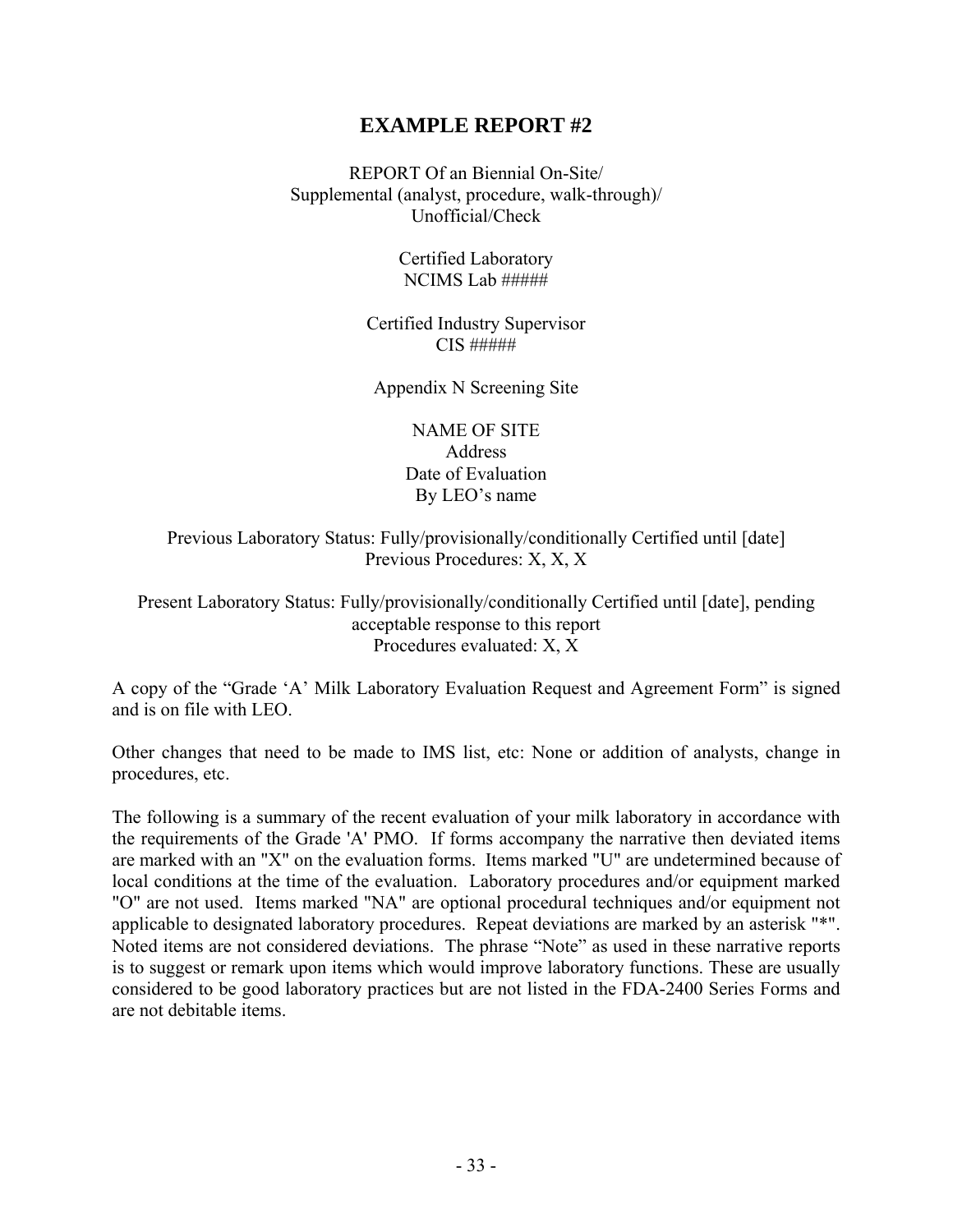Page 2 / ##### Date

#### **DEVIATIONS AND CORRECTIVE ACTIONS**

#### **ITEM METHOD CULTURAL PROCEDURES FOR CERTIFIED LAB [rev. 2/10] / GENERAL REQUIREMENTS FOR APPENDIX N [rev. 2/10]**

#### **CERTIFIED LAB**

#### **3. Thermometers**

 *3c2 All test temperature measuring devices are checked at temperature of use.*  The thermometers in the media section were checked for accuracy but were not always done at the temperature of use as required. The hot air oven was checked at 65C vs. 170C. Re-check the thermometer and send with the response.

 *3c3a Tags include correction factors on temperature measuring devices.*  The tags did not include correction factors in media area. Send copies of the tags.

#### **APPENDIX N LAB**

 *1c Adequate lighting, [NCIMS Certified Laboratories, and Certified Industry Supervisors >50 foot candles at the working surface (pref. 100)].* 

 During the technique demonstration, the wall light was not used. The lighting measured 14- 24 foot candles in the confirmation testing area. The confirmation testing area had 83-105 foot candles when the wall light was utilized. Whenever testing is being conducted the wall light must be utilized.

 It was determined during the survey that the screening test area had 20-25 foot candles of light. Add additional lighting to the area to increase to >50 ft-candles and send verification.

#### **TESTS-LIST ALL TESTS OBSERVED and DEVIATIONS OF TECHNIQUES.**

#### **CERTIFIED LAB**

#### **Standard Plate Count, Coliform, and Simplified Count Methods (IMS#2 rev. 1/09)**

#### **5. Sample Agitation**

 *5b1 Shake samples raw samples 25 times in 7 sec with 1 ft movement*  All analysts did not shake quickly enough. Raw samples need to be shaken more vigorously.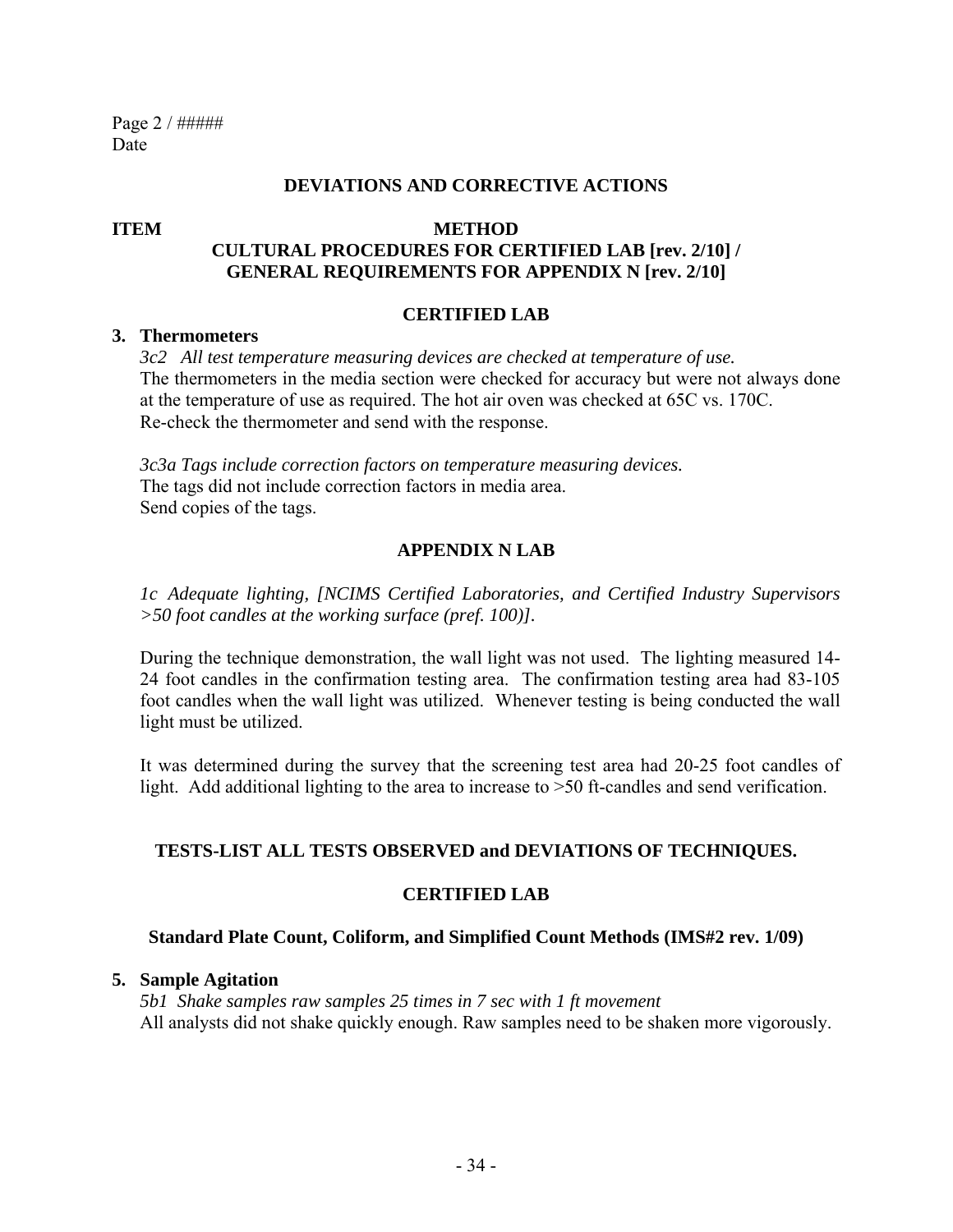Page 3 / ##### Date

> *5b2 Invert filled retail container 25 times, each inversion a complete down and up motion*  All analysts did not complete the inversions.

 *6d Avoid foam if possible when pipet is inserted into sample.* 

 All analysts did not avoid the foam. The raw milk container may be tapped on the container on counter and tilted as to show clear spot on surface of milk. The pipet is not inserted more than 2.5 cm. Analysts may use the cap of retail containers or sterile Petri dish to adjust the pipet volume and not adjust pipet volume while pipet is still in liquid portion of sample.

#### **APPENDIX N LAB**

#### **CHARM SL BETA LACTAM (IMS# 9C13 rev 2/10)**

 *3a1 Incubator level. Temperature checked daily (day of use), records maintained.*  The temperature is not being recorded to the tenth of a degree. Please instruct analysts to record the strip incubator to the tenth of a degree. Send copies of the temperature record for the next two months.

 *14d Reader tapes or computer printouts maintained for two years.* 

 It would be best to keep the printouts with the daily sheets as it is more difficult to look through separate stacks to match the tankers tested.

Comments/Recommendations: Optional Areas that may need to be addressed or LEO has some concern.

#### **PERSONNEL AND PROCEDURES CERTIFIED**

LEO IS TO LIST ALL THE PERSONNEL AND PROCEDURES THAT WERE EVALUATED AT THIS AUDIT. INCLUDE A LETTER (X, C, N, ETC.) THAT DENOTES THE STATUS OF ANALYSTS (REFERENCED AS BELOW) ON THE EVALUATION AND SPLIT SAMPLES.

#### **CERTIFIED LAB**

#### PERSONNEL AND PROCEDURES CERTIFIED

|                                                |  | SPC/PACCOLI/PCCPMC D3 $11 \text{ } C^{3,9,10,12}$ DMSCC PHOS <sup>28</sup> |  |  |
|------------------------------------------------|--|----------------------------------------------------------------------------|--|--|
| Name Analyst 1 $X/N$ $X/X$ $X$ $C$ $X$ $X$ $X$ |  |                                                                            |  |  |
| Name Analyst 2 X/P X/X X X X X X X X           |  |                                                                            |  |  |

[X denotes full certification in the indicated procedures pending acceptable performance in the annual proficiency testing program (split sample) for all procedures for which certification has been granted. P denotes provisional certification pending acceptable performance in the annual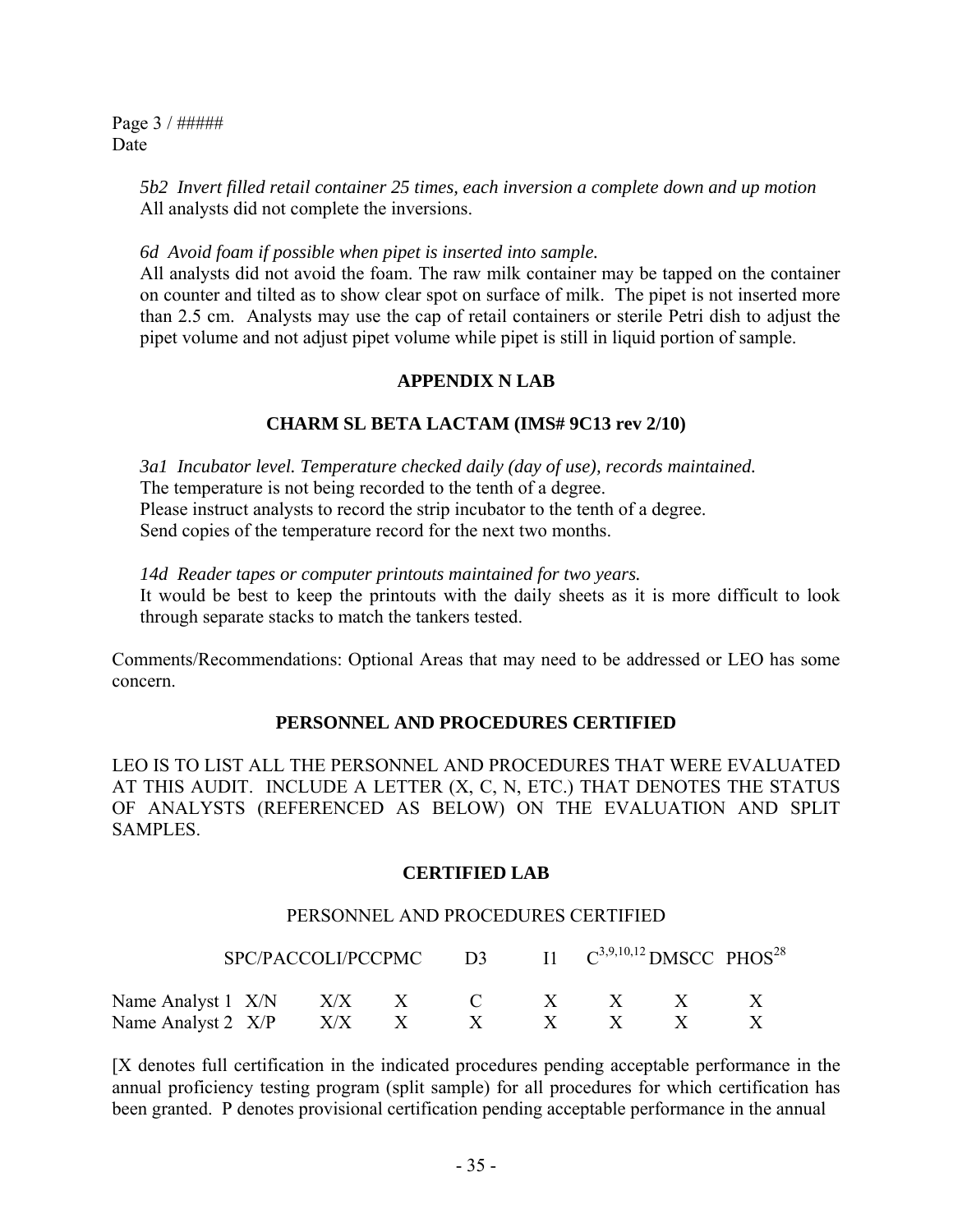Page 4 / ##### Date

proficiency testing program for all procedures for which certification has been granted. C denotes conditional certification pending acceptable performance in the annual proficiency testing program for all procedures for which certification has been granted. N denotes no certification status granted.].

#### **APPENDIX N LAB**

| Certified Industry Analysts | 2010 On-Site Evaluation<br><b>TEST KIT</b> | 4/2010 Split Sample Survey<br><b>TEST KIT</b> |
|-----------------------------|--------------------------------------------|-----------------------------------------------|
| Name CIS 1                  | $x$ (CIS)                                  | X                                             |
| Name CIS <sub>2</sub>       | $x$ (CIS)                                  | X                                             |
| Name CIS 3                  | No Longer Employed                         | $\mathbf{X}$                                  |
| <b>Industry Analysts</b>    | 2010 On-Site Evaluation<br><b>TEST KIT</b> | 6/2010 Split Sample Survey<br><b>TEST KIT</b> |
| Name IA 1                   | X                                          | X                                             |
| Name IA 2                   | $\mathbf{X}$                               | $\mathbf{x}$                                  |

**CONCLUSION** 

Use the proper conclusion found on pages 24 & 25.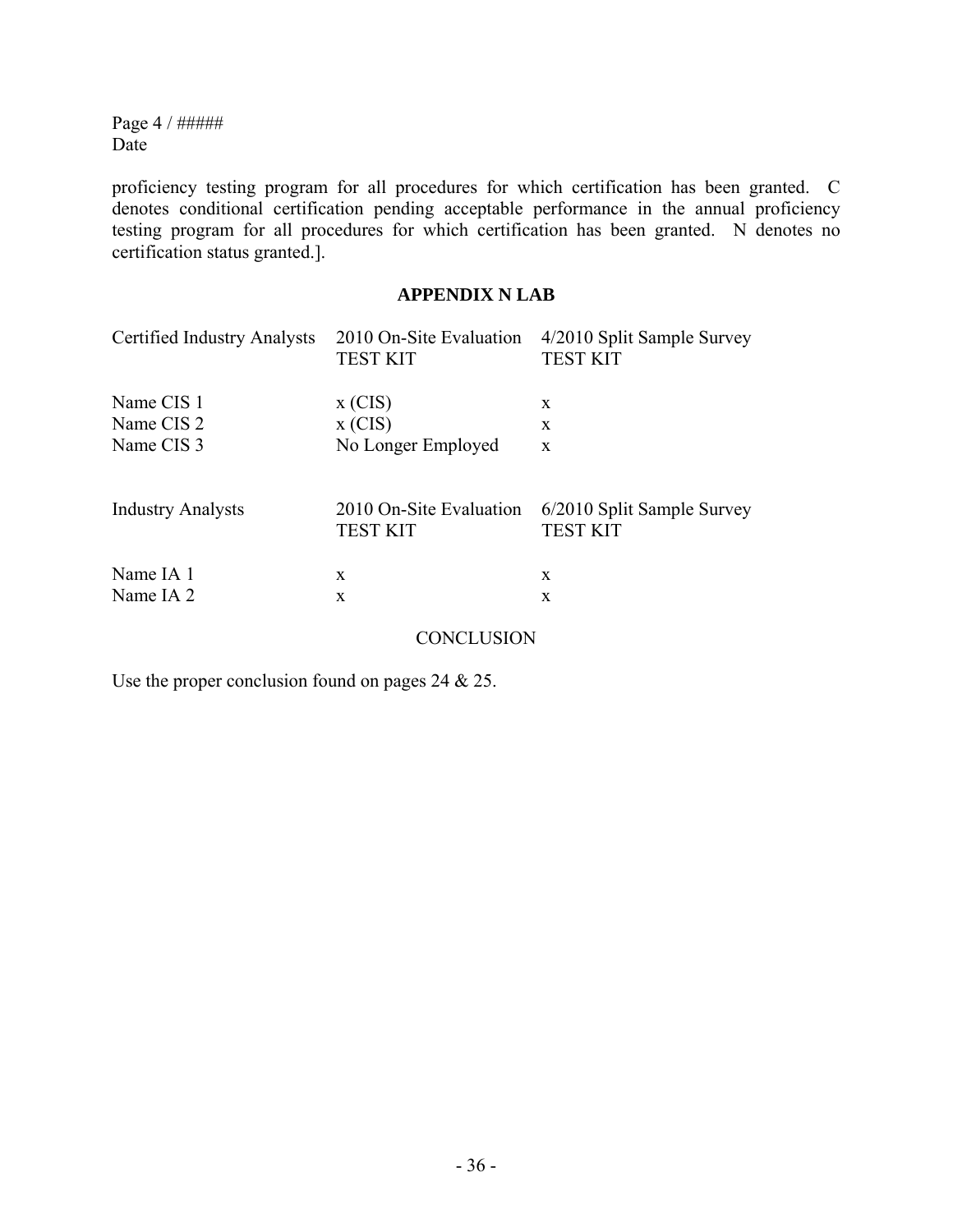

#### **FDA SUMMARY TEMPLATES**

Figure 1: Summary sheet, LPET Summary Template\_AccLab (USA) v-2009b.xls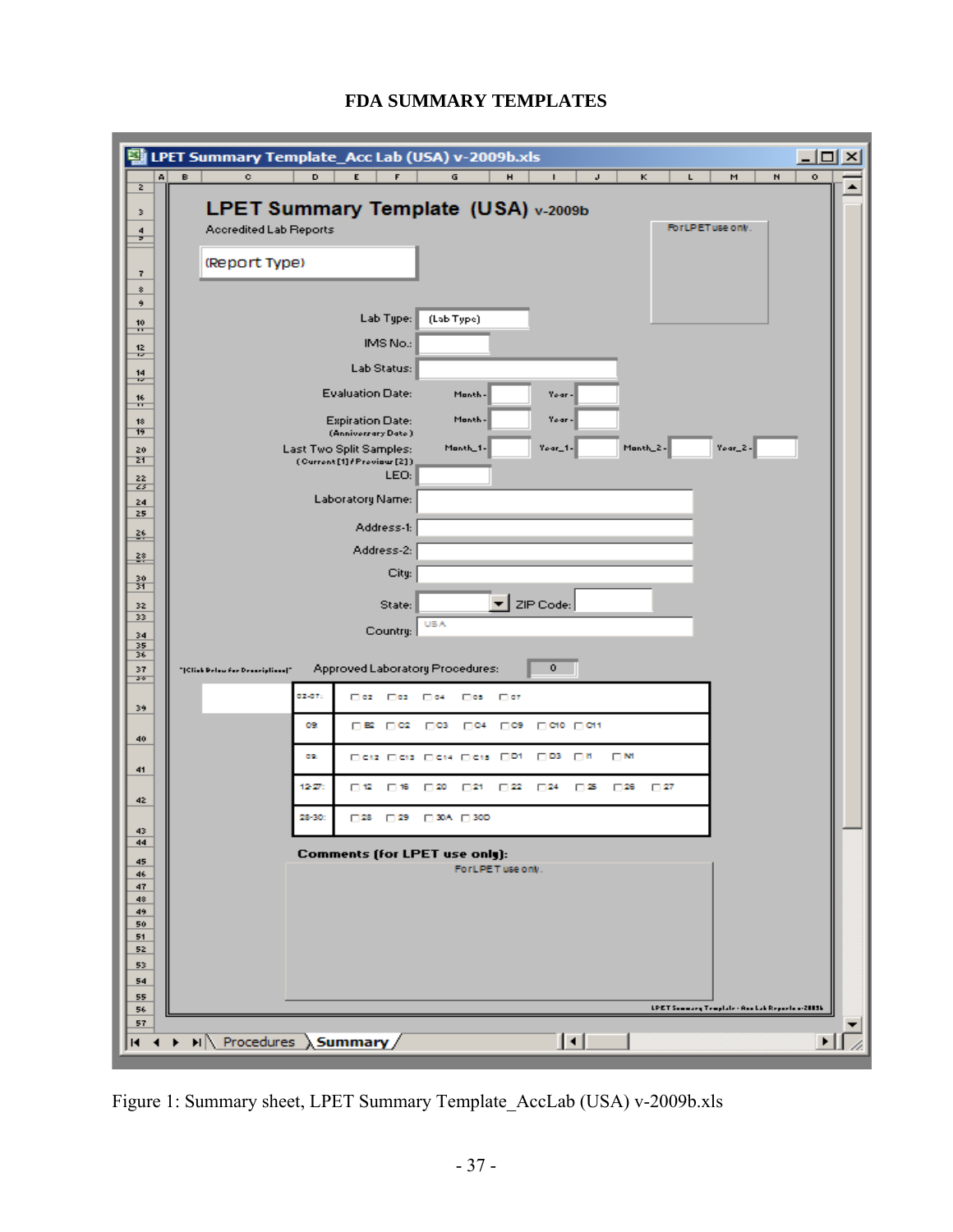|          | 图 LPET Summary Template_Acc Lab (USA) v-2009b.xls |  |                                     |  |  |                                |  |  |                          |   | $\Box$ olx |
|----------|---------------------------------------------------|--|-------------------------------------|--|--|--------------------------------|--|--|--------------------------|---|------------|
| र   ब्रा | $\overline{\epsilon}$                             |  |                                     |  |  |                                |  |  |                          |   |            |
|          |                                                   |  |                                     |  |  |                                |  |  |                          |   |            |
|          | IM8 No:<br>0                                      |  |                                     |  |  | (Lab Type) - (Report Type)     |  |  |                          |   |            |
|          |                                                   |  |                                     |  |  |                                |  |  |                          |   |            |
|          |                                                   |  |                                     |  |  | Approved Laboratory Procedures |  |  |                          |   |            |
|          | Aselystr                                          |  | 1 2 3 4 5 6 7 8 9 10 11 12 13 14 15 |  |  |                                |  |  |                          |   | Email      |
|          | (LartName, FirstName)                             |  |                                     |  |  |                                |  |  |                          |   |            |
|          | 1                                                 |  |                                     |  |  |                                |  |  |                          | ⊆ | ٠          |
|          | z                                                 |  |                                     |  |  |                                |  |  |                          |   | ٠          |
|          |                                                   |  |                                     |  |  |                                |  |  |                          |   | ٠          |
|          | ٠                                                 |  |                                     |  |  |                                |  |  |                          |   | ٠          |
|          | 5                                                 |  |                                     |  |  |                                |  |  |                          |   | ٠          |
|          | г                                                 |  |                                     |  |  |                                |  |  |                          |   | ٠          |
|          | z,                                                |  |                                     |  |  |                                |  |  |                          |   | ٠          |
|          | ٠                                                 |  |                                     |  |  |                                |  |  |                          |   | ٠          |
|          |                                                   |  |                                     |  |  |                                |  |  |                          |   |            |
|          | и                                                 |  |                                     |  |  |                                |  |  |                          |   | ٠          |
|          | $\pmb{\mathsf{1}\mathsf{1}}$                      |  |                                     |  |  |                                |  |  |                          |   | ٠          |
|          | $\ddot{\phantom{1}}$                              |  |                                     |  |  |                                |  |  |                          |   | ٠          |
|          | 12                                                |  |                                     |  |  |                                |  |  |                          |   | ٠          |
|          | 13                                                |  |                                     |  |  |                                |  |  |                          |   | ٠          |
|          | $\pmb{\mathsf{14}}$                               |  |                                     |  |  |                                |  |  |                          |   | ٠          |
|          | 15                                                |  |                                     |  |  |                                |  |  |                          |   | ٠          |
|          | 15                                                |  |                                     |  |  |                                |  |  |                          |   | ٠          |
|          | 17                                                |  |                                     |  |  |                                |  |  |                          |   | ٠          |
|          | $\pmb{\mathsf{1}\mathsf{1}}$                      |  |                                     |  |  |                                |  |  |                          |   | ٠          |
|          |                                                   |  |                                     |  |  |                                |  |  |                          |   |            |
|          | 12                                                |  |                                     |  |  |                                |  |  |                          |   | ٠          |
|          | æ                                                 |  |                                     |  |  |                                |  |  |                          |   | ٠          |
|          | 21                                                |  |                                     |  |  |                                |  |  |                          |   | ٠          |
|          | 22                                                |  |                                     |  |  |                                |  |  |                          |   | ٠          |
|          | 25                                                |  |                                     |  |  |                                |  |  |                          |   | ٠          |
|          | 24                                                |  |                                     |  |  |                                |  |  |                          |   | ٠          |
|          | 25                                                |  |                                     |  |  |                                |  |  |                          |   | ٠          |
|          | 25                                                |  |                                     |  |  |                                |  |  |                          |   | ٠          |
|          | 27                                                |  |                                     |  |  |                                |  |  |                          |   | ٠          |
|          | l≈                                                |  |                                     |  |  |                                |  |  |                          |   | ٠          |
|          | 25                                                |  |                                     |  |  |                                |  |  |                          |   | ٠          |
|          |                                                   |  |                                     |  |  |                                |  |  |                          |   |            |
|          | л                                                 |  |                                     |  |  |                                |  |  |                          |   | ٠          |
|          | 91                                                |  |                                     |  |  |                                |  |  |                          |   | ٠          |
|          | 92                                                |  |                                     |  |  |                                |  |  |                          |   | ٠          |
|          | 99                                                |  |                                     |  |  |                                |  |  |                          |   | ٠          |
|          | и                                                 |  |                                     |  |  |                                |  |  |                          |   | ٠          |
|          | 95                                                |  |                                     |  |  |                                |  |  |                          |   | ٠          |
|          | 15                                                |  |                                     |  |  |                                |  |  |                          |   | ٠          |
|          | $\mathbf{r}$                                      |  |                                     |  |  |                                |  |  |                          |   | ٠          |
|          | л                                                 |  |                                     |  |  |                                |  |  |                          |   | ٠          |
|          |                                                   |  |                                     |  |  |                                |  |  |                          |   |            |
|          | 99                                                |  |                                     |  |  |                                |  |  |                          |   | ٠          |
|          | $\blacksquare$                                    |  |                                     |  |  |                                |  |  |                          |   | ٠          |
|          |                                                   |  |                                     |  |  | PET Sommary Truplate           |  |  | 015 h Suecessing at 2005 |   |            |

Figure 2: Procedures sheet, LPET Summary Template\_AccLab (USA) v-2009b.xls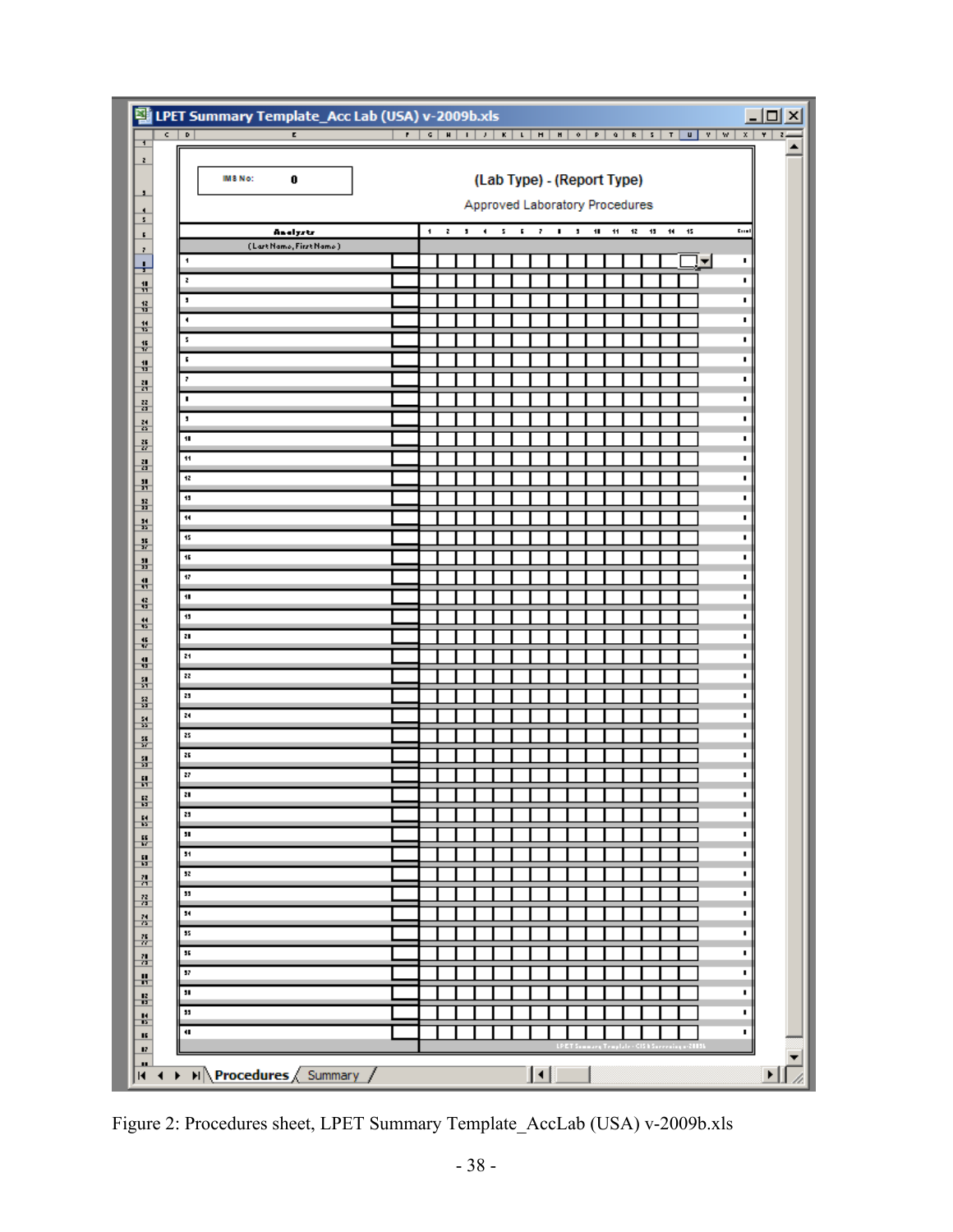| ×                                                                            | LPET Summary Template_CIS & Screen (USA) v-2009b.xls<br>Ы<br>×                                             |
|------------------------------------------------------------------------------|------------------------------------------------------------------------------------------------------------|
| A  <br>$\mathsf B$<br>¢<br>D<br>$\mathbf{1}$                                 | E<br>F<br>G<br>н<br>J<br>ĸ<br>H<br>o<br>г<br>м                                                             |
| z.                                                                           | For LPET use only.                                                                                         |
| з                                                                            | LPET Summary Template (USA) v-2009b                                                                        |
| CIS & Screening Reports<br>4<br>5                                            |                                                                                                            |
| 6                                                                            |                                                                                                            |
| (Report Type)<br>7                                                           |                                                                                                            |
| \$<br>ğ.<br>10                                                               |                                                                                                            |
| 11                                                                           | Lab Type:<br>(Lab Type)                                                                                    |
| ÷<br>13<br>÷                                                                 | IMS No.:                                                                                                   |
| 15                                                                           | Lab Status:                                                                                                |
| is.<br>$\frac{17}{18}$                                                       | <b>Evaluation Date:</b><br>Manth-<br>Your-                                                                 |
| 19                                                                           | Manth-<br>Your-<br><b>Expiration Date:</b>                                                                 |
| 20<br>21                                                                     | (Anniverzary Date)<br>Manth_2-<br>$Year_2$ <sup>2-</sup><br>Last Two Split Samples:<br>Manth_1-<br>Yoar_1- |
| 22                                                                           | (Current[1]/Previour[2])                                                                                   |
| 23<br>24                                                                     | LEO:                                                                                                       |
| 25<br>26                                                                     | Laboratory Name:                                                                                           |
| 27                                                                           | Address-1:<br>Address-2:                                                                                   |
| $\frac{29}{11}$                                                              | City:                                                                                                      |
| 31<br>33                                                                     | ZIP Code:<br>State:                                                                                        |
| 34                                                                           |                                                                                                            |
| 35<br>36                                                                     | <b>USA</b><br>Country:                                                                                     |
| 37<br>38<br>"[Click Pelau for Descriptions]"                                 | <b>Approved Laboratory Procedures:</b><br>0                                                                |
| 39<br>09.                                                                    | ⊔в ⊔α ⊔ез ⊓ся ⊓ез ⊓сю ⊓ен                                                                                  |
| 40                                                                           |                                                                                                            |
|                                                                              | □ 043 □ 043 □ 044 □ 048 □ 04 □ 03 □ 14 □ 04                                                                |
| 41                                                                           |                                                                                                            |
| 96<br>43                                                                     | <b>Comments (for LPET use only):</b>                                                                       |
| 44<br>45                                                                     | For LPET use only.                                                                                         |
| 46<br>47                                                                     |                                                                                                            |
| 48<br>49                                                                     |                                                                                                            |
| 50<br>51                                                                     |                                                                                                            |
| 52<br>53                                                                     |                                                                                                            |
| 54                                                                           |                                                                                                            |
| 55<br>56                                                                     | LPET Summary Truplate - CIS & Surrening a-2003b                                                            |
| 57<br>$\triangleright$ $\Join$ Summary / Procedures /<br>И<br>$\blacksquare$ | ℍ<br>山                                                                                                     |
|                                                                              |                                                                                                            |

Figure 3: Summary sheet, LPET Summary Template\_CIS & Screen (USA) v-2009b.xls